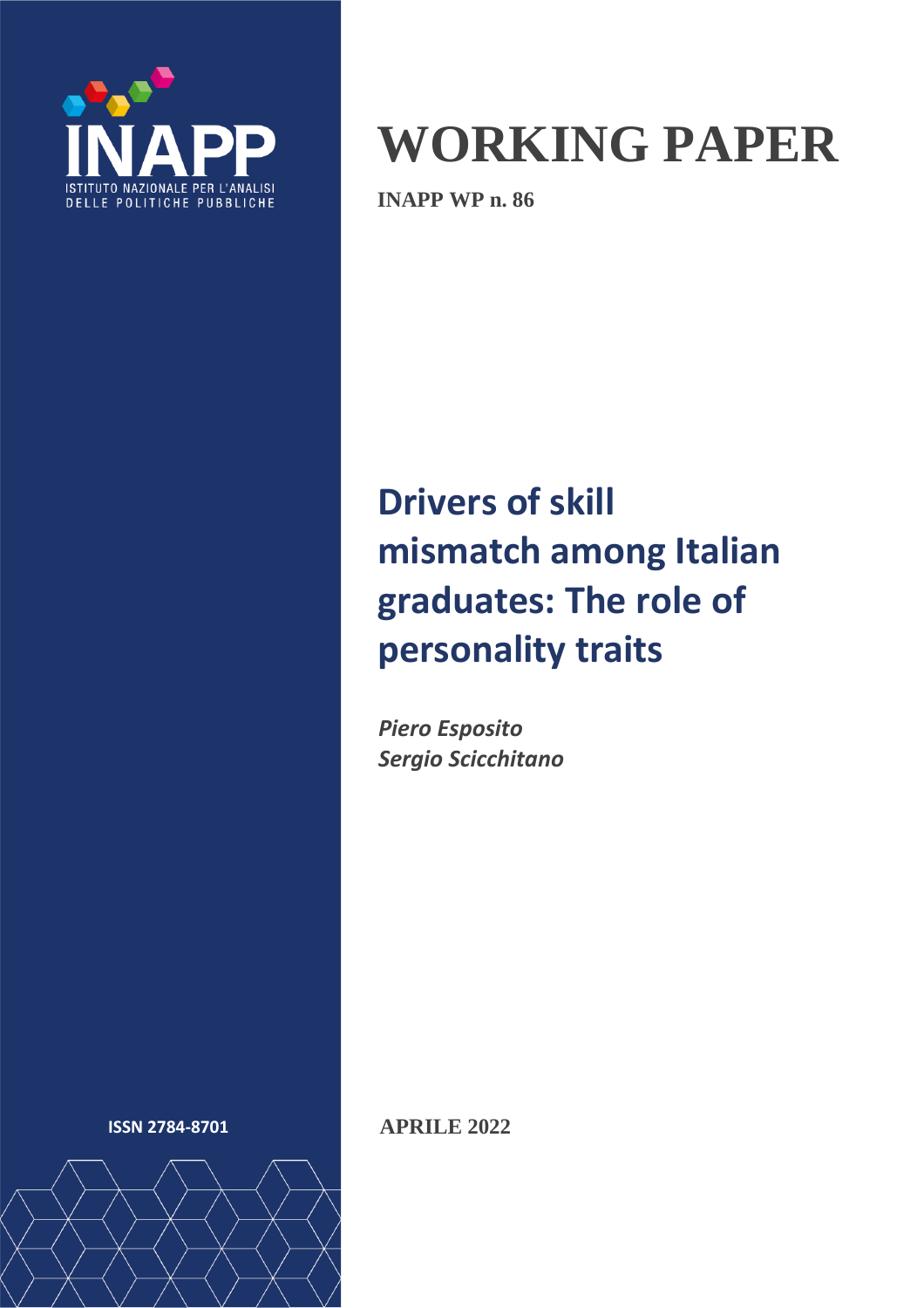## **Drivers of skill mismatch among Italian graduates: The role of personality traits**

#### **Piero Esposito**

*Università degli studi di Cassino e del Lazio Meridionale, Cassino Luiss Guido Carli, Luiss School of European Political Economy, Roma [pesposito@luiss.it](mailto:pesposito@luiss.it)*

#### **Sergio Scicchitano**

*Istituto nazionale per l'analisi delle politiche pubbliche (INAPP), Roma Global Labor Organization (GLO), Essen Corresponding author: [s.scicchitano@inapp.org](mailto:s.scicchitano@inapp.org)*

APRILE 2022

The opinions expressed here reflect only the authors' views and not their institutions'. The INAPP is not responsible for any use that can be made of the present results. The other usual disclaimers apply.

CONTENTS: 1. Introduction. – 2. Big 5 personality traits, educational choices and labour market outcomes: a survey. – 3. Data and descriptive evidence. – 4. Econometric analysis; 4.1 Results; 4.2 Selection issues: employability and educational choices. – 5. Conclusions; 5.1 Policy. – Appendix. – References

| Corso d'Italia 33  | Tel. +39 06854471    |               |
|--------------------|----------------------|---------------|
| 00198 Roma, Italia | Email: urp@inapp.org | www.inapp.org |

#### **INAPP – Istituto nazionale per l'analisi delle politiche pubbliche**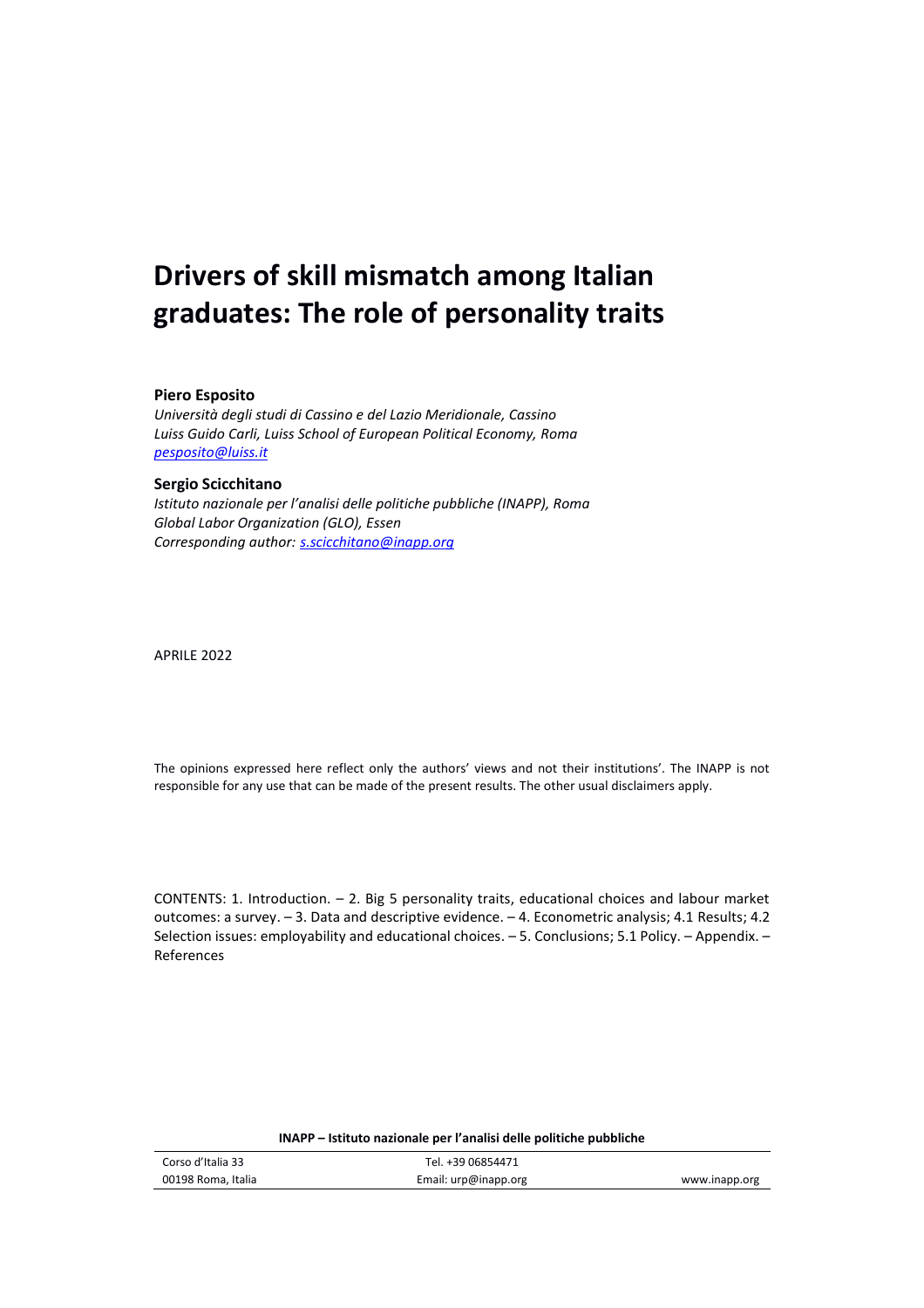## ABSTRACT

## **Drivers of skill mismatch among Italian graduates: The role of personality traits**

It is now well accepted that human capital is a heterogeneous aggregate and that noncognitive skills are at least as relevant as cognitive abilities. In spite of this growing interest in the labour market consequences of personality traits, the relationship between these and educational and skill mismatch is scant. In this paper, we investigate the impact of the five main personality traits (Big 5) on educational and skill mismatch in Italian graduates. To this aim, we use the 2018 wave of the Inapp-PLUS survey, which contains information on skill mismatch, on the Big 5 personality traits, and on a large number of other individual and job-specific characteristics. The empirical analysis takes into account both demand and supply variables mediating the effect of personality on skill mismatch and controls for non-random selection into employment and tertiary education. We find that some personality traits reduce the probability of overeducation, suggesting complementarity between cognitive and non-cognitive skills. In addition, we find a positive effect of conscientiousness on both overeducation and overqualification. The evidence regarding job satisfaction suggests that individuals with high scores for conscientiousness voluntarily decide to be mismatched when this entails higher satisfaction in other dimensions of the job.

**KEYWORDS**: human capital, graduates, mismatch, overeducation, skills

**JEL CODES**: C25, J24, J31, J82

DOI: 10.53223/InappWP\_2022-86

**Cite as:**

Esposito P., Scicchitano S. (2022), *Drivers of skill mismatch among Italian graduates. The role of personality traits*, Inapp Working Paper n.86, Roma, Inapp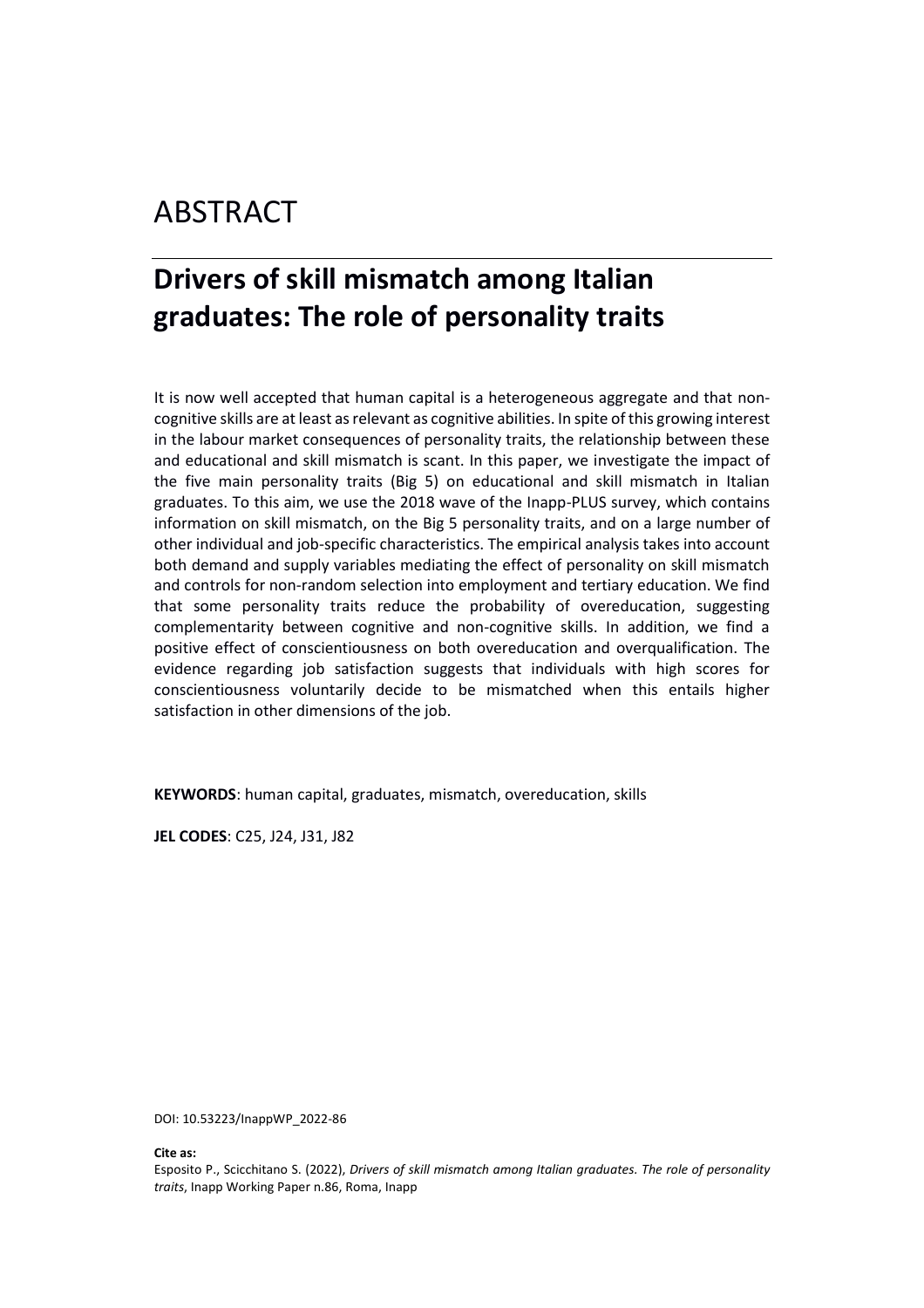#### **1. Introduction**

Human capital is the key element in all analyses of economic growth (Barro 2001). Technological development is transforming the labour market, and the number of jobs associated with monotonous and uncreative activities is decreasing. There is a growing need for workers with advanced cognitive and non-cognitive characteristics who are able to combine professional expertise and the ability to effectively communicate with colleagues and clients (Deming 2017). In a world characterized by pervasive technological change and global uncertainty, the nature of jobs and demand for skills change continuously and workers need to update their own human capital. Failure to adapt to these changes may result in loss of competitiveness, underemployment and low wage growth. Therefore, investigating the determinants and effects of skill mismatch is extremely important for the implementation of economic policies tailored to technological transition.

It is now well accepted that human capital is a heterogeneous aggregate and that non-cognitive skills are at least as relevant as cognitive abilities. Heckman *et al.* (2006) report that "personality, persistence, motivation, and charm matter for success in life". In fact, there is now considerable evidence that these traits – in addition to cognitive ability and academic achievement – are relevant determinants of economic success. This represents an important shift in the modern conception of human capital, moving beyond brains and brawn to incorporate a broad set of psychosocial traits (Lundberg 2019). This change in perspective has stimulated a large body of literature investigating the effect of personality on labour market outcomes. The inclusion of non-cognitive skills in the assessment of labour market outcomes also allows minimizing the set of omitted variables, thus reducing the unobserved heterogeneity among individuals with the same level of skills (Blazquez and Budría 2012).

Most research has focused on educational choices (Koch *et al.* 2015) with respect to specific traits such as motivation, self-esteem, the tendency to avoid competitive environments and the so-called 'present bias' (Steel 2007). Some personality traits are found to be important predictors of educational outcomes and human capital accumulation (Filippin and Paccagnella 2012; Lindahl *et al.* 2014). Other studies have found significant effects on job performance, wages (Nyhus and Pons 2005; Cobb-Clark and Tan 2011; Wells *et al.* 2016) and unemployment risk (Caliendo *et al.* 2015; Blásquez and Budría 2017; Egan *et. al.* 2017). In spite of this growing interest in the labour market consequences of personality traits, the relationship between these and educational and skill mismatch is scant and focused on the educational component of such mismatch (Sohn 2010; Blázquez and Budría 2012; Palczyńska 2020).

The aim of this paper is to contribute to this literature by investigating the impact of the five main personality traits (Big 5) on educational and skill mismatch among Italian graduates. Two questions are relevant here. To what extent do personality traits affect mismatch among highly educated Italian workers? Are there significant differences between educational and skill mismatch?

The Italian case is peculiar since the country is characterized by high degrees of both educational and skill mismatch (Cedefop 2020) and appears to lag behind other countries in the digitalization process. The Programme for the International Assessment of Adult Competencies (PIAAC) survey carried out by the OECD has shown that Italy is one of the countries with the highest rates of both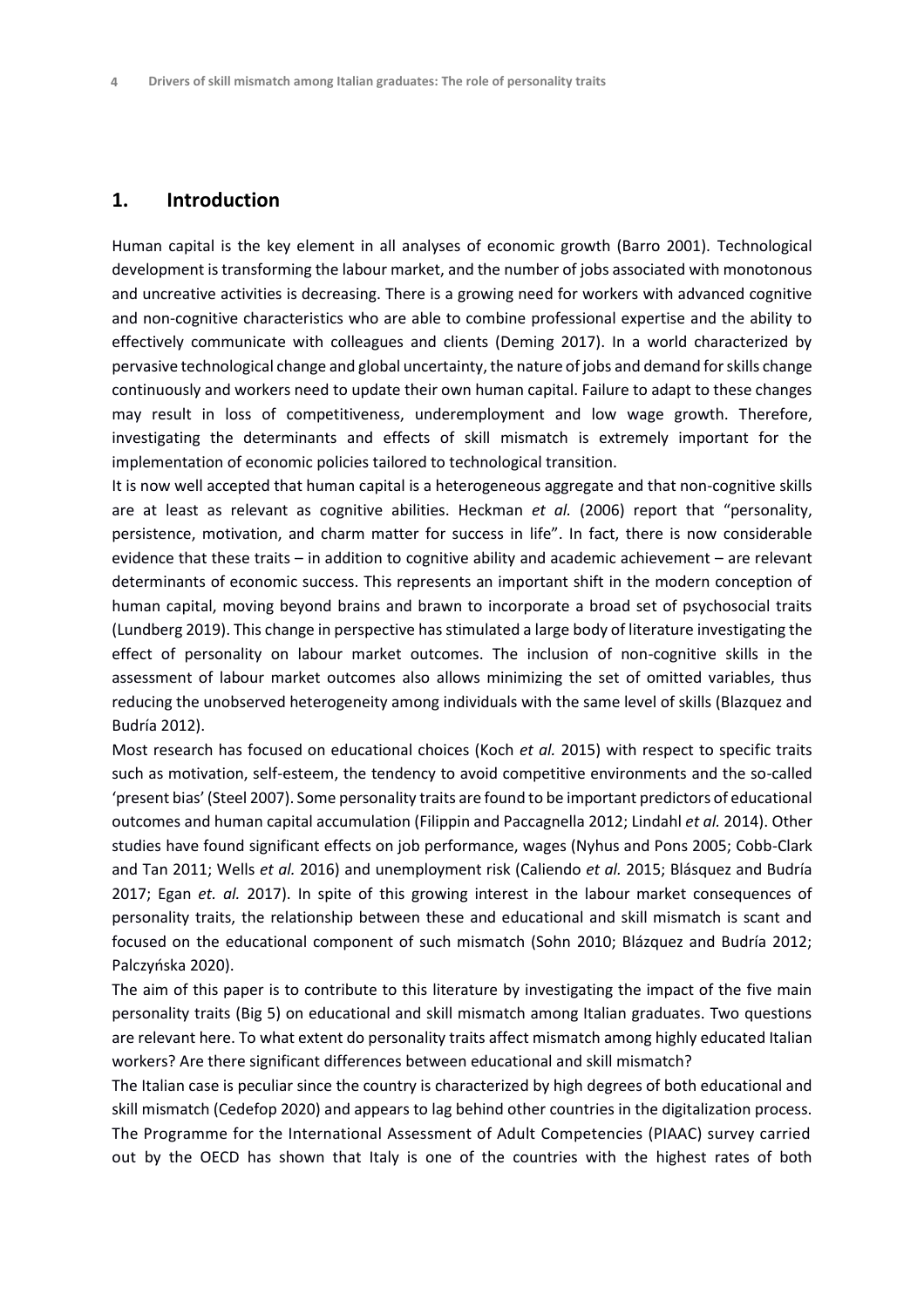overqualification and underqualification (OECD 2016). The OECD (2017) highlights that skill mismatch is so pervasive as to prevent Italy from leaving its 'low-skills low-quality trap'. Thus, promoting skills assessment and anticipation to reduce skill mismatch is reported as one of the main challenges for the country. Italy also lags behind in terms of technological change. The latest data from the Digital Economy and Society Index (DESI) confirm this, as the country ranks 21<sup>st</sup> among the 28 considered<sup>1</sup>, with a particularly disappointing score for human capital (European Commission 2021).

The high level of skill mismatch in Italy is the result of both supply-side and demand-side factors (Esposito and Scicchitano 2022). Specialization in low-tech sectors (Basso 2019), entailing a high share of routine-intensive jobs, as well as the large-scale use of low-cost and temporary labour contracts among Italian firms (Cetrulo *et al.* 2019) has led to substantial overeducation, especially among tertiary-educated workers (Marcolin *et al.* 2016). As for supply-side determinants, alongside academic performance and cognitive skills, the choice of fields of education characterized by a high degree of mismatch is a major cause (Caroleo and Pastore 2018).

In this paper, we provide micro-level evidence on the relationship between personality and skill mismatch by taking into account the main demand and supply factors affecting this relationship. To this aim, we use the National Institute for Public Policy Analysis' (Inapp) Participation, Labour and Unemployment Survey (PLUS) for the year 2018. PLUS contains information on several characteristics of the labour force and allows us to build different measures of educational and skill mismatch using self-reported information or revealed matches. In addition, the survey further allows building measures of personality traits matching the Big 5 classification using the Ten Item Personality Inventory (TIPI, see Costa and McCrae 1992).

The paper contributes to the existing literature in three ways. To begin with, this is the first study on the relationship between personality traits and qualification mismatch among the highly educated in Italy. Second, we take into account a large number of demand-side factors obtained through worker reports of job and firm characteristics. The role of these factors has been left largely unexplored by the previous literature on skill mismatch. Third, we analyse the role of personality in overqualification defined broadly, thus providing additional insight with respect to the previous literature focused on overeducation only.

The remainder of the paper is structured as follows. In section 2, we review the main literature on labour market outcomes, overeducation and personality traits. In section 3, we provide descriptive evidence on the distribution of personality traits for well-matched and mismatched workers classified according to a broad range of characteristics. Section 4 describes the econometric strategy, discusses the results of the empirical model and presents robustness checks. Section 5 provides summary conclusions and policy implications.

 $1$  DESI is a composite index that measures the digital performance of countries in Europe on the basis of 5 areas: connectivity, human capital, use of internet, integration of digital technology and digital public services.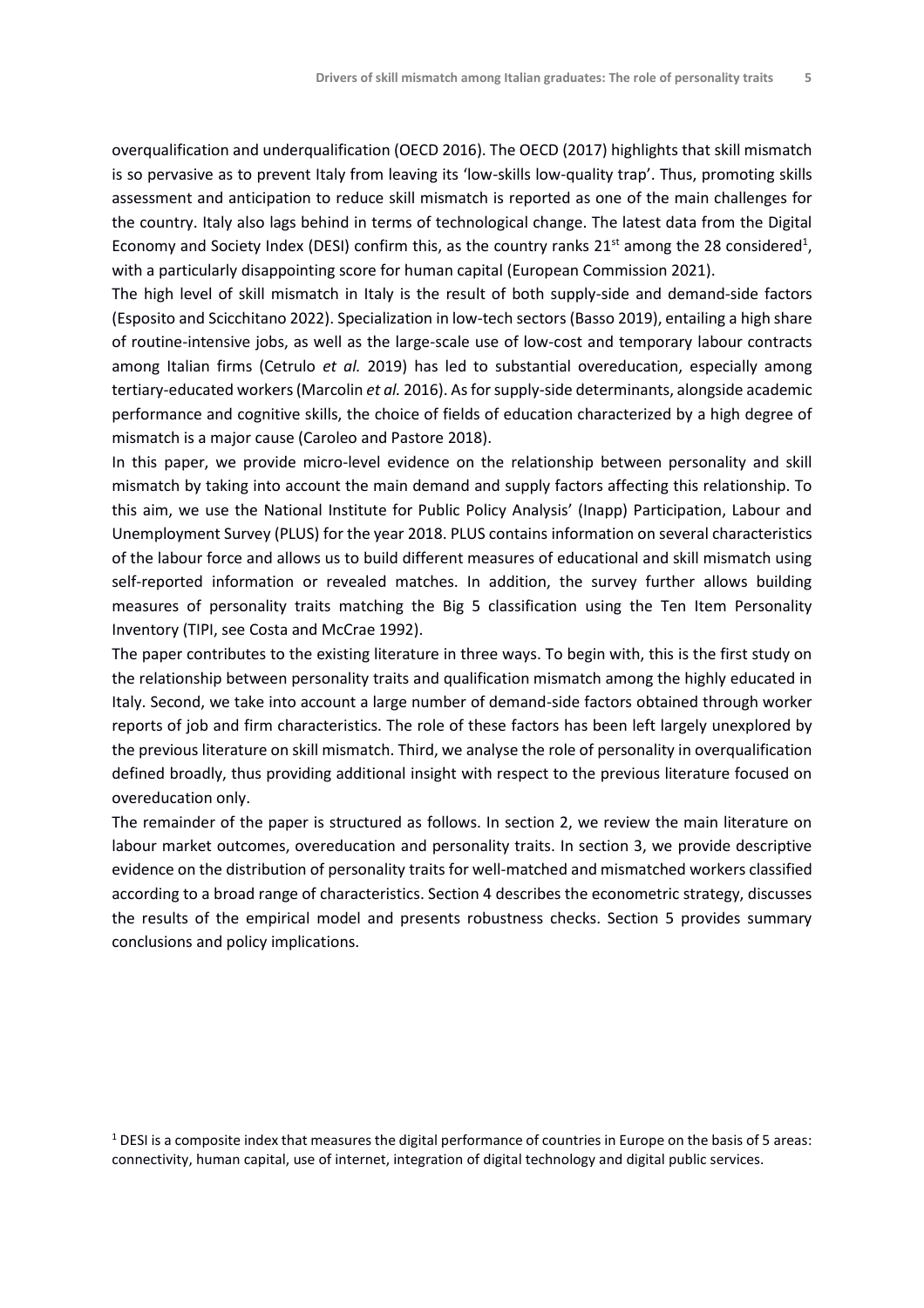#### **2. Big 5 personality traits, educational choices and labour market outcomes: a survey**

Recently, the economics literature has started to focus on the importance of non-cognitive skills in determining educational (Koch *et al.* 2015) and labour market outcomes (Heckman *et al.* 2006; Carneiro *et al.* 2007; Borghans *et al.* 2008; Heckman and Kautz 2012; Burks *et al.* 2015, Cobb-Clark e Tan 2011; Caliendo *et al.* 2015; Golsteyn and Magnée 2020; Glewwe *et al.* 2022). It is indeed well recognized that personality traits are strong predictors of socioeconomic success (Borghans *et al.* 2008; Almlund *et al.* 2011; Palczyńska 2020). Among others, Heckman *et al.* (2006) find that noncognitive skills are at least as relevant as cognitive abilities in determining a number of adult outcomes. Lindqvist and Vestman (2011) use data based on personal interviews conducted by a psychologist during the Swedish military enlistment exam and find that low levels of non-cognitive abilities are more associated with unemployment or low earnings, while cognitive ability is highly correlated with wages for skilled workers. Segal (2013) uses data on young men from the US National Education Longitudinal Survey and finds that eighth-grade misbehaviour is relevant for earnings, over and above eighth-grade test scores. Looking at child socio-emotional traits, Conti *et al.* (2010) show that children's cognitive traits are stronger predictors of employment and wages than socio-emotional traits or early health<sup>2</sup>.

The analysis of the Big 5 personality traits was introduced by Costa and McCrae (1992). Since then, it has been widely applied – along with measures of knowledge and intelligence – to investigating academic achievements and job performance. The emerging evidence is that conscientiousness is by far the best personality predictor of grades, years of education, leadership ratings and job performance, especially for semi-skilled and unskilled workers (Schmidt and Hunter 2004), who rely less on cognitive skills. Self-control, perseverance and other aspects of conscientiousness such as risk aversion are found to be major contributors to success in school and in life (Steel 2007; Lindahl *et al.* 2014). The positive effect of conscientiousness is confirmed by studies on job performance and wages (Hogan and Holland 2003; Nyhus and Pons 2005; Cobb-Clark and Tan 2011; Wells *et al.* 2016), as well as research on unemployment determinants (Caliendo *et al.* 2015; Blázquez and Budría 2017; Egan *et. al.* 2017) and female labour market participation (Wichert and Pohlmeier 2010).

Other studies have found that neuroticism as defined in the Big 5 (which is negatively related to emotional stability) is another important trait. Nyhus and Pons (2005) have shown that emotional stability predicts higher wages, for example. Hogan and Holland (2003) have also shown measures of emotional stability to be potent and general predictors of job performance (inversely). Finally, Big 5 extraversion is found to significantly increase employment probability (Wichert and Pohlmeier 2010; Blázquez and Budría 2017; Egan *et. al.* 2017), whereas the evidence on agreeableness shows opposite results. A recent study (Gensowski *et al.* 2021) found that personality affects the gender wage gap because of the higher prevalence of neuroticism among women in early life, when life-changing decisions have to be made.

<sup>&</sup>lt;sup>2</sup> It has been shown that socio-emotional skills are significant predictors of health and health behaviours (Attanasio *et al.* 2020).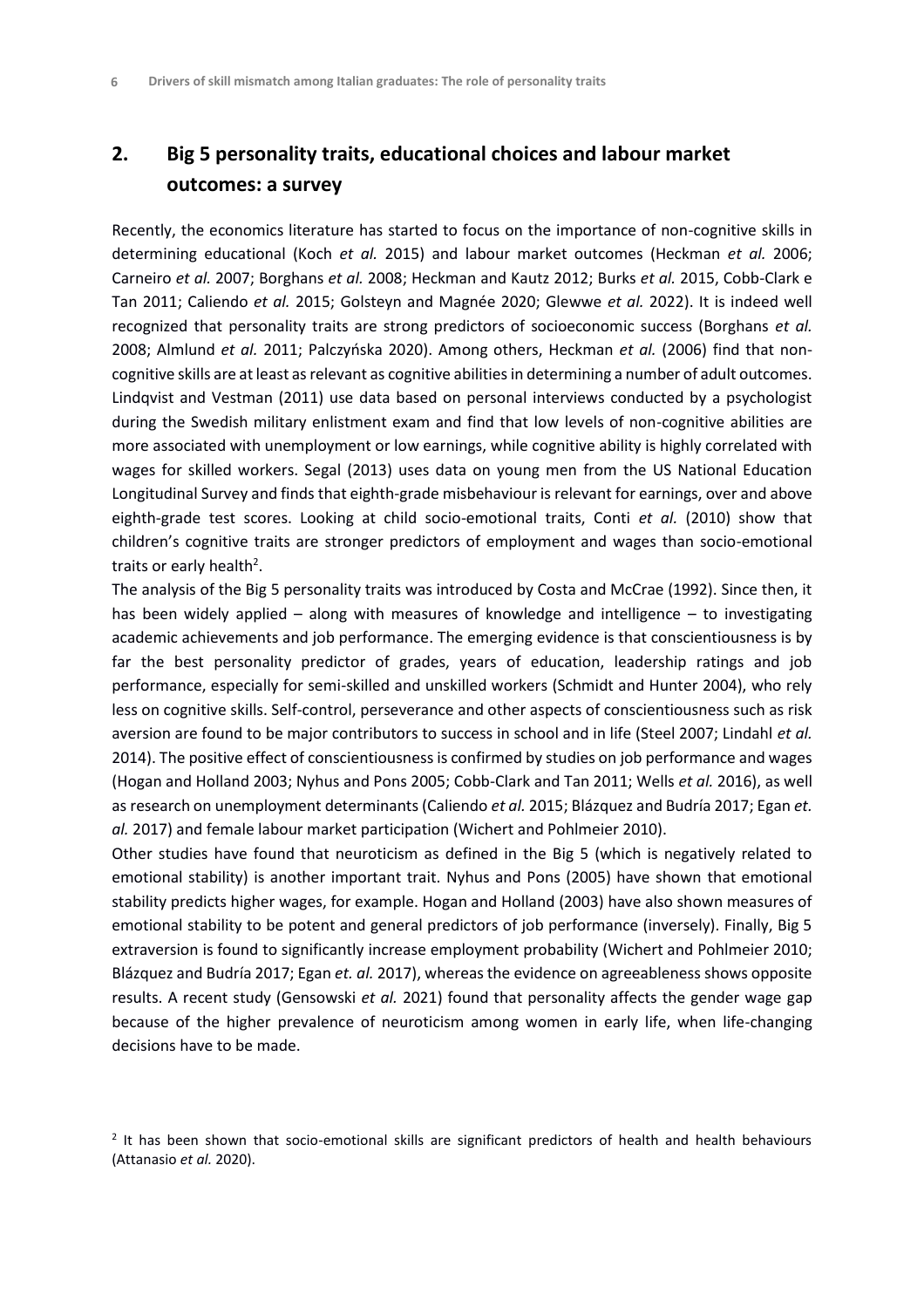Few studies have focused on the Italian case. Corazzini *et al.* (2021) analyse the university performance of Italian students and find that high levels of conscientiousness and openness to experience lead to better performance. Topino *et al.* (2021) find a moderately positive effect of conscientiousness on job satisfaction. Bonacini *et al.* (2021a) use PLUS data and find that openness and conscientiousness improve educational and occupational skills, whereas agreeableness acts in the opposite way. The authors also find substantial heterogeneity in the effect of Big 5 personality traits among Italian macro-regions.

Moving to the relationship between personality traits and skill mismatch, the main reason for the emergence of such a relationship lies in employer evaluations of non-cognitive skills. If cognitive and non-cognitive skills are complements, the lack of some specific personality traits might lead to overeducation. In other words, workers whose educational attainment is above the level predicted by their cognitive skills might struggle to find jobs in line with their cognitive skills. Alternatively, the failure of employers to recognize positive non-cognitive skills might lead to overqualification and a lack of proper career development. These two effects have different policy implications: in the case of overeducation, efforts should be directed at improving non-cognitive skills before entering the labour market; in the case of overqualification, labour market policies aimed at improving the quality of worker-job matches would be required.

The literature on the subject is still scant. Few studies have focused on overeducation (Sohn 2010; Blásquez and Budría 2017; Palczyńska 2021), and no studies exist on the other dimensions of skill mismatch. Sohn (2010) analysed the relationship between overeducation and internal locus of control in the United States. Internal locus of control is defined as the degree of control individuals have over their own lives. It is a predictor of labour market success and is also highly correlated to all Big 5 traits $^3$ . The main finding is a significant effect of locus of control on future earnings, but not on the probability of being overeducated. Blázquez and Budría (2012) used longitudinal data on German households to analyse the effect of the Big 5 traits and external locus of control on overeducation. The authors found that conscientiousness, extraversion and having an external locus of control decrease the probability of being overeducated, while openness increases it. However, all these effects decline with an increase in the level of schooling, which is in line with the evidence on the greater importance of non-cognitive skills for individuals with low educational attainment. Palczyńska (2021) estimates the wage penalty due to overeducation in Poland and uses Big 5 personality traits as determinants of selection into overeducation. The results show that personality traits cause overeducation, but only among workers up to 28 years of age. In particular, agreeableness is found to significantly increase the probability of overeducation, whereas conscientiousness reduces it.

In this paper, we provide the first empirical evidence on the relation between personality traits and skill mismatch in Italy. By using a worker-level database containing self-assessed information on the Big 5 personality traits for a large number of workers in 2018, we are able to substantially increase the sample size compared to most existing studies. In addition, the database is extremely rich in terms of socioeconomic characteristics, thus allowing us to control for competing explanations of

<sup>&</sup>lt;sup>3</sup> An external locus of control is positively correlated with openness, conscientiousness, extraversion and agreeableness, whereas is it negatively correlated with neuroticism.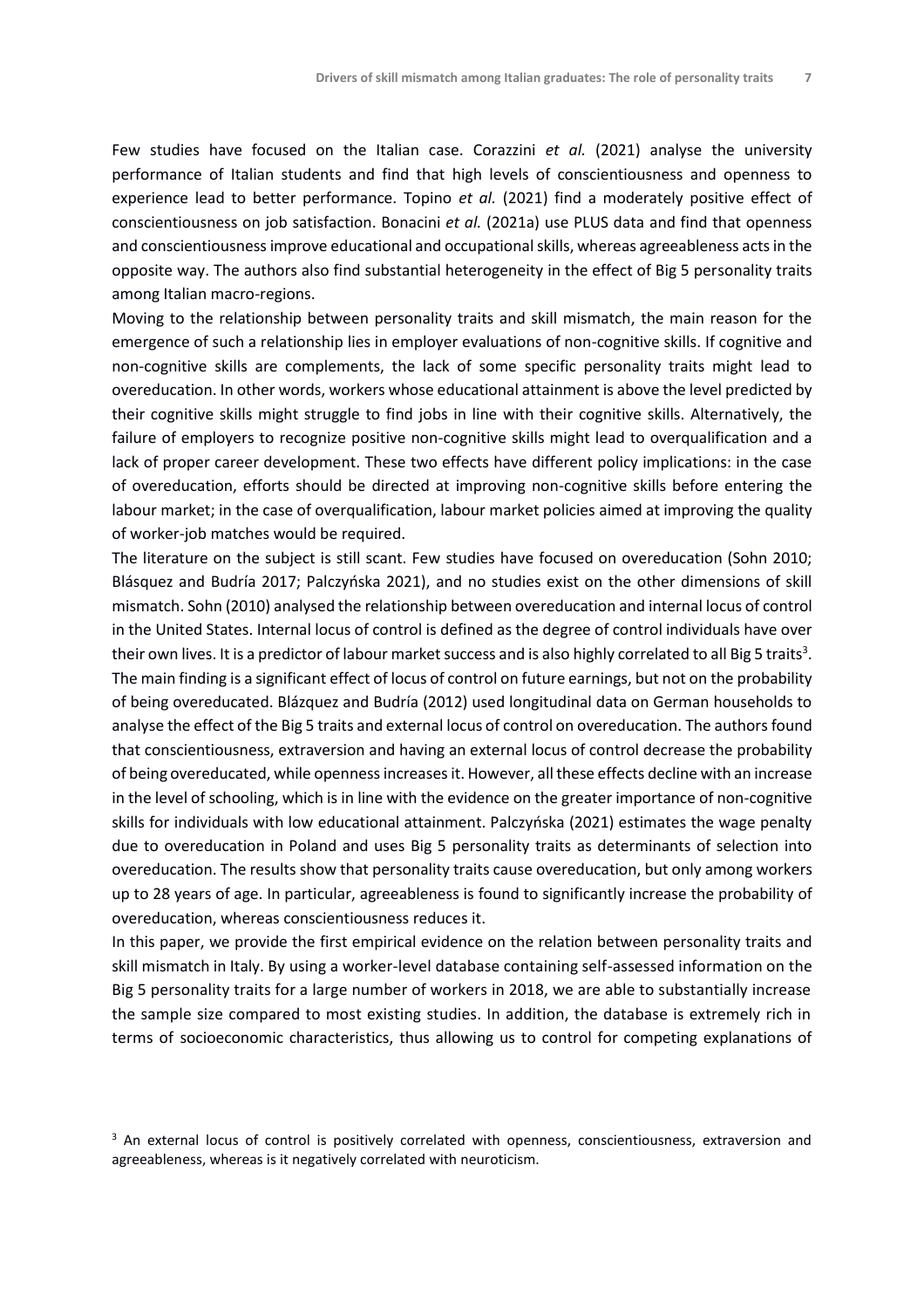overeducation and overqualification. Finally, to our knowledge, this is the first study focusing on overqualification.

#### **3. Data and descriptive evidence**

The data used in this article come from the eighth Labour Participation and Unemployment Survey (PLUS), a sample survey of the Italian labour supply developed and administered by the National Institute for Public Policy Analysis (Inapp)<sup>4</sup>. The primary objective of PLUS is to provide reliable statistical estimates of phenomena that are rare or marginally explored by other surveys on the Italian labour market. The eighth wave of the survey was carried out in 2018 on a sample of about 45,000 individuals. In our analysis, we restrict the sample to 8145 graduates between 20 and 65 years of age<sup>s</sup>. For our purposes, PLUS is particularly useful as it provides information on measures of educational and skill mismatch as well as on Big 5 personality traits. Skill mismatch, and more specifically overqualification (OQ), is self-assessed through the following question: "To what extent are your skills suitable for the job you perform?". Individuals are classified as overqualified if their answer is either 'slightly above' or 'well above' and are classified as well-matched otherwise. Self-assessed measures of skill mismatch have been widely used in recent years (Boll *et al.* 2016; Muñoz de Bustillo Llorente *et al.* 2018) as worker perceptions can include information that is not captured by other measures, in particular with regards to a more precise understanding of work requirements. The disadvantage is that self-assessed measures are subject to so-called self-reporting bias due to the fact that individuals might misestimate the requirements of a job or their own skill (McGuinness 2006).

To analyse the effect of personality on the different dimensions of overqualification, we complement overqualification with a measure of overeducation (OE) calculated using the standard revealed-match approach<sup>6</sup>. More precisely, we calculate the number of years of education for each individual and compare this to the median years of education for workers belonging to each occupation calculated at the 2-digit International Standard Classification of Occupations (ISCO) level. Workers are classified as overeducated if their years of education exceed the occupation-specific median by more than one standard deviation. Revealed-match measures of educational mismatch have the advantage of being easily implemented, as data on educational attainments by profession are widely available.

Personality traits are measured by using self-assessed information from the Ten Item Personality Inventory (TIPI) measure of the Big 5 framework, which currently receives considerable support and has become the most accepted and widely used model of personality (John and Srivastava 1999). The TIPI, originally introduced by Gosling *et al.* (2003) and adapted for Italy by Chiorri *et al.* (2015), is one of the simplest multi-item instruments to include in a socioeconomic survey. It assumes that individual differences in adult personality characteristics can be described in terms of five broad trait domains:

<sup>&</sup>lt;sup>4</sup> The Inapp-PLUS data are available by accessin[g https://inapp.org/it/dati/plus.](https://inapp.org/it/dati/plus)

<sup>5</sup> For further details on the survey, see Filippetti *et al.* (2019), Meliciani and Radicchia (2016) and Bonacini *et al.* (2021a; 2021b).

<sup>6</sup> See, for example, Caroleo and Pastore (2018).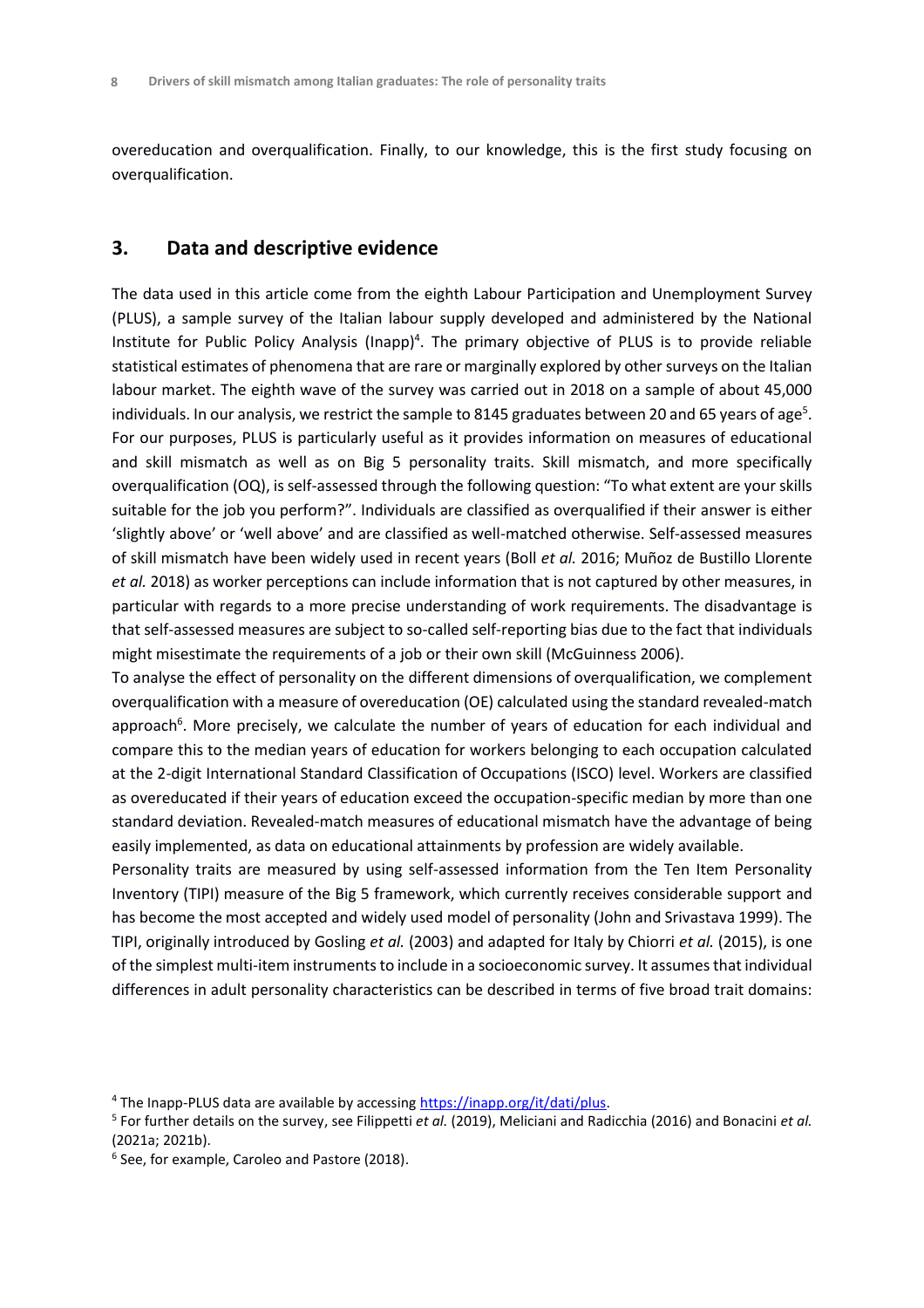extraversion, agreeableness, conscientiousness, neuroticism and openness to experience<sup>7</sup> . Gosling *et al.* (2003) demonstrate that the TIPI reaches adequate levels in terms of (i) convergence with widely used Big 5 measures in self-, observer, and peer reports, (ii) test–retest reliability, (iii) patterns of predicted external correlates and (iv) convergence between self- and observer ratings. The TIPI includes two questions for each Big 5 category, assessing the positive and negative aspects of each trait. Individuals are asked to rate their perceived level on a scale from 1 to 7. We aggregate the two measures into a single trait by inverting the negative component (1=7; 2=6; …; 7=1) and adding it to the positive component. Each trait ranges from a minimum of 2 to a maximum of 14. The list of all traits and facets is reported in table 1.

| Big 5                  | <b>Positive</b>         | <b>Negative</b>          |
|------------------------|-------------------------|--------------------------|
| Openness (OP)          | Open to experience (OX) | Conservative (CN)        |
| Agreeableness (AG)     | Loving/altruistic (LA)  | Litigious (LI)           |
| Conscientiousness (CO) | Self-disciplined (SD)   | Careless/disorderly (CD) |
| Extraversion (EX)      | Exuberant (ET)          | Quiet/private (PV)       |
| Neuroticism (NE)       | Anxious (AN)            | Emotionally stable (ES)  |

Table 1. Definition of personality traits

Source: own elaboration on PLUS 2018 data

In figure 1, we report the differences in Big 5 personality traits for the two measures of skill mismatch and for the main socioeconomic groups identified in the literature as showing important differences in personality. Considering the two measures of skill mismatch, we can see that overqualified workers show higher scores on all traits except neuroticism, with particularly strong differences for openness and conscientiousness when compared to well-matched workers. The picture is completely inverted when looking at overeducation: overeducated workers show lower scores on openness, extraversion and agreeableness, whereas higher scores are reported for neuroticism.

These differences can be explained by looking at the information content of the two measures. Overeducation is typically considered a signal of low skills (Baert *et al.* 2013; Baert and Verhaest 2019) compared to educational attainment. Thus, in the case of complementarity between cognitive and non-cognitive skills, low scores in desirable traits lead to overeducation. Overqualification signals that workers do not use their endowment of cognitive and non-cognitive skills – not only those acquired during tertiary education. A demand-side explanation for overqualification is, therefore, that noncognitive skills might not be valued by employers, especially for high-skill occupations. In addition, some personality traits may lead to voluntary overqualification. For example, individuals with high scores in openness might be inclined to acquire new knowledge and experiences not related to a specific job. This means that they might not seek a perfect match between occupation and skill endowment. By the same token, high scores in conscientiousness might be associated with risk

 $<sup>7</sup>$  A number of rating instruments have been produced to measure the Big 5 dimensions. The most</sup> comprehensive is the 240-item structure proposed by Costa and McCrae (1992), but the 100-item inventory (Goldberg 1993), the 60-item inventory (Costa and McCrae 1992), and the 44-item Big 5 inventory (John and Srivastava 1999) have also been investigated.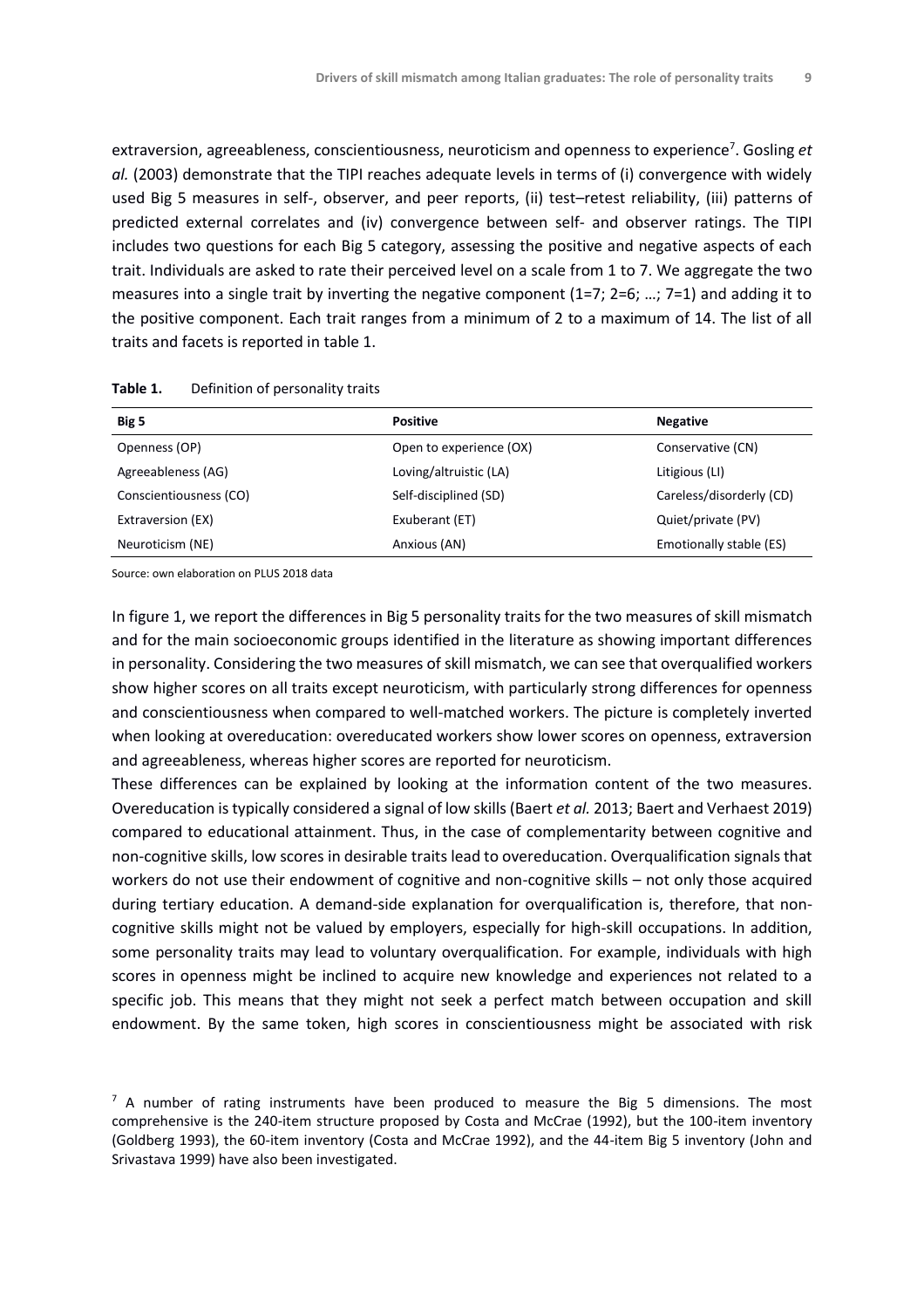aversion and occupational choices that, while in line with educational attainment, might be driven by the search for other characteristics such as stability and work-life balance.

Moving to the analysis of different groups, female workers show higher scores on all traits, in line with the findings of Gensowski *et al.* (2021), while workers in *Mezzogiorno*, where lagging areas are located, are less open and neurotic but more agreeable and conscientious. As for age groups, workers below 40 years of age are more open and extraverted than older workers, and they also show higher levels of neuroticism.



**Figure 1.** Differences in Big 5 scores by main category

Source: own elaboration on PLUS 2018 data

In figure 2 (upper panel), we focus on overeducated and overqualified workers and show differences with well-matched workers according to the above-defined social groups. Starting with overeducation, we find that overeducated female workers show higher scores for neuroticism and lower scores for openness, agreeableness and extraversion. Overeducated male workers, instead, show lower scores for neuroticism compared to well-matched peers, whereas they have similar results for the other traits. Lower extraversion is found for overeducated workers in the Centre-North, whereas in *Mezzogiorno* overeducation is associated with lower openness, higher extraversion and higher neuroticism. Looking at the two age groups, overeducated workers below 40 years of age show a lower degree of neuroticism and both higher agreeableness and higher conscientiousness, whereas among older workers overeducation is associated with lower scores in all desirable characteristics, including emotional stability (the inverse of neuroticism). While for older workers the association between overeducation and a lack of positive personality traits is clear, this evidence is less clear-cut among young workers due to the fact that overeducation in the early stages of one's career is, in many cases, temporary and related to a lack of labour market experience.

Moving to overqualification (figure 2, lower panel), overqualified workers show higher scores in all positive traits, and differences with well-matched workers are rather uniform across groups.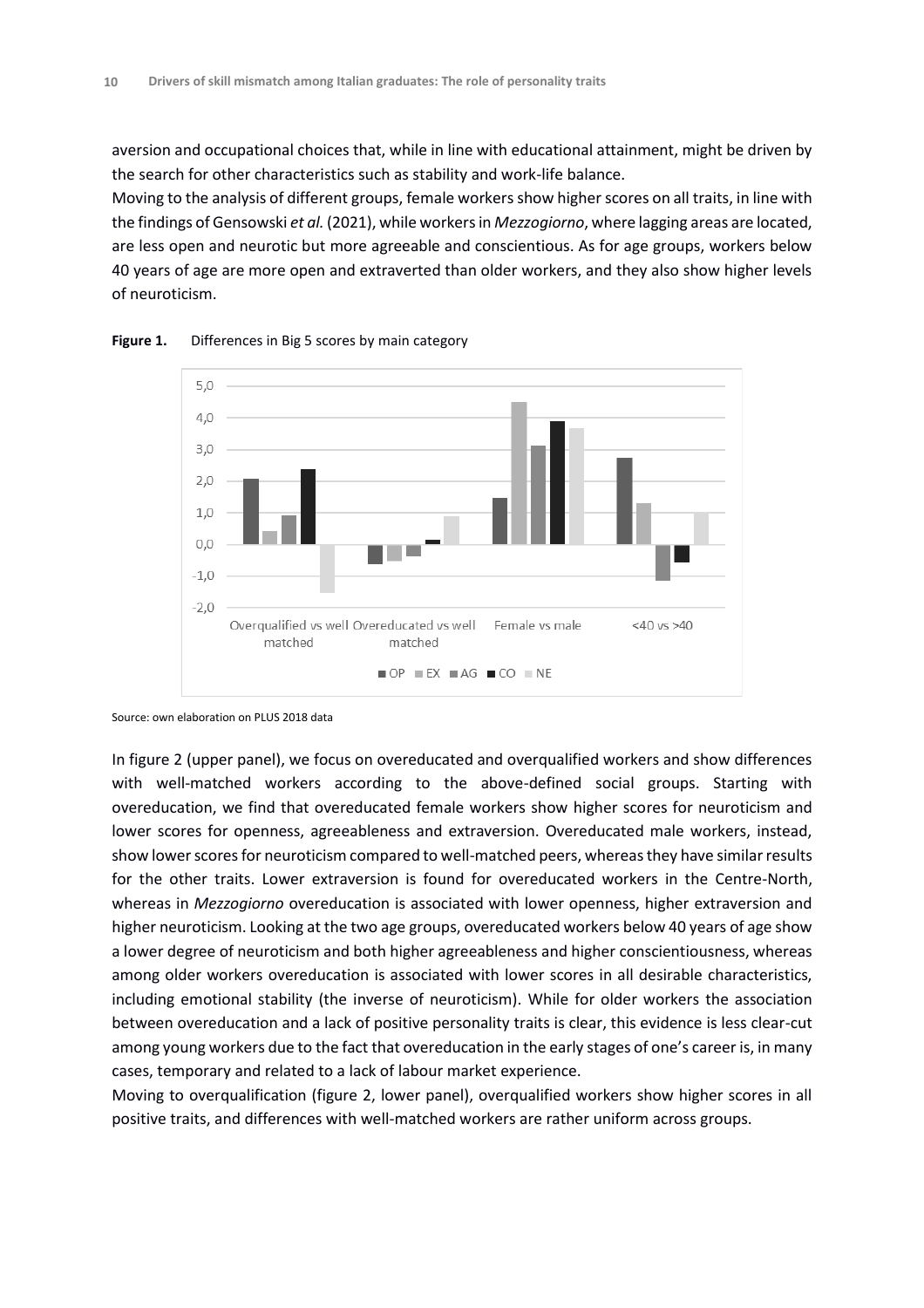Differences are particularly marked with respect to openness and conscientiousness among female workers and workers in *Mezzogiorno*.







Source: own elaboration on PLUS 2018 data

To sum up, the descriptive evidence seems to confirm the role of personality traits in determining overeducation and overqualification. More specifically, overqualified workers tend to have high scores for all positive traits, whereas overeducated workers show a higher presence of negative traits, in particular among female workers, workers in southern regions and workers above 40 years of age. Hence, this preliminary evidence is in line with the assumption that non-cognitive skills are important for labour market outcomes. However, the prevalence among the overqualified of traits typically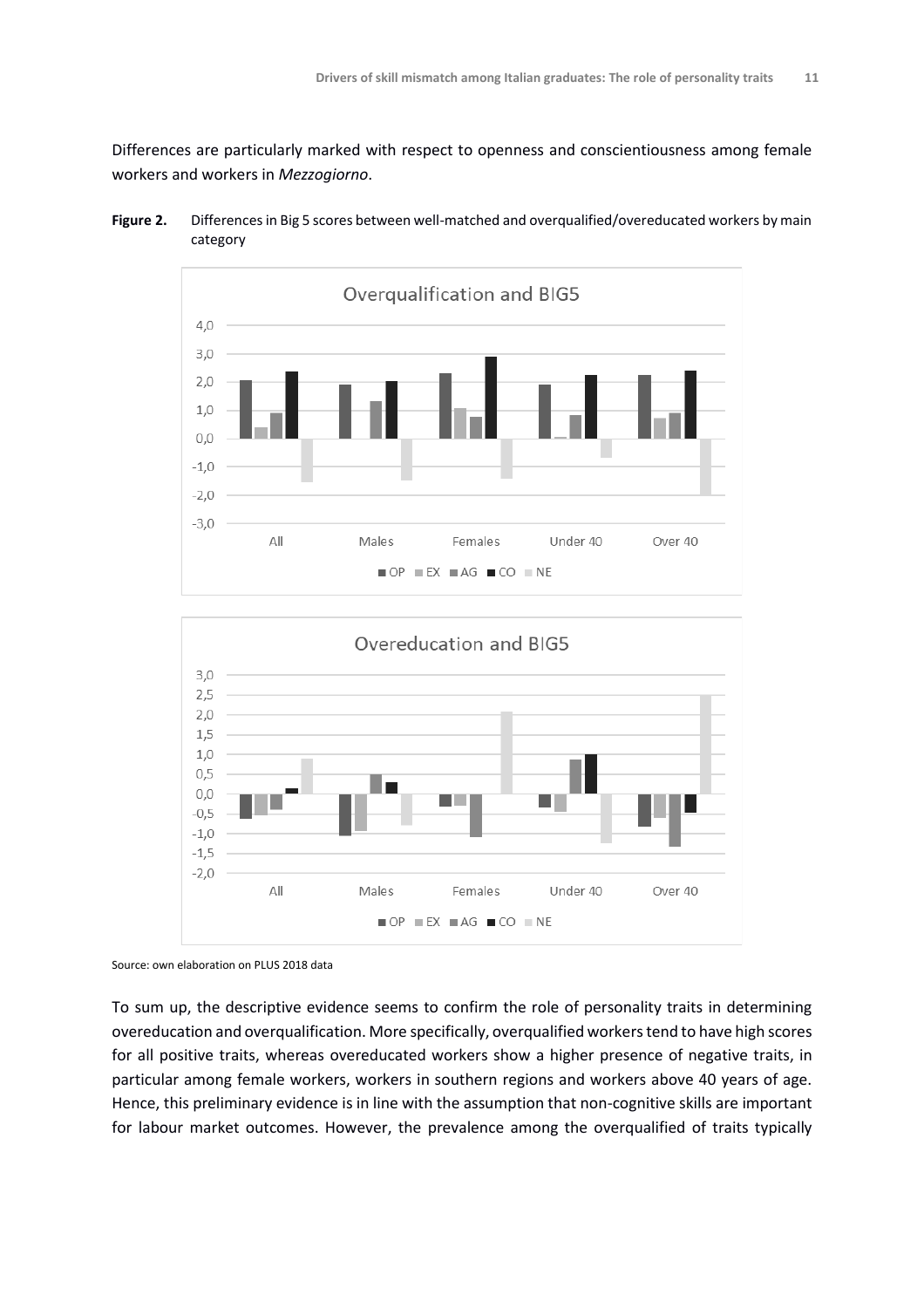associated with success in career and life is somehow unexpected. The empirical analysis in the next section will allow us to further investigate these results.

#### **4. Econometric analysis**

In the empirical analysis, we assess the impact of personality traits on the probability of being overeducated or overqualified. To this aim, we begin by estimating a standard probit model where the probability of being mismatched is estimated as a function of personality traits, alongside individual characteristics chosen according to the main empirical literature on the determinants of mismatch. The estimated equation is the following:

$$
PM_i = \sum \beta_k PT_i^k + \sum \gamma_h X_i^h + \varepsilon_i, \tag{1}
$$

where *PM* is the dummy for skill mismatch (alternatively, overqualification and overeducation), *PT* are the Big 5 personality traits (OP, AG, CO, EX, NE) and *X h* is a vector of *h* individual-specific characteristics. These include birth sex (female), age, macro-region (four categories), field of education (13 categories) and two measures of academic performance given by one's graduation mark and a dummy equal to 1 for late graduation (Aina and Pastore 2020). The latter represents individuals belonging to the last tertile of the distribution of the number of years to graduation for each degree. To control for socioeconomic background as a determinant of educational choices and occupational outcomes (Caroleo and Pastore 2018), we introduce information on parents' educational attainments (primary, secondary, tertiary) and father's occupation (low-, medium- or high-skill, according to the ISCO classification).

In a second step, we take into account the mediating effect of job characteristics and other variables related to the demand side, the exclusion of which might bias the results. Alongside standard determinants such as the type of contract and job tenure, which account for career development and the acquisition of on-the-job skills, overeducation might be the result of skill obsolescence due to technical change, in particular among routine jobs. In Italy, routine-intensive jobs are widespread and an important share of graduates are employed in these occupations, most of whom end up being overeducated (Marcolin *et al.* 2016; Esposito and Scicchitano 2022). Firm hiring and firing dynamics might also affect the probability of both overeducation and overqualification. Hiring and firing behaviour reflects firms' growth strategies and causes a change in the internal organization of a firm. In addition, it can reflect a strategy of cost minimization though the use of temporary contracts to fill low-quality jobs, which are usually highly routine (Cirillo *et al.* 2017; Cetrulo *et al.* 2019). Both lead to a higher probability of overeducation.

To take into account the above-mentioned characteristics of labour demand and other potential sources of demand-side heterogeneity, we augment the previous models with the following variables: type of contract (open-ended, fixed-term, self-employed, other), tenure, sector of activity (10 categories), firm size (micro, small, medium, large and public), whether the firm hired or fired workers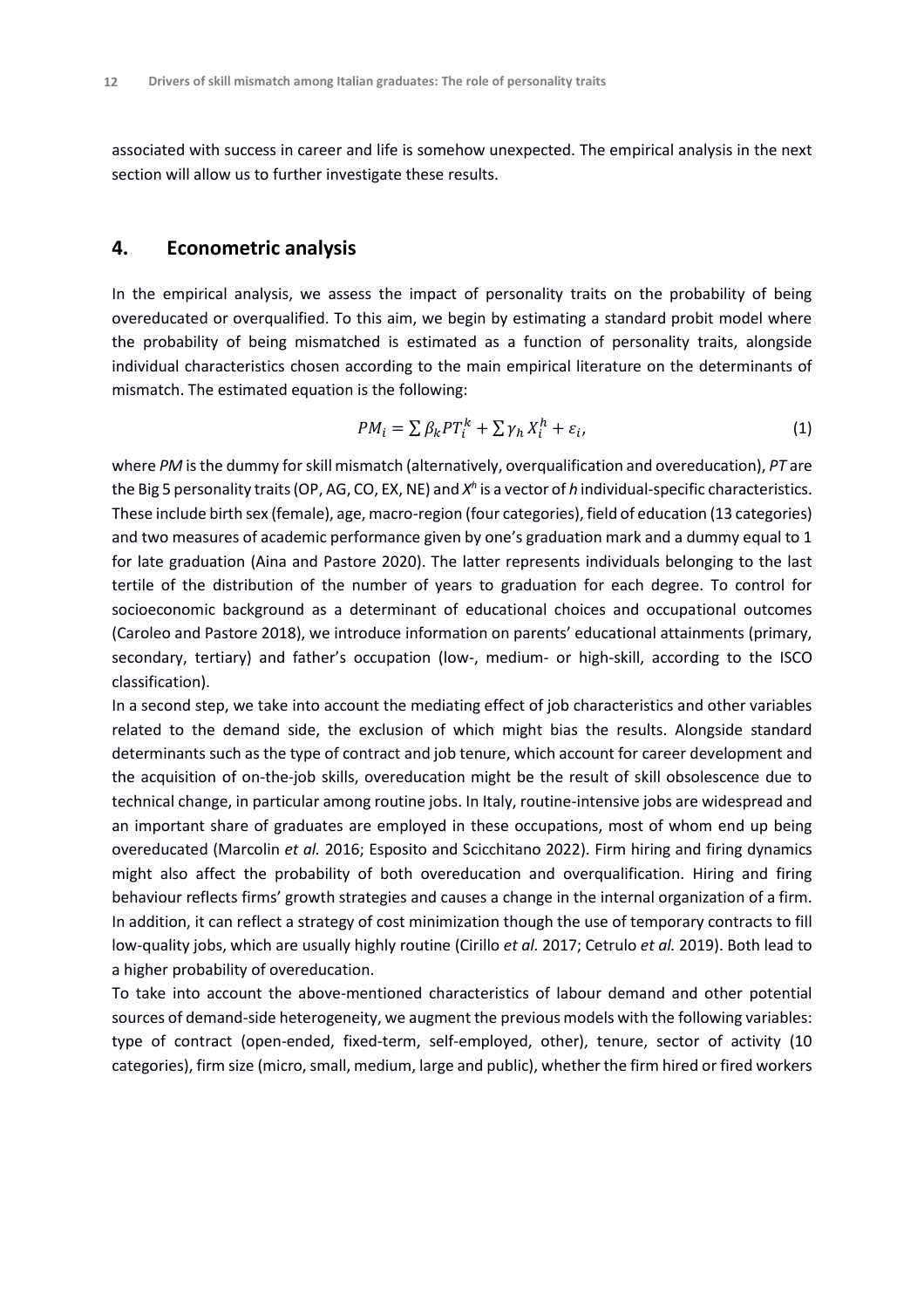in the two years before the survey (2016-2018), a measure of routine intensity of the occupation $^{\rm 8}$ , and whether the firm introduced any innovation in the last two years. The formal specification is the following:

$$
PM_i = \sum \beta_k PT_i^k + \sum \gamma_n X_i^h + \sum \theta_n Y_i^n + \varepsilon_i, \tag{2}
$$

where the vector *Y i*ncludes the above-defined job and labour-demand characteristics.

In a third step, we look at the interaction between cognitive and non-cognitive skills in determining skill mismatch. Interaction effects allow understanding whether the effect of personality traits is nonlinear with respect to cognitive skills. For example, similarly to the results of Schmidt and Hunter (2004) (cognitively) low-skilled graduates might benefit more from non-cognitive skills than highskilled ones. To measure cognitive skills, we use a dummy variable equal to one if the graduation mark is below 100/110, corresponding to percentage scores of 90% and below $^9$ , and interact it with the Big 5 personality traits.

$$
PM_i = \sum \beta_k PT_i^k \cdot (Mark_i > 100) + \sum \gamma_h X_i^h + \varepsilon_i
$$
\n(3)

$$
PM_i = \sum \beta_k PT_i^k \cdot (Mark_i > 100) + \sum \gamma_h X_i^h + \sum \theta_n Y_i^n + \varepsilon_i
$$
\n(4)

A number of elements might bias the estimates from equation (1). The main concerns refer to the non-random selection of individuals into employment and tertiary education. Overeducation is often the result of a lack of skills, but for the same reasons individuals might face a lower degree of employability. To overcome this issue, we estimate a Heck-probit (Heckit henceforth) model whereby equation (1) is estimated jointly with a selection equation assessing the probability of being employed. In order to obtain reliable results, suitable exclusion restrictions, i.e. variables affecting the probability of being employed but not exerting any direct effect on the probability of mismatch, are required. Therefore, we rely on two instruments: first, a self-assessed measure of health status, since health problems might lead to discontinuous employment or inactivity; second, we use marital status and add a dummy for married individuals, both alone and interacted with gender. This takes into account the different employment incentives of married people and the constraints faced by married females (Michaud and Tatsiramos 2005). The selection equation takes the following form:

$$
EMP_i = \sum \beta_k PT_i^k + \sum \gamma_h X_i^h + \sum \theta_n Y_i^n + \varphi_1 health_i + \varphi_2 Married_i + \varphi_3 Married_i xFemale_i + e_i
$$
 (5)

where *EMP* is the dummy for employed individuals. The right-hand side (RHS) includes all regressors of equation (1) and the three exclusion restrictions. The validity of the selection model is based on the correlation between the residuals of equations (1) and (5).

A second potential source of bias comes from the non-random selection of individuals into tertiary education. While personality traits and socioeconomic status are important determinants of educational choices (Koch *et al.* 2015), other unobserved factors affecting these choices might be correlated with unobserved factors determining overeducation and overqualification.

<sup>&</sup>lt;sup>8</sup> The measure is calculated by aggregating scores for 18 job requirements divided into cognitive, routine, and manual tasks. Perceived routine intensity is calculated as the share of routine tasks on total tasks.

 $9$  This threshold includes less than 30% of graduates.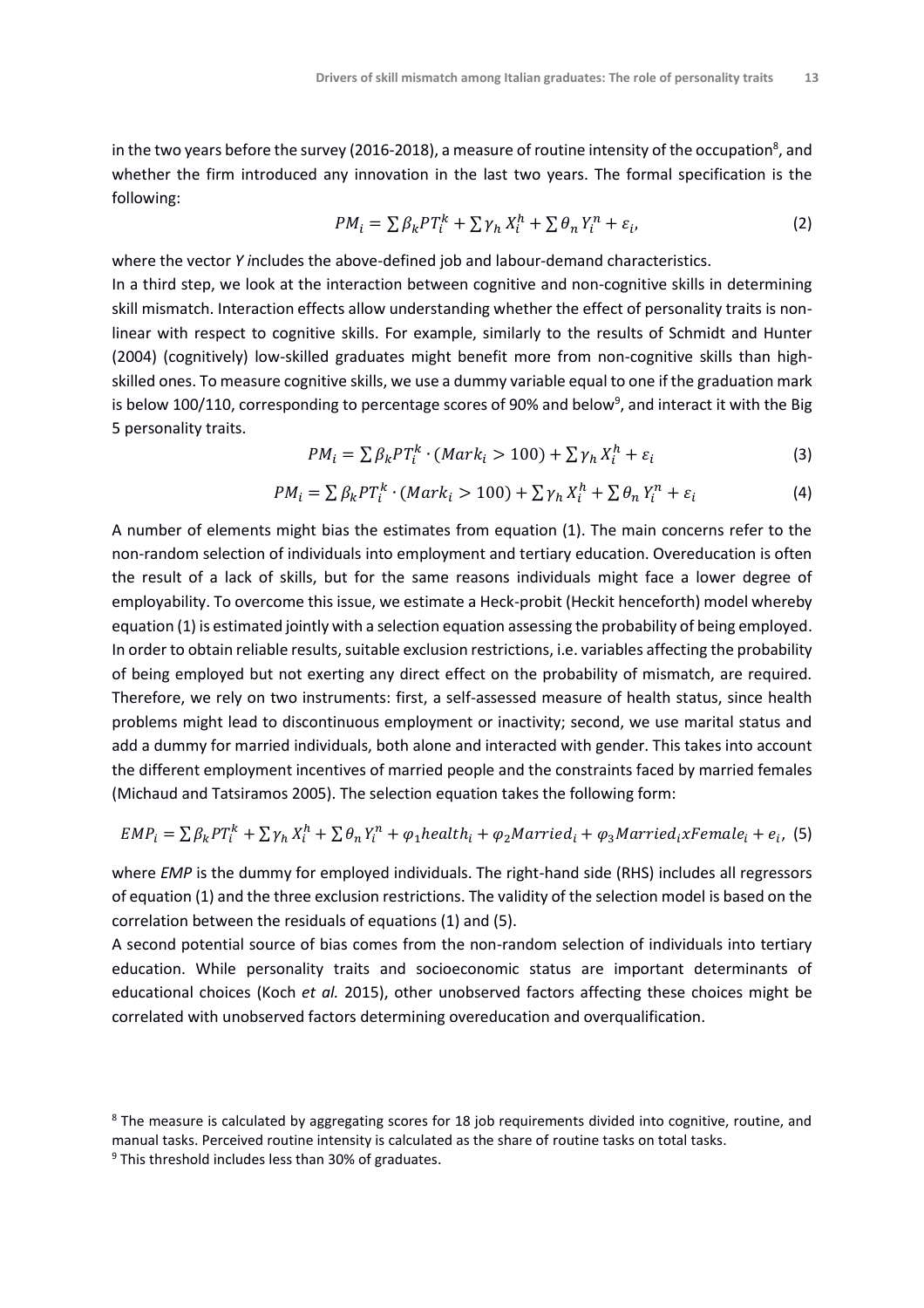To take into account this issue, we estimate a Heckit model where the determinants of overeducation are estimated jointly with the determinants of tertiary education. Exclusion restrictions for the selection equation should affect overeducation and overqualification only though educational choices. Plausible choices, given the availability of information in PLUS, are health status – similar to the selection into employment – and a measure of time preferences. Health status might affect educational choices by constraining the time and effort allocated to education. Time preference is an important determinant of educational choice since it affects the motivation to work for long-term results (Koch *et al.* 2015). Individuals with a strong time preference are expected to be less likely to enrol in tertiary education, instead preferring to join the labour force. Since the selection procedure requires all regressors in the main equation to be included in the selection equation, we exclude from the *j* original regressors in equation (1) the variables related to academic career, namely, mark, late graduation and field of education. The resulting system of equations is the following:

$$
PM_i = \sum \beta_k PT_i^k + \sum \gamma_h X_i^{h'} + \sum \theta_n Y_i^n + \varepsilon_i; \tag{6}
$$

$$
Ter_i = \sum \beta_k PT_i^k + \sum \gamma_h X_i^{h\prime} + \sum \theta_n Y_i^n + \psi_1 health_i + \psi_2 TimePrefix_i + v_i,
$$
 (7)

where *Ter* is a dummy equal to 1 if a worker holds a tertiary degree. All estimates are performed on the total sample of tertiary-educated workers. However, to take into account potential sources of heterogeneity, we also run the estimates separately for young graduates (below 40 years of age) and for male and female workers. Standard errors are clustered according to sector of activity and geographical region.

#### *4.1 Results*

In this section, we discuss the results of probit estimates of equations (1) to (4)<sup>10</sup>. In table 2, we report the results of the basic specification with individual characteristics only. For each of the two measures of mismatch, we show results for the whole sample, for the two groups of workers below and above 40 years, as well as for males and females.

Starting with the effects of the Big 5, the probability of being overqualified is positively affected by openness and conscientiousness, whereas it is negatively affected by neuroticism. Conscientiousness is also the only trait significantly affecting overeducation. A worker with the maximum score for conscientiousness (i.e. 14) faces an increase of 3 percentage points (0.005x6) in the probability of being overeducated with respect to an individual with a median score (i.e. 8). Regarding overqualification, this gap increases to 9 percentage points. A similar difference in openness increases the probability of being overqualified by 6 percentage points, while neuroticism reduces it by 2.4 percentage points. The results for overqualification are consistent across groups, although we detect a greater impact of conscientiousness for female workers. The effect of neuroticism is concentrated among workers above 40 years of age. As for overeducation, the positive effect of conscientiousness is driven by workers above 40 and women. For these same groups, we also find a negative effect of agreeableness.

<sup>&</sup>lt;sup>10</sup> Table A1 in the appendix reports estimates using the Ten Item Personality Inventory.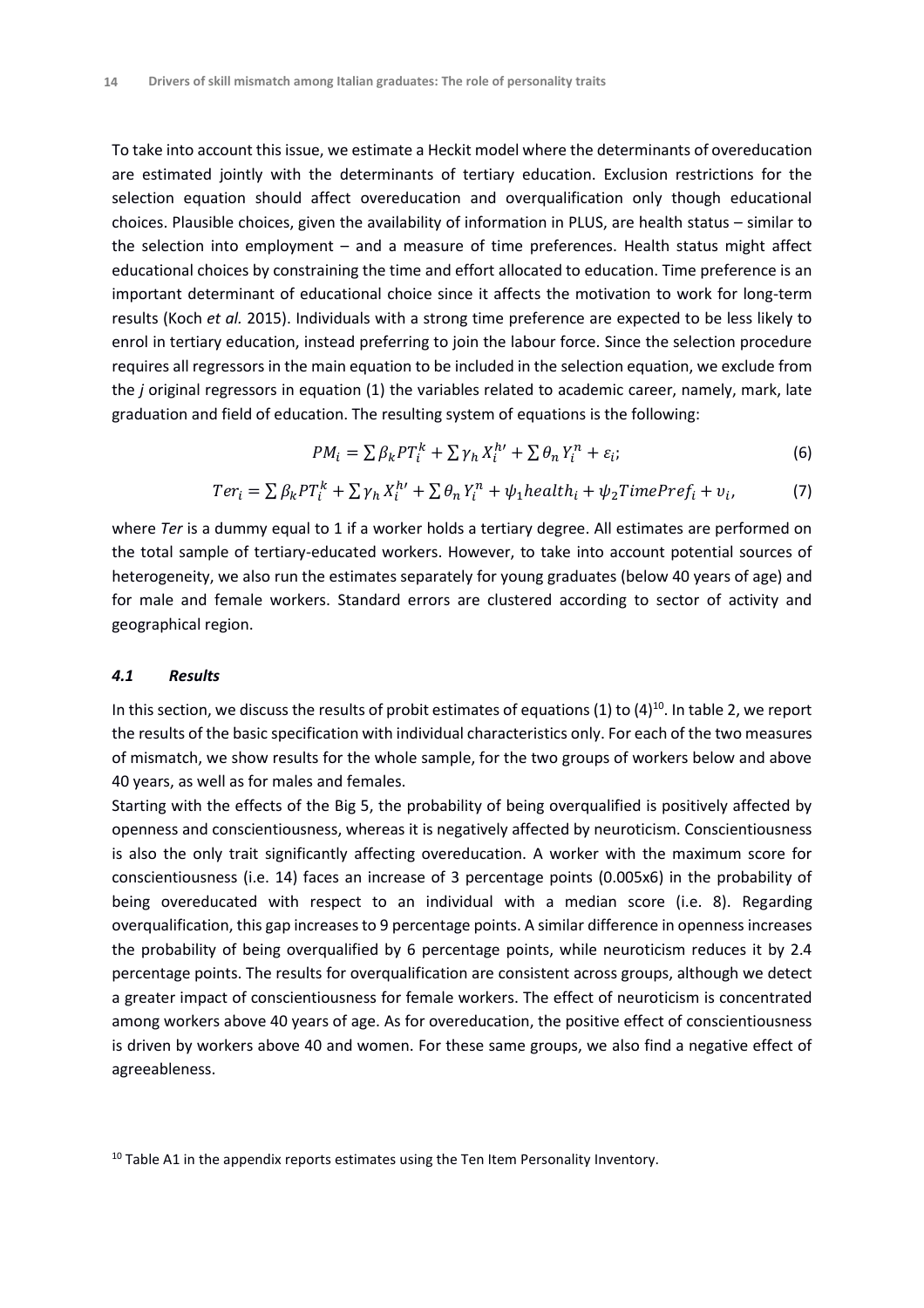|             |            |            | Overqualification |           |            |             |             | Overeducation |             |             |
|-------------|------------|------------|-------------------|-----------|------------|-------------|-------------|---------------|-------------|-------------|
|             | All        | Under 40   | Over 40           | Male      | Female     | All         | Under 40    | Over 40       | Male        | Female      |
| OP          | $0.010***$ | $0.010*$   | $0.011**$         | $0.012**$ | $0.009**$  | 0.001       | $-0.001$    | 0.003         | $-0.001$    | 0.002       |
|             | [0.003]    | [0.004]    | [0.004]           | [0.004]   | [0.004]    | [0.003]     | [0.004]     | [0.003]       | [0.004]     | [0.003]     |
| EX          | 0.001      | 0.000      | 0.001             | $-0.003$  | 0.003      | $-0.003$    | $-0.005$    | $-0.002$      | $-0.004$    | $-0.003$    |
|             | [0.002]    | [0.003]    | [0.003]           | [0.004]   | [0.003]    | [0.002]     | [0.003]     | [0.003]       | [0.003]     | [0.003]     |
| AG          | $-0.001$   | 0.001      | $-0.003$          | $-0.001$  | $-0.002$   | $-0.002$    | 0.005       | $-0.007**$    | 0.006       | $-0.009**$  |
|             | [0.003]    | [0.004]    | [0.004]           | [0.005]   | [0.004]    | [0.003]     | [0.004]     | [0.003]       | [0.004]     | [0.003]     |
| $\rm CO$    | $0.014***$ | $0.013**$  | $0.015***$        | $0.009*$  | $0.019***$ | $0.005*$    | 0.000       | $0.009**$     | 0.002       | $0.007**$   |
|             | [0.003]    | [0.005]    | [0.004]           | [0.005]   | [0.004]    | [0.003]     | [0.004]     | [0.003]       | [0.004]     | [0.003]     |
| <b>NE</b>   | $-0.004*$  | 0.000      | $-0.007*$         | $-0.006$  | $-0.003$   | 0.001       | $-0.003$    | 0.002         | $-0.004$    | 0.003       |
|             | [0.002]    | [0.004]    | [0.003]           | [0.004]   | [0.003]    | [0.002]     | [0.004]     | [0.003]       | [0.004]     | [0.003]     |
| Father LS   | $-0.003$   | $-0.038$   | 0.031             | 0.047     | $-0.04$    | 0.034       | 0.038       | 0.030         | 0.047       | 0.02        |
|             | [0.023]    | [0.033]    | [0.032]           | [0.037]   | [0.030]    | [0.021]     | [0.032]     | [0.029]       | [0.035]     | [0.027]     |
| Father MS   | $-0.026$   | $-0.056*$  | 0.005             | $-0.010$  | $-0.041$   | 0.03        | 0.013       | 0.039         | 0.015       | 0.039       |
|             | [0.020]    | [0.029]    | [0.028]           | [0.032]   | [0.026]    | [0.018]     | [0.028]     | [0.024]       | [0.029]     | [0.024]     |
| Mother LS   | 0.005      | $0.084**$  | $-0.063*$         | $-0.014$  | 0.014      | $-0.036*$   | $-0.028$    | $-0.043$      | $-0.084**$  | $-0.001$    |
|             | [0.023]    | [0.032]    | [0.033]           | [0.038]   | [0.030]    | [0.021]     | [0.031]     | [0.029]       | [0.035]     | [0.027]     |
| Mother MS   | $0.035*$   | $0.091***$ | $-0.017$          | 0.034     | 0.033      | $-0.014$    | 0.010       | $-0.036$      | $-0.023$    | 0.001       |
|             | [0.020]    | [0.028]    | [0.030]           | [0.032]   | [0.026]    | [0.019]     | [0.027]     | [0.026]       | [0.030]     | [0.024]     |
| Father med. | 0.03       | $-0.01$    | $0.055**$         | 0.027     | 0.034      | 0.014       | 0.008       | 0.019         | 0.007       | 0.021       |
|             | [0.019]    | [0.029]    | [0.024]           | [0.030]   | [0.024]    | [0.017]     | [0.028]     | [0.021]       | [0.028]     | [0.021]     |
| Father high | 0.001      | $-0.036$   | 0.030             | 0.01      | $-0.004$   | $-0.013$    | $-0.04$     | 0.007         | $-0.047$    | 0.013       |
|             | [0.024]    | [0.035]    | [0.032]           | [0.038]   | [0.030]    | [0.022]     | [0.035]     | [0.028]       | [0.036]     | [0.027]     |
| Age         | $0.003***$ | $0.007***$ | $0.004**$         | $0.002**$ | $0.003***$ | $-0.007***$ | $-0.008***$ | $-0.006***$   | $-0.005***$ | $-0.008***$ |
|             | [0.001]    | [0.002]    | [0.001]           | [0.001]   | [0.001]    | [0.000]     | [0.002]     | [0.001]       | [0.001]     | [0.001]     |
| Female      | $-0.024*$  | $-0.018$   | $-0.031*$         |           |            | $-0.002$    | $0.045**$   | $-0.027*$     |             |             |
|             | [0.014]    | [0.021]    | [0.018]           |           |            | [0.013]     | [0.020]     | [0.016]       |             |             |
| Late grad.  | $0.055***$ | $0.055*$   | $0.050**$         | $0.061**$ | $0.044*$   | $0.078***$  | $0.092***$  | $0.067***$    | $0.094***$  | $0.063***$  |
|             | [0.013]    | [0.024]    | [0.017]           | [0.020]   | [0.018]    | [0.013]     | [0.025]     | [0.015]       | [0.019]     | [0.017]     |
| Mark        | $-0.001$   | 0.000      | $-0.002$          | 0.000     | $-0.002*$  | $-0.003***$ | $-0.005***$ | $-0.001$      | $-0.002$    | $-0.004***$ |
|             | [0.001]    | [0.001]    | [0.001]           | [0.001]   | [0.001]    | [0.001]     | [0.001]     | [0.001]       | [0.001]     | [0.001]     |
| Ν           | 7393       | 3281       | 4112              | 3167      | 4226       | 7168        | 3180        | 3988          | 3046        | 4122        |

#### **Table 2.** Determinants of overqualification and overeducation

Note: marginal impacts. Standard errors in brackets. \* p<0.10 \*\*, p<0.05, \*\*\* p<0.01.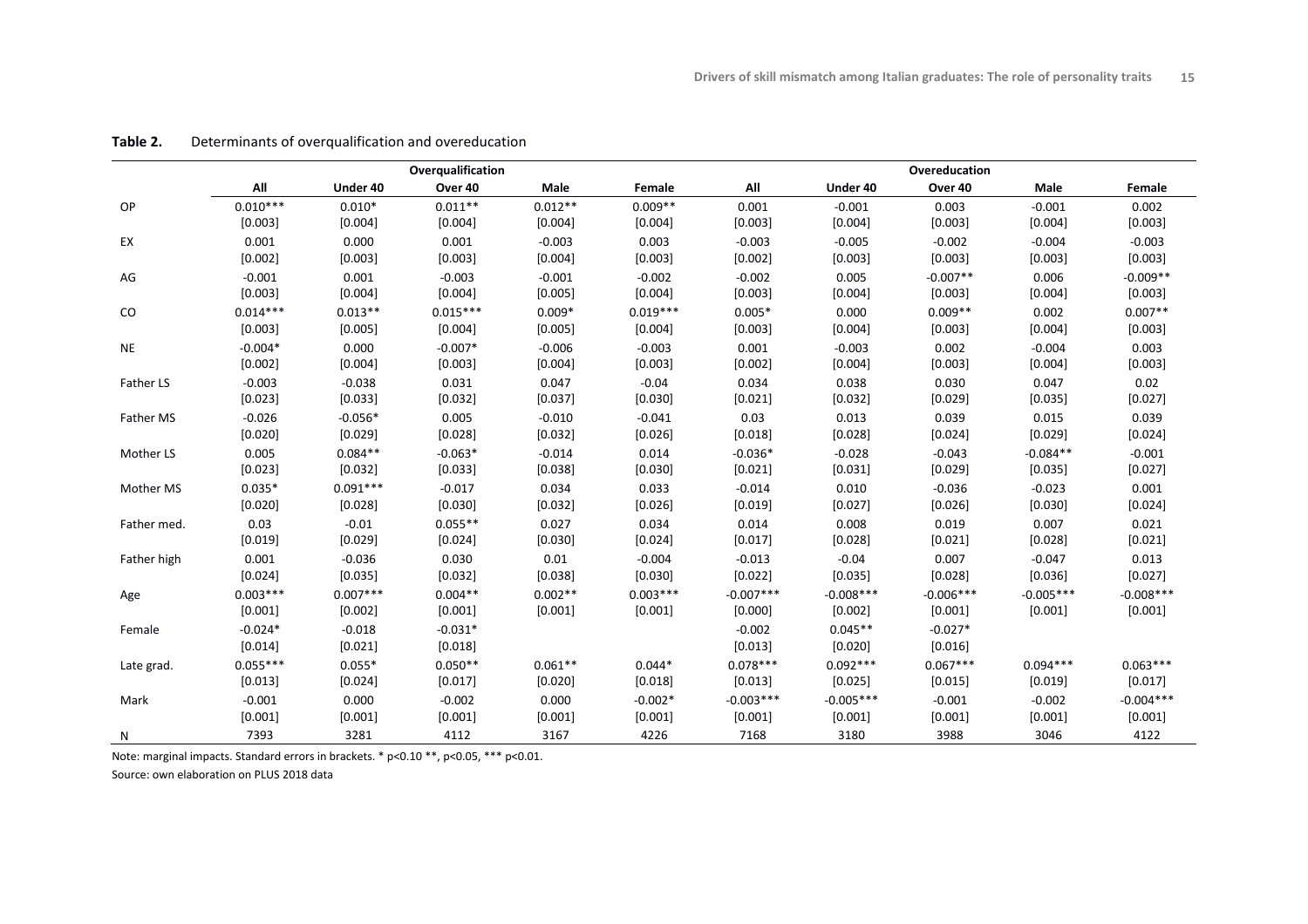Socioeconomic background seems to play a significant role only for overqualification. More precisely, low-skilled parents are associated with a higher probability of being overqualified, while no significant effect is found for overeducation. As for the other controls, age is positively related to overqualification and negatively to overeducation. The former can be explained by the acquisition of additional skills during one's working life as result of training, experience and the accumulation of jobspecific human capital. The latter is a standard result in career mobility theory (Sichermann and Galor 1990; Baert and Verhaest 2019; Esposito and Scicchitano 2022) as young overeducated workers, in general, tend to improve the quality of the match over time. Female workers tend to be less overqualified, while the propensity to be overeducated depends on age: young women are more likely to be overeducated, whereas women above 40 are less likely to be overeducated. Finally, there is a clear negative relationship between academic performance, on the one hand, and overeducation and overqualification on the other. This is shown by the positive impact of the late graduation dummy and the negative impact of the graduation mark.

In table 3, we show the results of the specification with demand-side controls. The main differences in the effects of personality traits are, first, the insignificant impact of conscientiousness on the probability of women being overeducated and, second, the changes in the effect of extraversion. The latter is no longer significant for women and older workers, but it becomes positive and significant for workers below 40 years of age and for males. This last result is particularly interesting at it shows that net of demand-side factors such as sector of performance, contractual arrangement and tasks characteristics, agreeableness tends to penalize young workers.

As for socioeconomic background, we find that having a father with a low or medium educational attainment increases the probability of being overeducated. The difference with regard to the previous results suggests that socioeconomic background matters not so much in the choice of a specific career but, rather, in selecting better jobs within occupations (Goldthorpe and Jackson 2008). The effects of the other regressors remain broadly unchanged when adding demand-side controls. The latter show effects in line with expectations, in most cases, especially with respect to the effect of technology-related regressors. The introduction of innovation reduces the risk of overeducation, whereas routine intensity increases it. Interestingly enough, working for a firm that fired workers in the two years prior increases both forms of mismatch, especially for young workers and women, whereas hiring new workers does not show a significant impact on the two forms of mismatch.

In table 4, we show the results of the specifications with interactions between personality traits and cognitive skills, the latter being measured by the dummy for marks below 100/110. For the sake of space, we only show marginal impacts of personality traits. In the specification without demand-side controls (upper panel), the effect of openness on overqualification is uniform across categories; the higher significance for high-mark students is likely to be due to the higher number of observations in this category (70%). The effect of conscientiousness on overqualification is stronger for high-mark graduates, although the differences are not highly significant. Furthermore, we find that workers above 40 years of age and women with high scores in neuroticism are less likely to be overqualified if their graduation mark is high.

As for overeducation, the positive effect of conscientiousness, for the whole sample and for women, is significant among low-mark graduates only. This means that low-skilled graduates scoring high in conscientiousness are more likely to be overeducated. In addition, the negative effect of agreeableness on women's risk of overeducation is stronger for low-mark workers.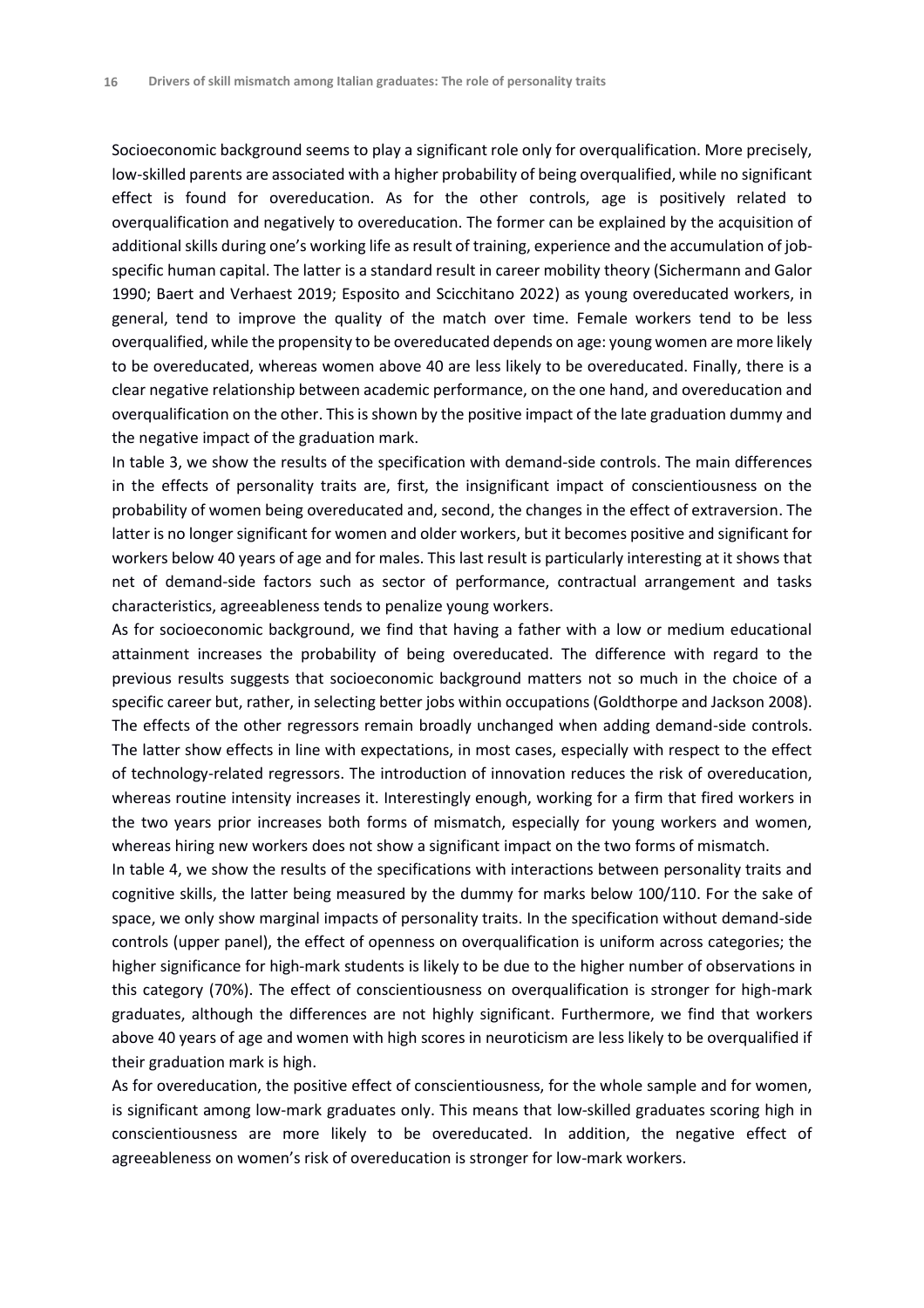|              |                       |                       | Overqualification     |             |            | Overeducation         |                     |                     |             |             |
|--------------|-----------------------|-----------------------|-----------------------|-------------|------------|-----------------------|---------------------|---------------------|-------------|-------------|
|              | All                   | Under 40              | Over 40               | Male        | Female     | Αll                   | Under 40            | Over 40             | Male        | Female      |
| OP           | $0.011***$            | $0.012**$             | $0.011**$             | $0.013**$   | $0.010**$  | 0.002                 | 0.001               | 0.002               | 0.000       | 0.002       |
|              | [0.003]               | [0.004]               | [0.004]               | [0.004]     | $[0.004]$  | $[0.002]$             | $[0.004]$           | [0.003]             | $[0.004]$   | [0.003]     |
| EX           | 0.001                 | $-0.001$              | 0.002                 | $-0.003$    | 0.004      | $-0.003$              | $-0.007**$          | 0.000               | $-0.003$    | $-0.003$    |
|              | [0.002]               | [0.003]               | [0.003]               | [0.004]     | [0.003]    | [0.002]               | [0.003]             | [0.002]             | [0.003]     | [0.002]     |
| AG           | 0.000                 | 0.003                 | $-0.003$              | 0.001       | $-0.001$   | 0.001                 | $0.008**$           | $-0.004$            | $0.007*$    | $-0.003$    |
|              | [0.003]               | [0.005]               | [0.004]               | [0.005]     | [0.004]    | [0.003]               | [0.004]             | [0.003]             | [0.004]     | [0.003]     |
| CO           | $0.014***$            | $0.014**$             | $0.014***$            | $0.008*$    | $0.019***$ | $0.004*$              | 0.000               | $0.008**$           | 0.000       | 0.004       |
|              | [0.003]               | [0.005]               | [0.004]               | $[0.005]$   | $[0.004]$  | [0.003]               | $[0.004]$           | [0.003]             | $[0.004]$   | [0.003]     |
| <b>NE</b>    | $-0.005*$             | 0.000                 | $-0.009**$            | $-0.007*$   | $-0.005*$  | 0.000                 | $-0.003$            | 0.002               | $-0.006*$   | 0.004       |
|              | [0.003]               | $[0.004]$             | [0.003]               | $[0.004]$   | [0.003]    | $[0.002]$             | $[0.003]$           | [0.003]             | $[0.004]$   | [0.003]     |
| Father LS    | 0.000                 | $-0.038$              | 0.035                 | 0.052       | $-0.037$   | $0.045**$             | 0.032               | $0.051*$            | $0.059*$    | 0.035       |
|              | [0.024]               | [0.034]               | [0.032]               | [0.038]     | [0.030]    | [0.020]               | [0.030]             | [0.026]             | [0.033]     | [0.024]     |
| Father MS    | $-0.022$              | $-0.051*$             | 0.010                 | $-0.002$    | $-0.04$    | $0.042**$             | 0.017               | $0.056**$           | 0.033       | $0.051**$   |
|              | [0.020]               | [0.029]               | [0.028]               | [0.032]     | [0.026]    | [0.017]               | $[0.026]$           | $[0.022]$           | [0.028]     | $[0.021]$   |
| Mother LS    | $-0.005$              | $0.070**$             | $-0.068**$            | $-0.016$    | $-0.001$   | $-0.041**$            | $-0.047$            | $-0.035$            | $-0.066**$  | $-0.028$    |
|              | $[0.024]$             | [0.033]               | [0.033]               | [0.038]     | [0.030]    | [0.019]               | [0.029]             | [0.026]             | [0.032]     | [0.023]     |
| Mother MS    | 0.029                 | $0.080**$             | $-0.021$              | 0.029       | 0.025      | $-0.017$              | $-0.004$            | $-0.028$            | $-0.015$    | $-0.016$    |
|              | [0.021]               | [0.028]               | [0.030]               | $[0.032]$   | $[0.027]$  | $[0.017]$             | [0.025]             | $[0.024]$           | $[0.027]$   | [0.021]     |
| Father med.  | 0.029                 | $-0.005$              | $0.052**$             | 0.029       | 0.032      | 0.009                 | 0.009               | 0.009               | 0.011       | 0.003       |
|              | [0.019]               | [0.030]               | [0.025]               | [0.031]     | [0.024]    | [0.016]               | [0.027]             | [0.020]             | [0.028]     | [0.019]     |
| Father high  | 0.006                 | $-0.028$              | 0.034                 | 0.024       | $-0.006$   | $-0.008$              | $-0.024$            | 0.006               | $-0.020$    | $-0.005$    |
|              | [0.024]               | [0.036]               | [0.032]               | [0.039]     | [0.030]    | [0.021]               | [0.033]             | [0.026]             | [0.036]     | [0.024]     |
| Age          | $0.003***$            | $0.007**$             | $0.004**$             | $0.002*$    | $0.004**$  | $-0.002**$            | $-0.004$            | $-0.001$            | $-0.004**$  | $-0.001$    |
|              | [0.001]               | [0.003]               | [0.001]               | [0.001]     | [0.001]    | [0.001]               | [0.002]             | [0.001]             | [0.001]     | [0.001]     |
| Female       | $-0.039**$<br>[0.014] | $-0.029$<br>$[0.021]$ | $-0.050**$<br>[0.019] |             |            | $-0.001$<br>$[0.012]$ | $0.036*$<br>[0.020] | $-0.019$<br>[0.015] |             |             |
| Self-empl.   | $-0.045*$             | $-0.056*$             | 0.024                 | $-0.058$    | $-0.042$   | $-0.067**$            | $-0.058*$           | $-0.094*$           | $-0.070*$   | $-0.072**$  |
|              | [0.027]               | [0.031]               | [0.057]               | [0.044]     | [0.033]    | [0.021]               | [0.027]             | [0.045]             | [0.036]     | [0.025]     |
| Other        | $-0.095***$           | $-0.127***$           | $-0.048$              | $-0.090*$   | $-0.103**$ | $-0.200***$           | $-0.198***$         | $-0.197***$         | $-0.163***$ | $-0.218***$ |
|              | [0.025]               | $[0.034]$             | [0.038]               | [0.039]     | $[0.034]$  | [0.020]               | [0.030]             | [0.029]             | [0.032]     | [0.026]     |
| Fixed term   | $-0.044*$             | $-0.024$              | $-0.078*$             | $-0.059$    | $-0.032$   | $-0.044*$             | $-0.036$            | $-0.069*$           | $-0.085**$  | $-0.02$     |
|              | $[0.022]$             | [0.027]               | $[0.043]$             | [0.038]     | $[0.027]$  | [0.018]               | $[0.024]$           | $[0.034]$           | $[0.033]$   | [0.019]     |
| Tenure       | 0.000                 | 0.001                 | 0.000                 | 0.001       | 0.000      | $-0.001$              | 0.002               | $-0.001*$           | 0.001       | $-0.002*$   |
|              | [0.001]               | [0.003]               | [0.001]               | [0.001]     | [0.001]    | [0.001]               | [0.002]             | [0.001]             | $[0.001]$   | [0.001]     |
| Part-time    | $0.074***$            | $0.064*$              | $0.096**$             | $0.125**$   | $0.060**$  | $0.059***$            | $0.042*$            | $0.069**$           | 0.003       | $0.066***$  |
|              | [0.020]               | [0.027]               | [0.030]               | [0.044]     | [0.023]    | [0.016]               | [0.023]             | [0.023]             | [0.038]     | [0.017]     |
| Hired        | $-0.024$              | $-0.006$              | $-0.023$              | $-0.042$    | $-0.006$   | 0.014                 | 0.02                | 0.006               | 0.007       | 0.011       |
|              | [0.022]               | [0.028]               | [0.035]               | [0.034]     | [0.028]    | [0.018]               | [0.025]             | [0.026]             | [0.029]     | [0.022]     |
| Fired        | $0.072***$            | $0.085***$            | 0.051                 | $0.082**$   | $0.055*$   | 0.024                 | $0.036*$            | 0.013               | 0.001       | $0.046*$    |
|              | [0.021]               | [0.025]               | [0.035]               | [0.031]     | [0.027]    | [0.017]               | [0.022]             | [0.027]             | [0.027]     | [0.021]     |
| Firm innov.  | $-0.001$              | $-0.01$               | 0.007                 | $-0.004$    | 0.001      | $-0.057***$           | $-0.061***$         | $-0.055***$         | $-0.052**$  | $-0.054***$ |
|              | [0.013]               | [0.020]               | [0.017]               | [0.020]     | [0.017]    | [0.011]               | [0.018]             | [0.014]             | [0.018]     | [0.014]     |
| Routine int. | 0.035                 | 0.022                 | 0.031                 | 0.102       | $-0.006$   | $0.278***$            | $0.306***$          | $0.272***$          | $0.223***$  | $0.287***$  |
|              | [0.040]               | [0.056]               | [0.056]               | [0.067]     | [0.049]    | [0.033]               | [0.051]             | [0.044]             | [0.056]     | [0.041]     |
| Late grad.   | $0.057***$            | $0.056*$              | $0.055**$             | $0.062**$   | $0.046*$   | $0.073***$            | $0.091***$          | $0.063***$          | $0.091***$  | $0.058***$  |
|              | [0.014]               | [0.025]               | [0.017]               | [0.021]     | [0.018]    | [0.012]               | [0.024]             | [0.014]             | [0.018]     | [0.015]     |
| Mark         | $-0.001$              | 0.001                 | $-0.002$              | $\mathsf 0$ | $-0.001$   | $-0.001*$             | $-0.003*$           | 0                   | $-0.001$    | $-0.001$    |
|              | [0.001]               | [0.001]               | [0.001]               | [0.001]     | [0.001]    | [0.001]               | [0.001]             | [0.001]             | [0.001]     | [0.001]     |
| Ν            | 7145                  | 3146                  | 3999                  | 3070        | 4075       | 6923                  | 3046                | 3877                | 2951        | 3972        |

**Table 3.** Determinants of overqualification and overeducation: specification with demand-side controls

Note: marginal impacts. Standard errors in brackets. \*significant at the 10% level; \*\*significant at the 5% level; \*\*\*significant at the 1% level. Source: own elaboration on PLUS 2018 data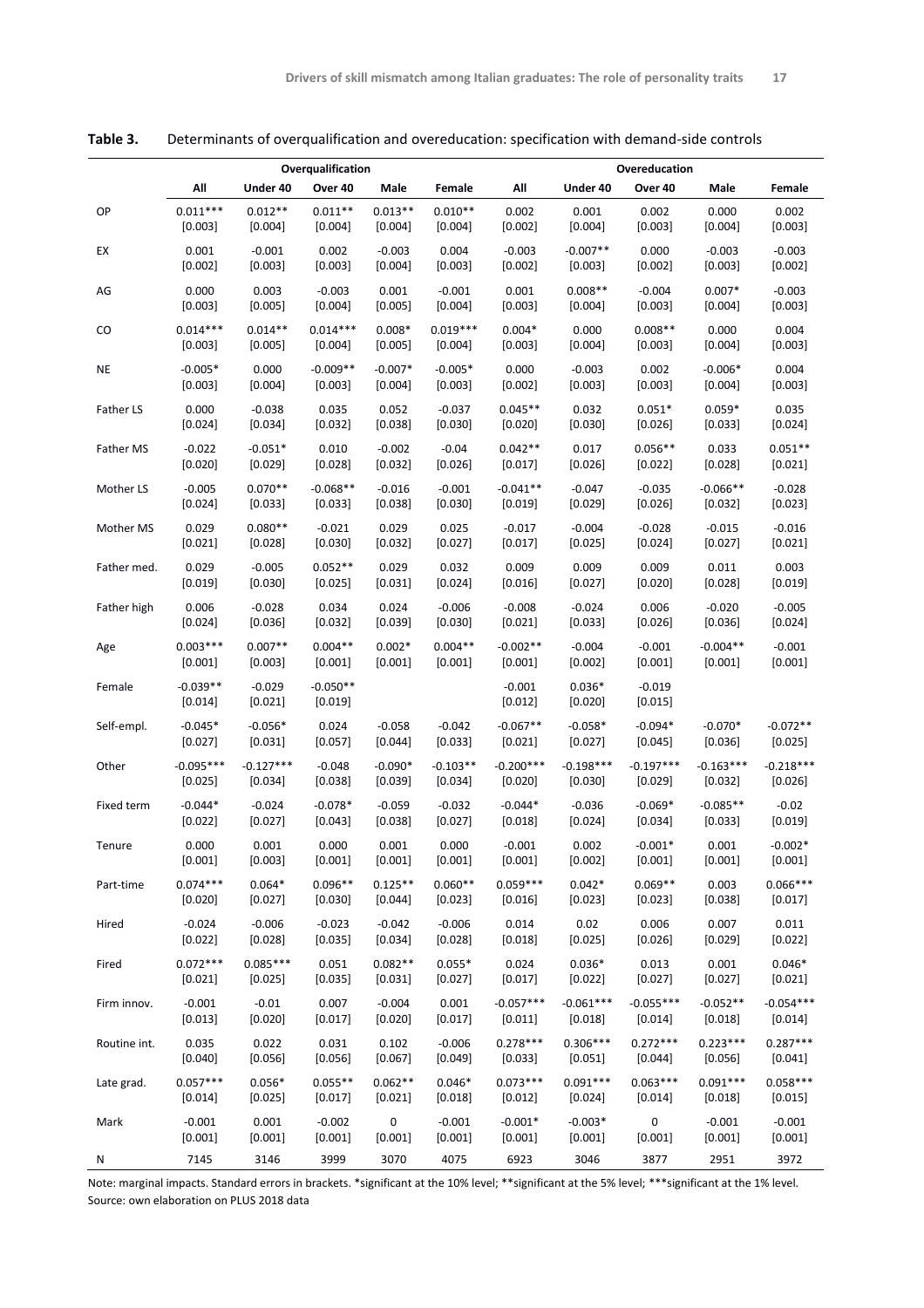**Table 4.** Determinants of overeducation and overqualification: interaction between cognitive and non-cognitive skills

|    |           | Individual controls only |                        |                       |                      |                                |                       |                       |                       |                       |                        |
|----|-----------|--------------------------|------------------------|-----------------------|----------------------|--------------------------------|-----------------------|-----------------------|-----------------------|-----------------------|------------------------|
|    |           | All                      | Under 40               | Over 40               | Male                 | Female                         | All                   | Under 40              | Over 40               | Male                  | Female                 |
| OP | Mark<100  | $0.010*$<br>[0.006]      | 0.013<br>[0.008]       | 0.009<br>[0.008]      | 0.006<br>[0.008]     | $0.013*$<br>[0.008]            | 0.005<br>[0.005]      | 0.003<br>[0.008]      | 0.007<br>[0.007]      | 0.004<br>[0.007]      | 0.008<br>[0.007]       |
|    | Mark>=100 | $0.011***$<br>[0.003]    | $0.009*$<br>[0.005]    | $0.012**$<br>[0.004]  | $0.014**$<br>[0.005] | $0.009*$<br>[0.004]            | 0.000<br>[0.003]      | $-0.002$<br>[0.005]   | 0.002<br>[0.004]      | $-0.003$<br>[0.005]   | 0.000<br>[0.004]       |
| EX | Mark<100  | 0.000<br>[0.005]         | $-0.004$<br>[0.006]    | 0.003<br>[0.007]      | $-0.001$<br>[0.007]  | $-0.003$<br>[0.007]            | $-0.005$<br>[0.004]   | $-0.013*$<br>[0.006]  | 0.001<br>[0.006]      | $-0.004$<br>[0.006]   | $-0.008$<br>[0.006]    |
|    | Mark>=100 | 0.001<br>[0.003]         | 0.001<br>$[0.004]$     | 0.001<br>[0.003]      | $-0.003$<br>[0.004]  | 0.005<br>[0.003]               | $-0.003$<br>$[0.002]$ | $-0.002$<br>$[0.004]$ | $-0.003$<br>[0.003]   | $-0.003$<br>[0.004]   | $-0.002$<br>[0.003]    |
| AG | Mark<100  | $-0.006$<br>[0.006]      | $-0.014$<br>[0.009]    | $-0.001$<br>[0.009]   | $-0.006$<br>[0.008]  | $-0.010$<br>[0.009]            | 0.000<br>[0.005]      | $0.013*$<br>[0.008]   | $-0.01$<br>[0.007]    | 0.011<br>[0.008]      | $-0.017**$<br>[0.008]  |
|    | Mark>=100 | 0.000<br>[0.003]         | 0.007<br>[0.005]       | $-0.004$<br>[0.004]   | 0.002<br>[0.006]     | 0.000<br>[0.004]               | $-0.003$<br>[0.003]   | 0.002<br>$[0.005]$    | $-0.006$<br>$[0.004]$ | 0.003<br>[0.005]      | $-0.007*$<br>$[0.004]$ |
| CO | Mark<100  | $0.012*$<br>[0.006]      | 0.008<br>[0.009]       | $0.016*$<br>[0.009]   | 0.007<br>[0.009]     | 0.014<br>[0.009]               | $0.010*$<br>[0.006]   | $-0.001$<br>[0.008]   | $0.019**$<br>[0.008]  | 0.006<br>[0.008]      | 0.011<br>[0.008]       |
|    | Mark>=100 | $0.015***$<br>[0.003]    | $0.014**$<br>$[0.005]$ | $0.015**$<br>[0.004]  | $0.009*$<br>[0.005]  | $0.020***$<br>[0.004]          | 0.004<br>[0.003]      | 0.001<br>$[0.005]$    | 0.006<br>[0.004]      | 0.000<br>[0.005]      | 0.006<br>[0.004]       |
| NE | Mark<100  | 0.003<br>[0.005]         | 0.006<br>[0.007]       | 0.003<br>[0.007]      | $-0.009$<br>[0.007]  | $0.013*$<br>[0.007]            | $-0.003$<br>[0.005]   | $-0.002$<br>[0.007]   | $-0.004$<br>[0.006]   | $-0.007$<br>[0.007]   | $-0.001$<br>[0.006]    |
|    | Mark>=100 | $-0.006*$<br>[0.003]     | $-0.002$<br>[0.004]    | $-0.010**$<br>[0.004] | $-0.005$<br>[0.005]  | $-0.007*$<br>[0.003]           | 0.002<br>[0.003]      | $-0.003$<br>[0.004]   | 0.005<br>[0.003]      | $-0.003$<br>[0.005]   | 0.004<br>[0.003]       |
|    | N         | 7393                     | 3281                   | 4112                  | 3167                 | 4226                           | 7168                  | 3180                  | 3988                  | 3046                  | 4122                   |
|    |           |                          |                        |                       |                      | Individual and demand controls |                       |                       |                       |                       |                        |
|    |           | All                      | Under 40               | Over 40               | Male                 | Female                         | All                   | Under 40              | Over 40               | Male                  | Female                 |
| OP | Mark<100  | $0.011*$<br>[0.006]      | 0.013<br>[0.008]       | 0.01<br>[0.008]       | 0.008<br>[0.008]     | $0.015*$<br>[0.008]            | 0.004<br>[0.005]      | 0.002<br>[0.007]      | 0.007<br>[0.006]      | 0.004<br>[0.006]      | 0.007<br>[0.006]       |
|    | Mark>=100 | $0.011***$<br>[0.003]    | $0.012*$<br>[0.005]    | $0.011**$<br>[0.004]  | $0.014**$<br>[0.005] | $0.009*$<br>[0.004]            | 0.001<br>[0.003]      | 0.001<br>[0.005]      | 0.001<br>[0.003]      | $-0.001$<br>[0.005]   | 0.001<br>[0.003]       |
| EX | Mark<100  | 0.000<br>[0.005]         | $-0.004$<br>[0.006]    | 0.004<br>[0.007]      | $-0.002$<br>[0.007]  | $-0.002$<br>[0.007]            | $-0.005$<br>[0.004]   | $-0.016**$<br>[0.005] | 0.003<br>[0.006]      | $-0.004$<br>[0.006]   | $-0.005$<br>[0.005]    |
|    | Mark>=100 | 0.001<br>[0.003]         | $-0.001$<br>$[0.004]$  | 0.002<br>[0.003]      | $-0.003$<br>[0.004]  | 0.005<br>[0.003]               | $-0.002$<br>$[0.002]$ | $-0.004$<br>[0.003]   | $-0.001$<br>[0.003]   | $-0.002$<br>$[0.004]$ | $-0.002$<br>[0.002]    |
| AG | Mark<100  | $-0.005$<br>[0.006]      | $-0.012$<br>[0.009]    | $-0.001$<br>[0.009]   | $-0.004$<br>[0.008]  | $-0.008$<br>[0.009]            | 0.005<br>[0.005]      | $0.017**$<br>[0.007]  | $-0.007$<br>[0.007]   | $0.014*$<br>[0.007]   | $-0.010$<br>[0.007]    |
|    | Mark>=100 | 0.001<br>[0.003]         | 0.008<br>[0.005]       | $-0.004$<br>[0.004]   | 0.003<br>[0.006]     | 0.000<br>[0.004]               | 0.000<br>[0.003]      | 0.004<br>[0.005]      | $-0.003$<br>[0.004]   | 0.004<br>[0.005]      | $-0.002$<br>[0.004]    |
| CO | Mark<100  | $0.012*$<br>[0.006]      | 0.01<br>[0.009]        | $0.015*$<br>[0.009]   | 0.006<br>[0.009]     | 0.015<br>[0.009]               | $0.013**$<br>[0.005]  | 0.006<br>[0.008]      | $0.019**$<br>[0.007]  | 0.010<br>$[0.007]$    | $0.014*$<br>[0.007]    |
|    | Mark>=100 | $0.015***$<br>[0.003]    | $0.015**$<br>[0.005]   | $0.014**$<br>[0.004]  | $0.009*$<br>[0.005]  | $0.020***$<br>[0.004]          | 0.002<br>[0.003]      | $-0.003$<br>[0.005]   | 0.004<br>$[0.004]$    | $-0.004$<br>[0.005]   | 0.002<br>[0.003]       |
| NE |           | 0.003                    | 0.006                  | 0.001                 | $-0.009$             | $0.013*$                       | $-0.003$              | 0.000                 | $-0.007$              | $-0.009$              | 0.003                  |
|    | Mark<100  | [0.005]                  | [0.007]                | [0.007]               | [0.007]              | [0.007]                        | [0.004]               | [0.007]               | [0.006]               | [0.006]               | [0.006]                |
|    | Mark>=100 | $-0.008**$<br>[0.003]    | $-0.002$<br>[0.004]    | $-0.011**$<br>[0.004] | $-0.006$<br>[0.005]  | $-0.009**$<br>[0.003]          | 0.001<br>[0.002]      | $-0.003$<br>[0.004]   | 0.004<br>[0.003]      | $-0.005$<br>[0.004]   | 0.004<br>[0.003]       |

Note: marginal impacts. Standard errors in brackets. \*significant at the 10% level; \*\*significant at the 5% level; \*\*\*significant at the 1% level. Other controls: firm size, public/private firm, field of education, sector of activity.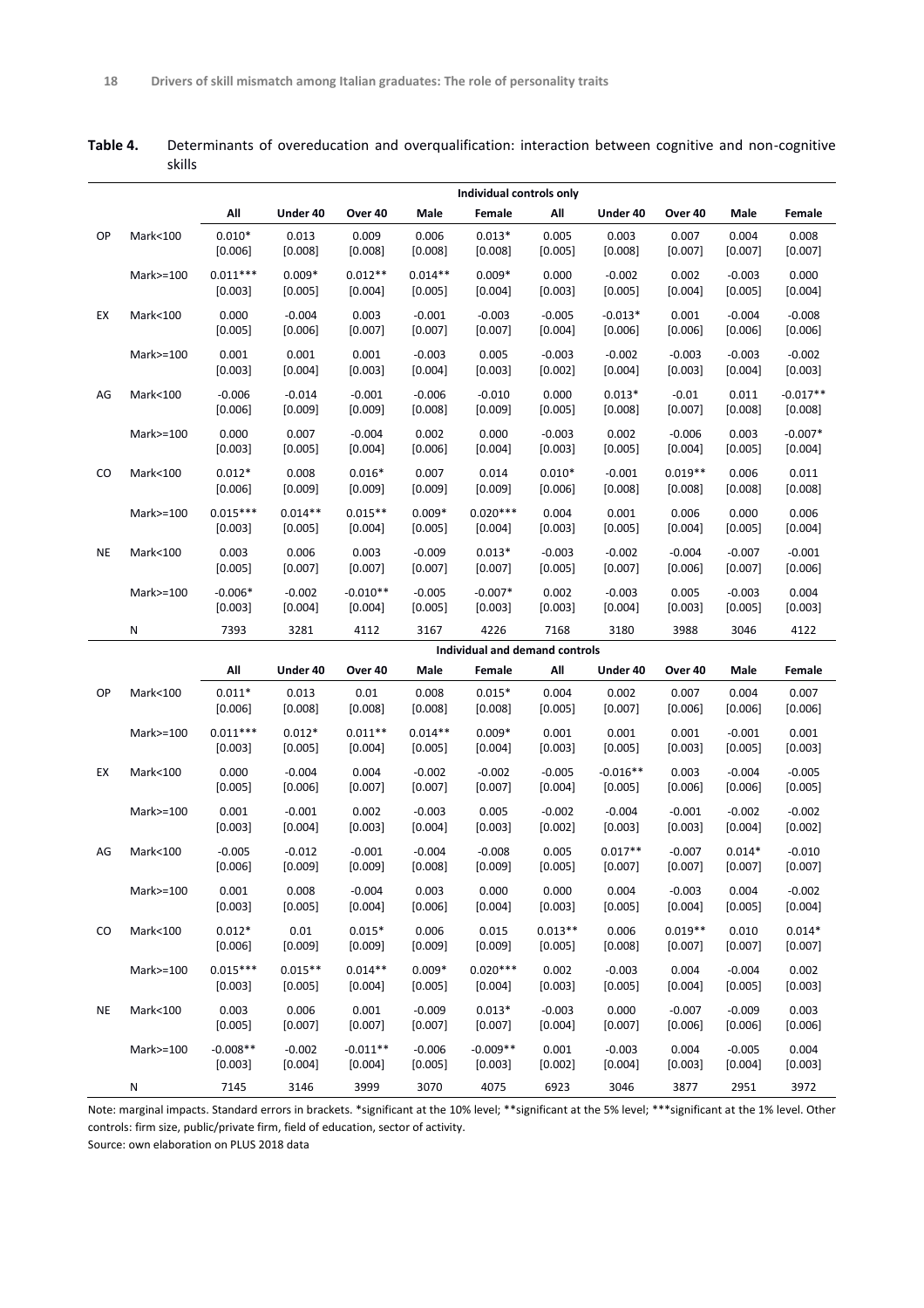The effect of openness on overqualification cannot be explained by the same argument. As shown in figure A3, high scores for openness are not associated with higher levels of job satisfaction among overqualified workers. In this case, the explanation might be that openness is not rewarded by employers in terms of career development, as it may be associated with lower attachment to the job and, thus, lower effort.

#### *4.2 Selection issues: employability and educational choices*

In this section, we look at the estimates of equations (1)-(5) and (6)-(7), whereby the former account for non-random selection into employment and the latter for selection into tertiary education. Table 5 reports the determinants of overeducation taking into account employment self-selection. The correction for self-selection is significant in the case of overeducation; however, the results of all specifications are broadly in line with the estimates in table 2. The estimates of the employment equation are shown in table A2 in the appendix. Among the Big 5, a positive effect on employment probability is exerted by extraversion, especially among young workers and women. Conscientiousness increases the employment probability of males and workers above 40 years of age. The effect of openness is mixed, being positive for older workers but negative for young ones. This last result is coherent with the low market reward for this trait. Neuroticism exerts a negative effect on employment probability, driven by female workers and workers above 40 years of age. Finally, even though the selection is not always significant, the three exclusion restrictions are significant and show the expected sign. The low significance of residual correlation (Athanrho) might be due to the role of personality traits that account for a large fraction of unobserved heterogeneity (Blàzquez and Budrìa 2012), thus reducing the probability of non-random selection.

We now move to the estimates of equation (6), which applies a correction for selection into tertiary education. As shown in table 6, the results for the five personality traits indicate that the positive effect of conscientiousness on both overeducation and overqualification remains significant, and so does the effect of openness on overqualification. The magnitudes of marginal impacts are broadly in line with the previous estimates. The effect of neuroticism on overqualification, instead, becomes insignificant. This suggests that the effect of neuroticism is mainly due to the effects of time preference and health status on the decision to complete tertiary education. Moving to the estimates by main group, the result worth noticing is that the positive effect of conscientiousness on the overeducation risk of females becomes insignificant. This means, again, that the result is driven by an effect of time preference on the propensity to pursue tertiary education. As for the other regressors, the results are broadly in line with the previous estimates, the only exception being the negative relationship between maternal educational attainment and the probability of overqualification, as shown by the positive and significant impacts of mediumand low-skilled mothers on overqualification.

In table 7, we add demand-side controls and job characteristics to the Heckit model and compare the results with the equivalent probit estimates (table 3). The result are, again, largely unchanged and coherent with the previous specification, in particular with respect to the insignificance of conscientiousness on women's overeducation risk. The positive effect of extraversion is maintained but both the size and significance are reduced, suggesting that part of the effect is mediated by educational choices. Interestingly enough, by controlling for selection into tertiary education all controls for socioeconomic background become insignificant. This means that family background affects overeducation risk mostly by influencing the decision to pursue tertiary education.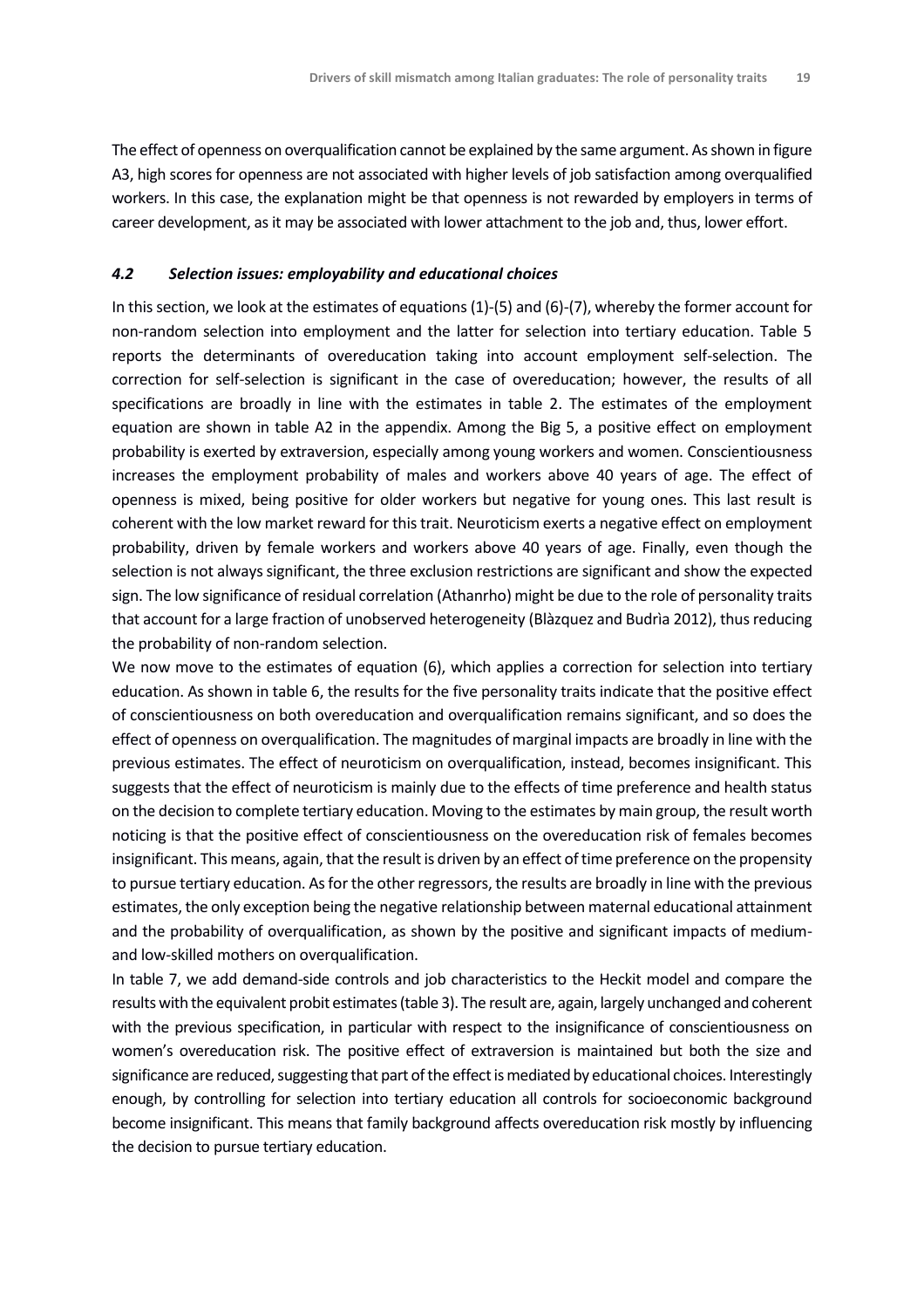#### **Table 5.** Heckit model with selection into employment

|             |                     |                  | Overqualification |                  |                      | Overeducation          |                  |                     |                     |                        |  |  |
|-------------|---------------------|------------------|-------------------|------------------|----------------------|------------------------|------------------|---------------------|---------------------|------------------------|--|--|
|             | All                 | Under 40         | Over 40           | Male             | Female               | All                    | Under 40         | Over 40             | Male                | Female                 |  |  |
| OP          | $0.010***$          | $0.010*$         | $0.011***$        | $0.012**$        | $0.009**$            | 0.001                  | $-0.001$         | 0.011               | $-0.001$            | 0.002                  |  |  |
|             | [0.003]             | [0.004]          | [0.004]           | [0.004]          | [0.004]              | [0.003]                | [0.004]          | [0.010]             | [0.004]             | [0.003]                |  |  |
| EX          | 0.001               | 0.000            | 0.005             | $-0.002$         | 0.003                | $-0.003$               | $-0.005$         | $-0.006$            | $-0.004$            | $-0.003$               |  |  |
|             | [0.002]             | [0.003]          | [0.008]           | [0.004]          | [0.003]              | [0.002]                | [0.003]          | [0.009]             | [0.003]             | [0.003]                |  |  |
| AG          | $-0.001$            | 0.002            | $-0.009$          | 0.000            | $-0.001$             | $-0.002$               | 0.006            | $-0.005**$          | 0.006               | $-0.008*$              |  |  |
|             | [0.003]             | [0.004]          | [0.010]           | [0.005]          | [0.004]              | [0.003]                | [0.004]          | [0.002]             | [0.004]             | [0.004]                |  |  |
| CO          | $0.015***$          | $0.013**$        | $0.017***$        | $0.009*$         | $0.019***$           | $0.005*$               | 0.000            | $0.007**$           | 0.002               | $0.006*$               |  |  |
|             | [0.003]             | [0.005]          | [0.010]           | [0.005]          | [0.004]              | [0.003]                | [0.004]          | [0.003]             | [0.004]             | [0.004]                |  |  |
| <b>NE</b>   | $-0.004*$           | 0.000            | $-0.008*$         | $-0.007$         | $-0.004$             | 0.000                  | $-0.003$         | 0.003               | $-0.004$            | 0.003                  |  |  |
|             | [0.002]             | [0.004]          | [0.004]           | [0.004]          | [0.003]              | [0.002]                | [0.004]          | [0.005]             | [0.004]             | [0.003]                |  |  |
| Father LS   | $-0.003$            | $-0.038$         | 0.101             | 0.049            | $-0.036$             | $0.036*$               | 0.039            | 0.119               | 0.047               | 0.022                  |  |  |
|             | [0.023]             | [0.033]          | [0.079]           | [0.037]          | [0.030]              | [0.022]                | [0.033]          | [0.090]             | [0.035]             | [0.027]                |  |  |
| Father MS   | $-0.025$            | $-0.056*$        | 0.025             | $-0.010$         | $-0.037$             | 0.031                  | 0.014            | $0.130*$            | 0.015               | $0.040*$               |  |  |
|             | [0.020]             | [0.029]          | [0.068]           | [0.032]          | [0.026]              | [0.019]                | [0.028]          | [0.077]             | [0.030]             | [0.024]                |  |  |
| Mother LS   | 0.005               | $0.083*$         | $-0.055*$         | $-0.012$         | 0.011                | $-0.035$               | $-0.029$         | $-0.162*$           | $-0.085**$          | 0.000                  |  |  |
|             | [0.023]             | [0.032]          | [0.032]           | [0.038]          | [0.030]              | [0.022]                | [0.032]          | [0.093]             | [0.035]             | [0.027]                |  |  |
| Mother MS   | 0.033               | $0.090**$        | $-0.064$          | 0.031            | 0.031                | $-0.015$               | 0.010            | $-0.013*$           | $-0.023$            | 0.000                  |  |  |
|             | [0.020]             | [0.028]          | [0.074]           | [0.032]          | [0.027]              | [0.019]                | [0.027]          | [0.007]             | [0.030]             | [0.024]                |  |  |
| Father med. | $0.031*$            | $-0.010$         | $0.045*$          | 0.030            | 0.036                | 0.016                  | 0.008            | 0.074               | 0.007               | 0.022                  |  |  |
|             | [0.019]             | [0.029]          | [0.025]           | [0.030]          | [0.024]              | [0.017]                | [0.028]          | [0.067]             | [0.029]             | [0.022]                |  |  |
| Father high | 0.002               | $-0.036$         | 0.066             | 0.012            | $-0.004$             | $-0.012$               | $-0.040$         | 0.016               | $-0.048$            | 0.013                  |  |  |
|             | [0.024]             | [0.035]          | [0.077]           | [0.039]          | [0.030]              | [0.022]                | [0.035]          | [0.087]             | [0.037]             | [0.027]                |  |  |
| Age         | $0.003***$          | $0.007**$        | $0.007*$          | $0.003***$       | $0.003***$           | $-0.007***$            | $-0.008***$      | $-0.006***$         | $-0.006***$         | $-0.008***$            |  |  |
|             | [0.001]             | [0.002]          | [0.003]           | [0.001]          | [0.001]              | [0.001]                | [0.002]          | [0.002]             | [0.001]             | [0.001]                |  |  |
| Female      | $-0.032*$           | $-0.023$         | $-0.025***$       | $-0.036*$        | $-0.026$             | $-0.006$               | $0.042**$        | $-0.174***$         | 0.006               | $-0.027$               |  |  |
|             | [0.014]             | [0.022]          | [0.025]           | [0.018]          | [0.026]              | [0.013]                | [0.021]          | [0.051]             | [0.016]             | [0.023]                |  |  |
| Late grad.  | $0.056***$          | $0.057*$         | $0.090*$          | $0.063**$        | $0.046*$             | $0.080***$             | $0.094***$       | $0.174***$          | $0.094***$          | $0.064***$             |  |  |
|             | [0.014]             | [0.024]          | [0.042]           | [0.020]          | [0.018]              | [0.013]                | [0.025]          | [0.048]             | [0.020]             | [0.017]                |  |  |
| Mark        | $-0.001$<br>[0.001] | 0.000<br>[0.001] | 0.000             | 0.000            | $-0.002*$<br>[0.001] | $-0.003***$<br>[0.001] | $-0.005***$      | $-0.001$            | $-0.002$<br>[0.001] | $-0.004***$<br>[0.001] |  |  |
|             |                     |                  | [0.003]           | [0.001]          |                      | $0.937***$             | [0.001]          | [0.003]             |                     | $0.874***$             |  |  |
| Athanrho    | 0.501<br>[0.343]    | 0.370<br>[0.362] | 1.436<br>[0.978]  | 0.955<br>[0.623] | 1.489<br>[1.007]     | [0.266]                | 0.291<br>[0.560] | $1.300*$<br>[0.684] | $-0.023$<br>[1.140] | [0.262]                |  |  |
| Obs.        | 7393                | 3281             | 4112              | 3167             | 4226                 | 7168                   | 3180             | 3988                | 3046                | 4122                   |  |  |
|             |                     |                  |                   |                  |                      |                        |                  |                     |                     |                        |  |  |
| Censored    | 2173                | 1342             | 831               | 678              | 1495                 | 2173                   | 1342             | 831                 | 678                 | 1495                   |  |  |

Note: standard errors in brackets. \*significant at the 10% level; \*\*significant at the 5% level; \*\*\*significant at the 1% level.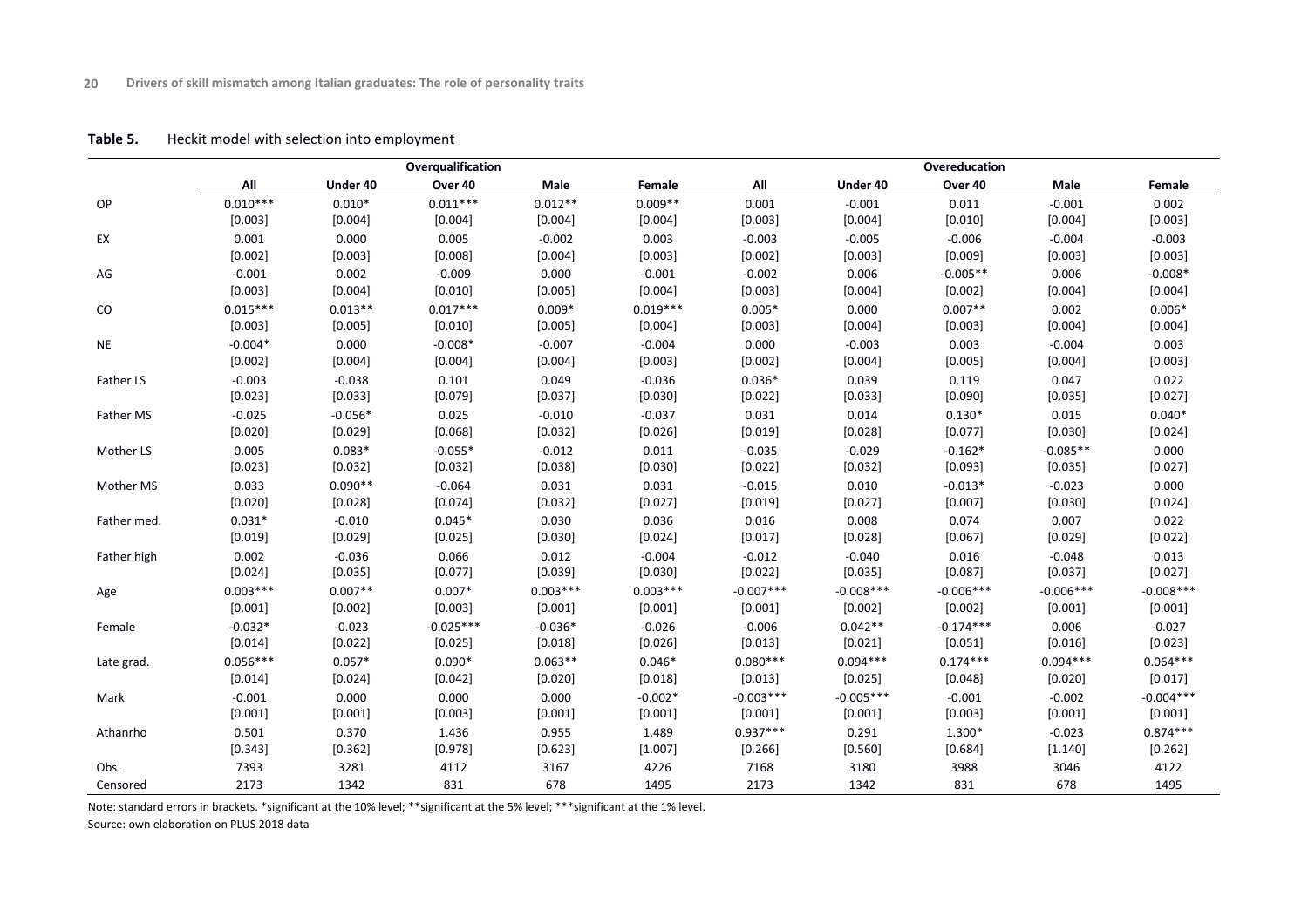|             | All                   | Under 40            | Over 40              | Male     | Female     | All                   | Under 40            | Over 40               | Male        | Female      |
|-------------|-----------------------|---------------------|----------------------|----------|------------|-----------------------|---------------------|-----------------------|-------------|-------------|
| OP          | $0.011***$            | $0.011**$           | $0.013***$           | $0.011*$ | $0.012***$ | $-0.001$              | $-0.002$            | 0.000                 | $-0.004$    | 0.000       |
|             | [0.003]               | [0.004]             | [0.004]              | [0.004]  | [0.004]    | [0.003]               | [0.005]             | [0.004]               | [0.004]     | [0.004]     |
| EX          | 0.000                 | 0.000               | 0.000                | $-0.002$ | 0.001      | $-0.004$              | $-0.004$            | $-0.003$              | $-0.006$    | $-0.002$    |
|             | [0.002]               | [0.003]             | [0.003]              | [0.004]  | [0.003]    | [0.002]               | [0.004]             | [0.003]               | [0.004]     | [0.003]     |
| AG          | $-0.002$              | $-0.003$            | $-0.003$             | 0.000    | $-0.004$   | $-0.003$              | 0.000               | $-0.005$              | 0.006       | $-0.010**$  |
|             | [0.003]               | [0.005]             | [0.004]              | [0.005]  | [0.004]    | [0.003]               | [0.005]             | [0.004]               | [0.005]     | [0.004]     |
| $\rm CO$    | $0.013***$            | $0.013**$           | $0.013**$            | $0.008*$ | $0.018***$ | $0.006**$             | 0.001               | $0.008**$             | 0.004       | 0.006       |
|             | [0.003]               | [0.005]             | [0.004]              | [0.005]  | [0.004]    | [0.003]               | [0.005]             | [0.004]               | [0.005]     | [0.004]     |
| <b>NE</b>   | $-0.004$              | 0.000               | $-0.006*$            | $-0.006$ | $-0.002$   | 0.001                 | $-0.002$            | 0.003                 | $-0.004$    | 0.004       |
|             | [0.003]               | [0.004]             | [0.003]              | [0.004]  | [0.003]    | [0.003]               | [0.004]             | [0.003]               | [0.004]     | [0.003]     |
| Father LS   | 0.019                 | $-0.039$            | 0.056                | 0.07     | $-0.036$   | 0.043                 | 0.063               | 0.025                 | 0.052       | 0.04        |
|             | [0.026]               | [0.036]             | [0.042]              | [0.043]  | [0.034]    | [0.026]               | [0.039]             | [0.035]               | [0.041]     | [0.039]     |
| Father MS   | $-0.008$              | $-0.051$            | 0.016                | 0.021    | $-0.047$   | $0.039*$              | 0.047               | 0.029                 | 0.03        | 0.049       |
|             | [0.023]               | [0.031]             | [0.037]              | [0.039]  | [0.030]    | [0.023]               | [0.034]             | [0.030]               | [0.036]     | [0.036]     |
| Mother LS   | 0.028                 | $0.094**$           | $-0.039$             | 0.016    | 0.017      | $-0.019$              | $-0.021$            | $-0.023$              | $-0.054$    | 0.011       |
|             | [0.027]               | [0.034]             | [0.054]              | [0.044]  | [0.034]    | [0.026]               | [0.036]             | [0.041]               | [0.040]     | [0.037]     |
| Mother MS   | $0.044*$              | $0.087**$           | $-0.003$             | 0.044    | 0.027      | 0.001                 | 0.009               | $-0.012$              | 0.008       | 0.003       |
|             | [0.023]               | [0.029]             | [0.047]              | [0.037]  | [0.031]    | [0.022]               | [0.031]             | [0.036]               | [0.034]     | [0.033]     |
| Father med. | $0.033*$              | $-0.012$            | $0.057*$             | 0.039    | 0.029      | 0.03                  | 0.042               | 0.022                 | 0.041       | 0.021       |
|             | [0.019]               | [0.030]             | [0.025]              | [0.031]  | [0.024]    | [0.019]               | [0.031]             | [0.024]               | [0.031]     | [0.023]     |
| Father high | 0.008                 | $-0.032$            | 0.035                | 0.037    | $-0.010$   | $-0.005$              | $-0.018$            | 0.008                 | $-0.02$     | 0.008       |
|             | [0.024]               | [0.036]             | [0.032]              | [0.039]  | [0.030]    | [0.024]               | [0.038]             | [0.031]               | [0.040]     | [0.029]     |
| Age         | $0.002***$            | $0.009***$          | $0.003*$             | $0.002*$ | $0.003***$ | $-0.008***$           | $-0.005*$           | $-0.009***$           | $-0.007***$ | $-0.009***$ |
|             | [0.001]               | [0.002]             | [0.001]              | [0.001]  | [0.001]    | [0.001]               | [0.002]             | [0.001]               | [0.001]     | [0.001]     |
| Female      | $-0.039**$<br>[0.014] | $-0.034$<br>[0.021] | $-0.042*$<br>[0.020] |          |            | $-0.044**$<br>[0.014] | $-0.026$<br>[0.022] | $-0.057**$<br>[0.017] |             |             |
| Athanrho    | $0.489**$             | 0.147               | 0.406                | 0.555    | 0.071      | 0.268                 | 0.245               | 0.147                 | 0.065       | 0.474       |
|             | [0.250]               | [0.295]             | [0.665]              | [0.569]  | [0.342]    | [0.275]               | [0.305]             | [0.400]               | [0.907]     | [0.510]     |
| Obs.        | 7393                  | 3281                | 4112                 | 3167     | 4226       | 7168                  | 3180                | 3988                  | 3046        | 4122        |
| Censored    | 9488                  | 3037                | 6451                 | 5117     | 4371       | 9495                  | 3040                | 6455                  | 5119        | 4376        |

**Table 6.** Heckit model with selection into tertiary education

Note: standard errors in brackets. \*significant at the 10% level; \*\*significant at the 5% level; \*\*\*significant at the 1% level.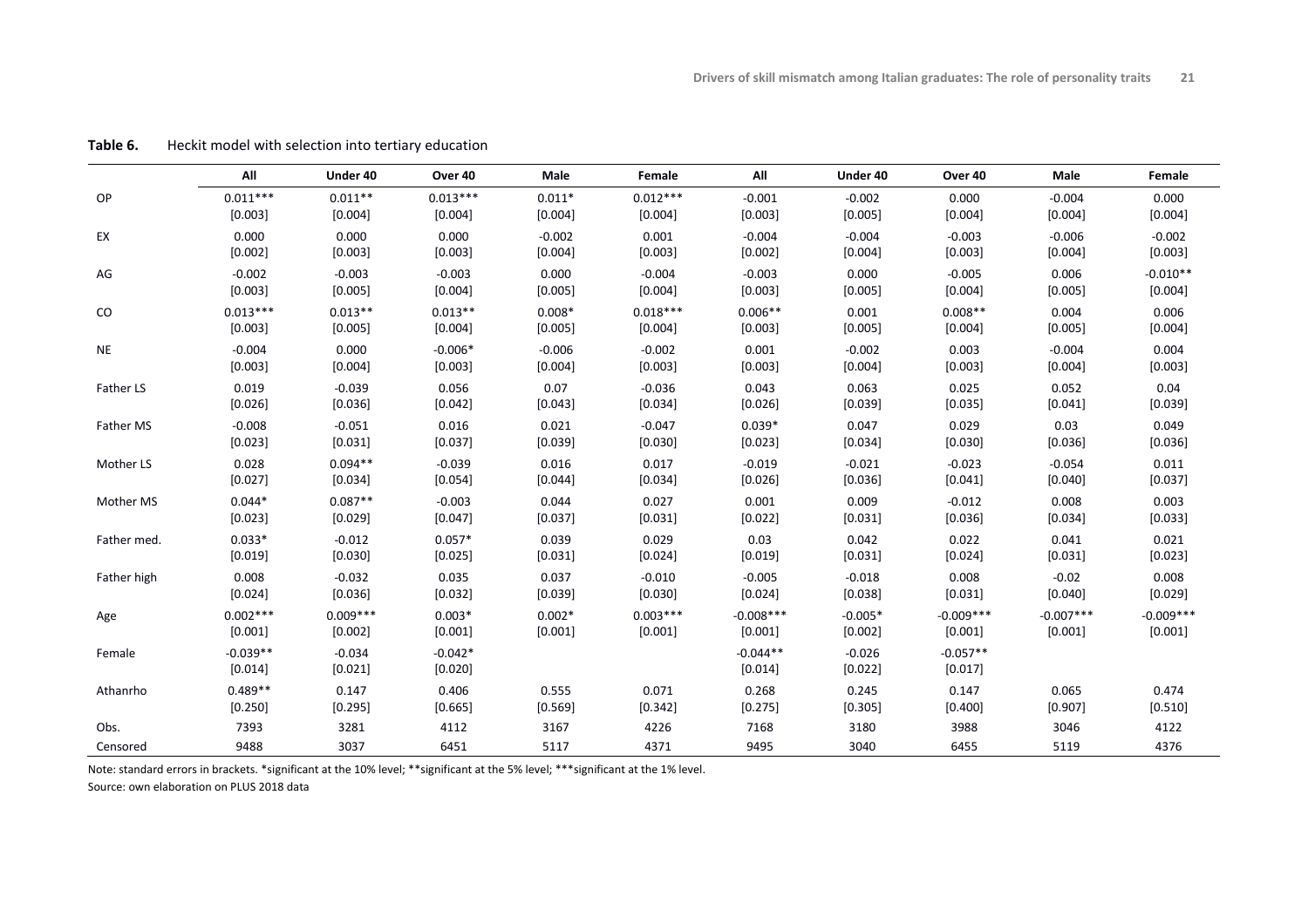|              | Αll                   | Under 40            | Over 40               | Male      | Female     | Αll                   | Under 40         | Over 40             | Male        | Female      |
|--------------|-----------------------|---------------------|-----------------------|-----------|------------|-----------------------|------------------|---------------------|-------------|-------------|
| OP           | $0.012***$            | $0.013**$           | $0.012**$             | $0.012**$ | $0.012**$  | $-0.001$              | $-0.002$         | 0.000               | $-0.002$    | $-0.002$    |
|              | [0.003]               | $[0.004]$           | [0.004]               | [0.004]   | $[0.004]$  | [0.003]               | $[0.004]$        | [0.003]             | $[0.004]$   | [0.003]     |
| EX           | 0.000                 | $-0.003$            | 0.001                 | $-0.002$  | 0.001      | $-0.003$              | $-0.006*$        | 0.000               | $-0.004$    | $-0.002$    |
|              | [0.002]               | [0.003]             | [0.003]               | [0.004]   | [0.003]    | [0.002]               | [0.003]          | [0.003]             | [0.004]     | [0.003]     |
| AG           | $-0.001$              | $-0.001$            | $-0.003$              | 0.000     | $-0.003$   | 0.003                 | 0.006            | 0.000               | $0.009*$    | $-0.002$    |
|              | [0.003]               | [0.005]             | [0.004]               | [0.005]   | $[0.004]$  | [0.003]               | [0.004]          | [0.004]             | [0.005]     | [0.003]     |
| CO           | $0.014***$            | $0.014**$           | $0.012**$             | $0.009*$  | $0.019***$ | 0.004                 | 0.000            | $0.007*$            | 0.003       | 0.003       |
|              | [0.003]               | $[0.005]$           | [0.004]               | [0.005]   | $[0.004]$  | [0.003]               | [0.004]          | [0.004]             | [0.004]     | [0.003]     |
| NE           | $-0.005*$             | $-0.001$            | $-0.007*$             | $-0.007$  | $-0.003$   | 0.000                 | $-0.003$         | 0.002               | $-0.008*$   | 0.005       |
|              | [0.003]               | $[0.004]$           | [0.003]               | $[0.004]$ | [0.003]    | [0.002]               | [0.004]          | [0.003]             | [0.004]     | [0.003]     |
| Father LS    | 0.013                 | $-0.038$            | 0.048                 | 0.058     | $-0.031$   | $0.061**$             | 0.052            | $0.064*$            | $0.084*$    | $0.068*$    |
|              | [0.026]               | [0.037]             | [0.036]               | [0.041]   | [0.033]    | [0.023]               | [0.032]          | [0.032]             | [0.038]     | [0.029]     |
| Father MS    | $-0.014$              | $-0.048$            | 0.012                 | 0.01      | $-0.043$   | $0.056**$             | 0.042            | $0.064*$            | $0.067*$    | $0.067**$   |
|              | [0.022]               | [0.032]             | [0.030]               | [0.035]   | [0.028]    | [0.020]               | [0.027]          | [0.028]             | [0.032]     | $[0.025]$   |
| Mother LS    | 0.006                 | $0.085*$            | $-0.074*$             | $-0.012$  | 0.004      | $-0.027$              | $-0.041$         | $-0.016$            | $-0.046$    | $-0.006$    |
|              | [0.026]               | [0.036]             | [0.040]               | [0.040]   | [0.034]    | [0.022]               | [0.031]          | [0.034]             | [0.036]     | [0.027]     |
| Mother MS    | 0.029                 | $0.082**$           | $-0.032$              | 0.025     | 0.022      | $-0.003$              | $-0.004$         | 0.000               | 0.010       | $-0.004$    |
|              | [0.022]               | [0.030]             | [0.036]               | [0.033]   | [0.030]    | [0.019]               | $[0.026]$        | [0.030]             | [0.030]     | $[0.024]$   |
| Father med.  | 0.029                 | $-0.020$            | $0.054*$              | 0.043     | 0.023      | 0.015                 | 0.028            | 0.010               | 0.036       | $-0.003$    |
|              | [0.020]               | [0.031]             | [0.025]               | $[0.031]$ | [0.025]    | [0.019]               | [0.029]          | [0.024]             | [0.031]     | [0.022]     |
| Father high  | 0.014                 | $-0.031$            | 0.045                 | 0.065     | $-0.017$   | $-0.012$              | $-0.021$         | 0.005               | $-0.004$    | $-0.018$    |
|              | [0.025]               | [0.038]             | [0.033]               | [0.040]   | [0.031]    | [0.023]               | [0.034]          | [0.031]             | [0.039]     | [0.027]     |
| Age          | $0.003***$            | $0.009**$           | $0.004**$             | $0.003*$  | $0.004***$ | $-0.002*$             | $-0.001$         | $-0.003*$           | $-0.004**$  | 0.000       |
|              | [0.001]               | $[0.003]$           | [0.001]               | $[0.001]$ | [0.001]    | $[0.001]$             | [0.003]          | [0.001]             | [0.001]     | $[0.001]$   |
| Female       | $-0.044**$<br>[0.014] | $-0.038$<br>[0.023] | $-0.053**$<br>[0.018] |           |            | $-0.014$<br>$[0.013]$ | 0.007<br>[0.019] | $-0.028$<br>[0.017] |             |             |
| Tenure       | 0.000                 | 0.002               | 0.000                 | 0.000     | $-0.001$   | $-0.001$              | 0.002            | $-0.002*$           | 0.001       | $-0.003*$   |
|              | [0.001]               | [0.003]             | [0.001]               | [0.001]   | [0.001]    | [0.001]               | [0.002]          | [0.001]             | [0.001]     | $[0.001]$   |
| Hired        | $-0.033$              | $-0.026$            | $-0.016$              | $-0.043$  | $-0.022$   | 0.005                 | 0.02             | $-0.004$            | $-0.005$    | 0.006       |
|              | [0.022]               | [0.029]             | [0.035]               | [0.035]   | [0.028]    | [0.019]               | [0.025]          | [0.030]             | $[0.031]$   | [0.023]     |
| Fired        | $0.076***$            | $0.098***$          | 0.039                 | $0.082**$ | $0.064*$   | 0.023                 | 0.026            | 0.015               | $-0.002$    | $0.046*$    |
|              | [0.021]               | $[0.026]$           | [0.035]               | [0.032]   | [0.028]    | [0.018]               | $[0.022]$        | [0.031]             | [0.029]     | $[0.022]$   |
| Routine int. | $0.076*$              | $0.094*$            | 0.049                 | $0.193**$ | $-0.025$   | $0.362***$            | $0.365***$       | $0.363***$          | $0.305***$  | $0.361***$  |
|              | [0.041]               | [0.057]             | [0.057]               | [0.066]   | [0.050]    | [0.035]               | [0.052]          | [0.049]             | [0.058]     | [0.044]     |
| Firm innov.  | $-0.008$              | $-0.011$            | $-0.011$              | 0.014     | $-0.022$   | $-0.062***$           | $-0.062**$       | $-0.063***$         | $-0.055*$   | $-0.059***$ |
|              | [0.015]               | [0.023]             | [0.021]               | [0.025]   | [0.018]    | [0.013]               | [0.020]          | [0.018]             | [0.023]     | [0.016]     |
| Self-empl.   | $-0.047*$             | $-0.055*$           | 0.022                 | $-0.062$  | $-0.043$   | $-0.076**$            | $-0.061*$        | $-0.089*$           | $-0.077*$   | $-0.076**$  |
|              | [0.027]               | [0.032]             | [0.056]               | [0.044]   | [0.034]    | [0.023]               | [0.028]          | [0.051]             | [0.039]     | [0.028]     |
| Other        | $-0.100***$           | $-0.145***$         | $-0.037$              | $-0.102*$ | $-0.101**$ | $-0.249***$           | $-0.237***$      | $-0.252***$         | $-0.220***$ | $-0.269***$ |
|              | [0.026]               | [0.036]             | [0.038]               | [0.040]   | [0.034]    | [0.022]               | [0.030]          | [0.032]             | [0.036]     | [0.028]     |
| Fixed term   | $-0.033$              | $-0.013$            | $-0.056$              | $-0.053$  | $-0.021$   | $-0.041*$             | $-0.016$         | $-0.070*$           | $-0.080*$   | $-0.01$     |
|              | [0.023]               | [0.028]             | [0.043]               | [0.038]   | [0.027]    | [0.020]               | [0.025]          | [0.040]             | [0.036]     | [0.022]     |
| Part-time    | $0.078***$            | $0.060*$            | $0.101***$            | $0.144**$ | $0.056*$   | $0.072***$            | $0.052*$         | $0.090***$          | 0.035       | $0.068***$  |
|              | [0.021]               | [0.028]             | [0.030]               | [0.045]   | [0.023]    | [0.018]               | [0.024]          | [0.027]             | [0.040]     | [0.019]     |
| Athanrho     | 0.153                 | 0.188               | $-0.02$               | $-0.149$  | 0.068      | $0.339**$             | 0.311            | 0.256               | $0.458**$   | $0.540***$  |
|              | [0.358]               | [0.274]             | [0.943]               | [0.354]   | [0.750]    | [0.019]               | [0.209]          | [0.197]             | [0.228]     | [0.178]     |
| Obs.         | 7145                  | 3146                | 3999                  | 3070      | 4075       | 6923                  | 3046             | 3877                | 2951        | 3972        |
| Censored     | 8394                  | 2734                | 5660                  | 4635      | 3759       | 8401                  | 2737             | 5664                | 4637        | 3764        |

**Table 7.** Heckit model with selection into tertiary education and demand-side controls

Note: standard errors in brackets. \*significant at the 10% level; \*\*significant at the 5% level; \*\*\*significant at the 1% level. Source: own elaboration on PLUS 2018 data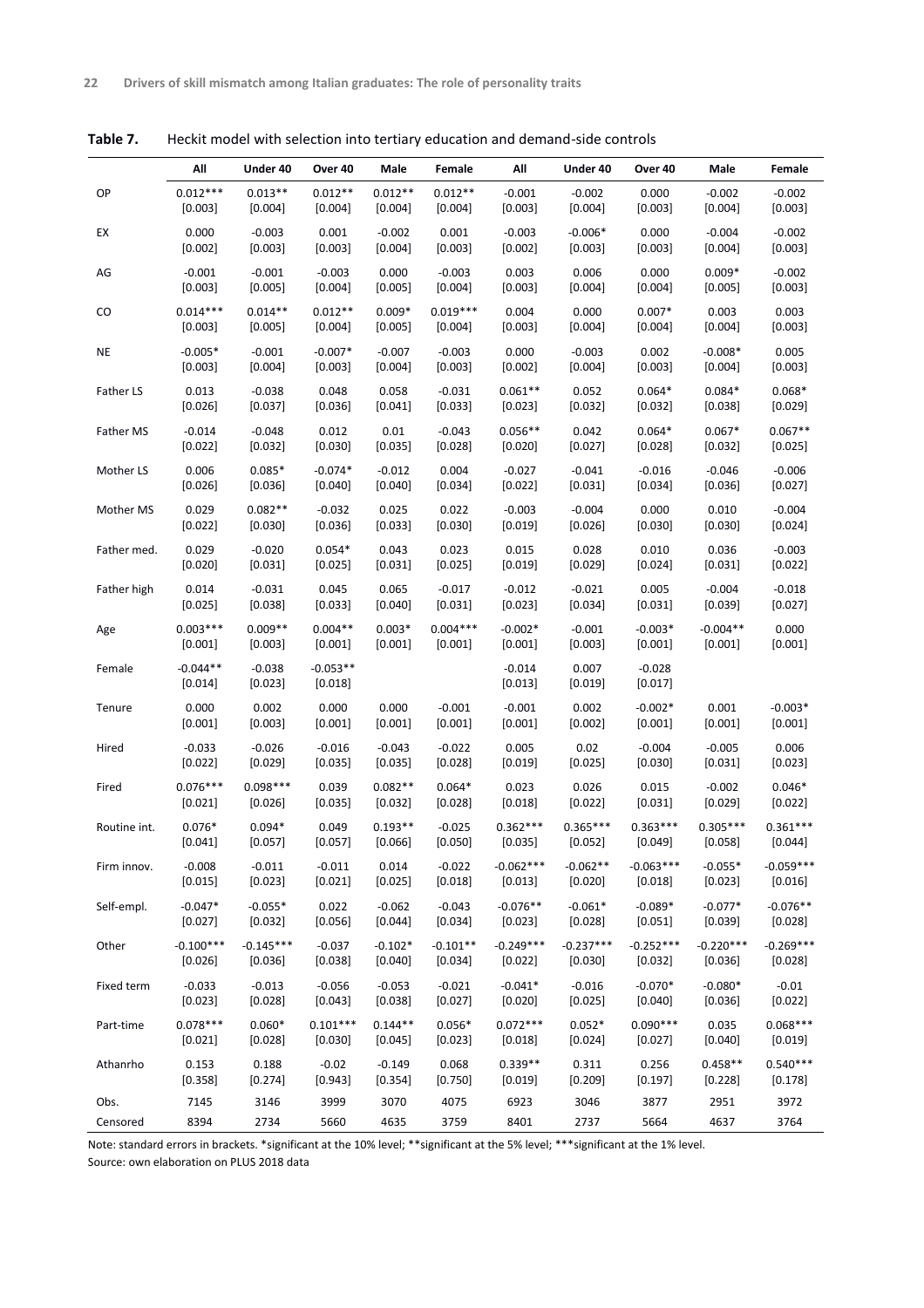The results of the selection equation (table A3) confirm this interpretation, as socioeconomic background is highly significant in explaining the decision to pursue tertiary education. Among personality traits, openness and conscientiousness increase this probability whereas agreeableness reduces it. The effect of neuroticism, instead, is related to gender and increases the probability of tertiary education for men but reduces it for women. Finally, even though residual correlation (Athanrho) does not always point to a significant selection bias, the two exclusion restrictions are significant: a preference for present outcomes and a poor health status both reduce the probability of pursuing tertiary education.

#### **5. Conclusions**

Economists are increasingly investigating the relevance of so-called 'soft skills' for labour market success. The evidence is clear that these skills – also called 'non-cognitive skills' – are important drivers of success in school and in adult life (Deming 2017) and are related to personality traits. Yet the very term 'soft skills' reveals our lack of knowledge of what these skills are, how to evaluate them, and the consequences they can have in the labour market, for example, in terms of skill mismatch.

In this paper, we contribute to the knowledge in the field by investigating the relationship between personality traits and skill mismatch in Italy in terms of overeducation and overqualification. To this aim, we use the 2018 wave of the Inapp-PLUS, a survey that allows building a self-assessed measure of overqualification to be used alongside the standard revealed-match measure of overeducation. In addition, the survey includes information on Big 5 personality traits through self-assessed questions on the Ten Item Personality Inventory (Gosling *et al.* 2003), one of the most reliable classifications among those using a reduced number of items. This is the first analysis of the relationship between personality traits and overeducation in Italy. Compared to other studies, the innovation lies also in the large number of controls available, in terms of socioeconomic background, academic performance and labour-demand characteristics.

The results indicate that the most significant trait is conscientiousness, which exerts a positive and significant effect on both overeducation and overqualification. For the former, the effect is driven by women, who also account for the majority of the effect on overqualification. The positive effect of conscientiousness on skill mismatch seems to be related to job satisfaction. Mismatched individuals scoring high in conscientiousness also report higher scores for job satisfaction such as stability, work– life balance, workload and career opportunities. This suggests that these workers attach less importance to the match with their own education and skills and greater importance to the characteristics of the job. The implication is that conscientiousness among tertiary-educated workers might lead to voluntary overeducation and overqualification.

As for the other traits, openness is a positive determinant of overqualification, especially among male workers. Neuroticism is negatively related to overqualification, but the effect seems to be driven by (negative) self-selection into tertiary education. Moreover, we find that after controlling for demandside characteristics, extraversion reduces the overeducation risk of young workers while agreeableness increases it, especially for the male component. Finally, the results hold after controlling for the self-selection of workers into employment and tertiary education and after including job-specific and labour-demand characteristics.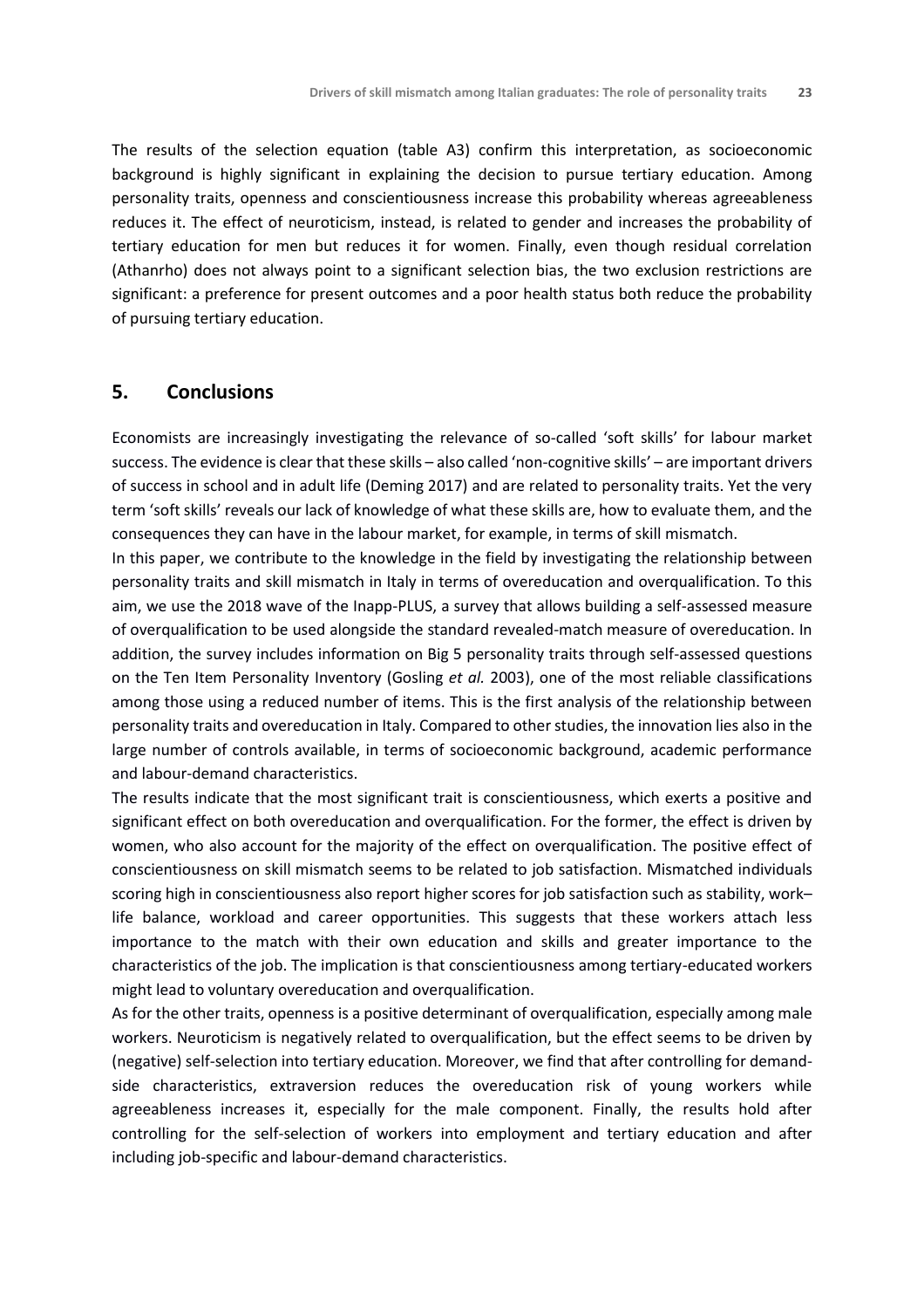#### *5.1 Policy*

All in all, our results confirm that non-cognitive skills measured through personality traits are important determinants of skill mismatch. The positive relationship between cognitive skills and overqualification implies that workers are underused, due to a lack of recognition of these skills by employers or as a result of the search for other desirable characteristics in a job. The negative relationship between some traits and overeducation, instead, suggests that efforts to advance cognitive skills may not avoid mismatch if individuals lack some crucial non-cognitive skills. In terms of policy implications, our findings indicate that tackling mismatch involves a reconsideration of both supply-side and demand-side policies. The former should orient towards the expansion of education to allow for a proper development of both cognitive and non-cognitive skills and reduce the overeducation risk of poor-performing students. In this respect, information on the personality traits of students can be an important tool to make counselling more affective and more tailored to individual specificities. Demand-side policies should focus on improving the quality of the jobs offered to tertiary-educated workers, not only in terms of wages but looking at all dimensions of job satisfaction, thus avoiding any trade-off between mismatch and job satisfaction.

This study is not without limitations, as the data did not allow us to rule out endogeneity concerns. Nonetheless, we believe that exploratory studies such as this one extend our knowledge on the psychological determinants of mismatch and can thus be helpful in designing further research on the topic. Future studies could concentrate on the role of intergenerational transmission of personality traits, self-selection into occupations and tasks, and engagement in training. More research on these topics, including research that uses experimental methods, would be desirable.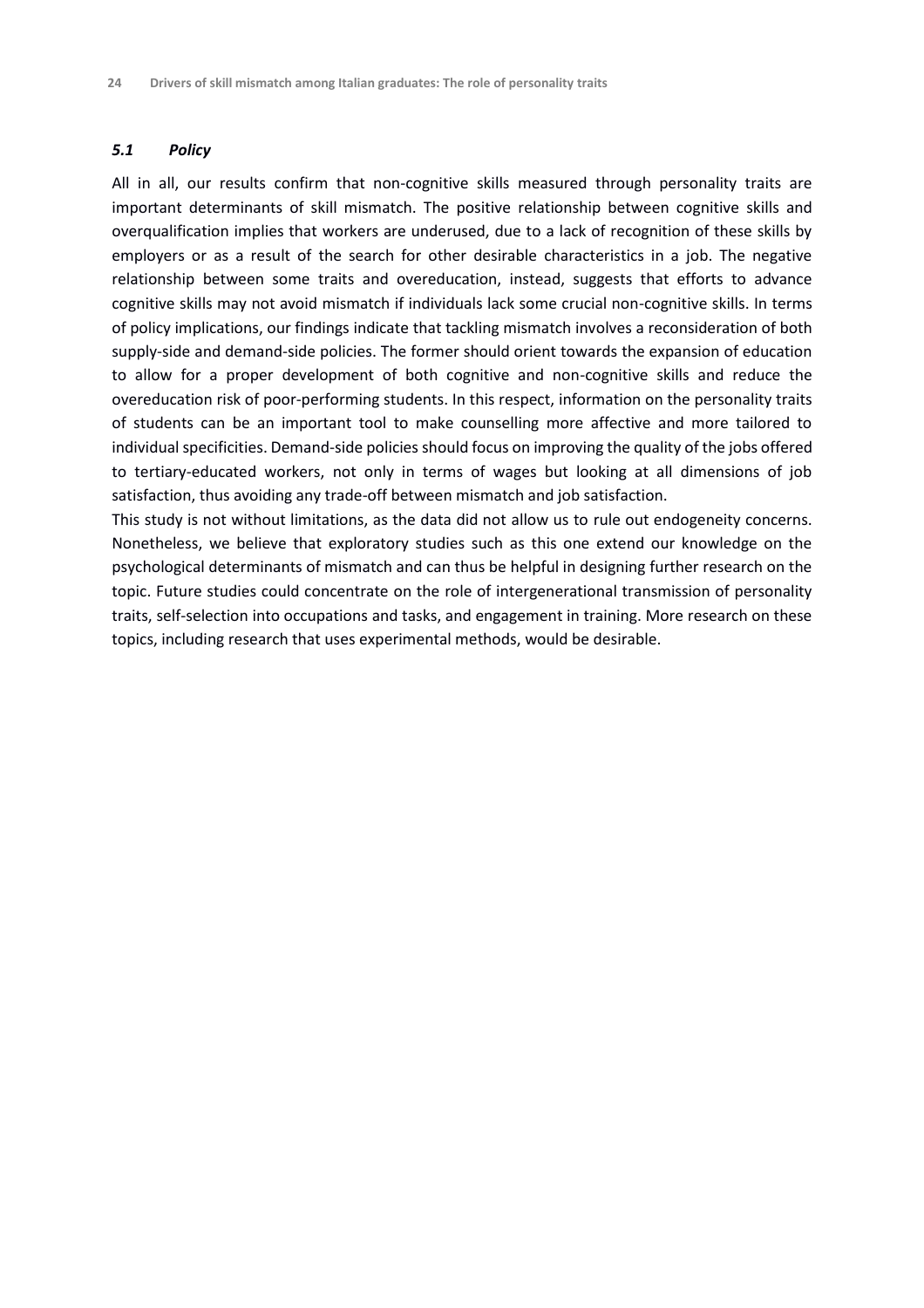#### **Appendix**

|                           | Probit     |            |                                                                   |           |             |           |           |            |          |           |  |  |
|---------------------------|------------|------------|-------------------------------------------------------------------|-----------|-------------|-----------|-----------|------------|----------|-----------|--|--|
|                           | All        | Under 40   | Over 40                                                           | Male      | Female      | All       | Under 40  | Over 40    | Male     | Female    |  |  |
| Open to experience        | $0.014**$  | 0.009      | $0.021**$                                                         | 0.013     | $0.015*$    | 0.001     | $-0.002$  | 0.003      | 0.012    | $-0.008$  |  |  |
|                           | [0.005]    | [0.008]    | [0.007]                                                           | [0.008]   | [0.007]     | [0.005]   | [0.008]   | [0.006]    | [0.008]  | [0.006]   |  |  |
| Conservative              | $-0.007*$  | $-0.010*$  | $-0.006$                                                          | $-0.009$  | $-0.006$    | $-0.001$  | 0.001     | $-0.002$   | 0.007    | $-0.005$  |  |  |
|                           | [0.004]    | [0.005]    | [0.005]                                                           | [0.006]   | [0.005]     | [0.003]   | [0.005]   | [0.004]    | [0.005]  | [0.004]   |  |  |
| Extraverted               | 0.003      | 0.007      | 0.000                                                             | 0.005     | 0.002       | 0.000     | $-0.005$  | 0.001      | $-0.005$ | 0.003     |  |  |
|                           | [0.004]    | [0.006]    | [0.005]                                                           | [0.006]   | [0.005]     | [0.004]   | [0.006]   | [0.004]    | [0.006]  | [0.004]   |  |  |
| Shy/private               | 0.003      | 0.007      | $-0.001$                                                          | $0.012*$  | $-0.003$    | $0.006*$  | 0.006     | 0.005      | 0.004    | $0.008*$  |  |  |
|                           | [0.004]    | [0.005]    | [0.005]                                                           | [0.006]   | [0.004]     | [0.003]   | [0.005]   | [0.004]    | [0.006]  | [0.004]   |  |  |
| Polemical                 | 0.003      | 0.001      | 0.005                                                             | 0.002     | 0.004       | 0.001     | $-0.009*$ | 0.007      | $-0.005$ | 0.005     |  |  |
|                           | [0.004]    | [0.006]    | [0.005]                                                           | [0.006]   | [0.005]     | [0.003]   | [0.005]   | [0.004]    | [0.006]  | [0.004]   |  |  |
| Caring                    | 0.003      | 0.007      | 0.000                                                             | 0.003     | 0.003       | $-0.004$  | 0.000     | $-0.006$   | 0.006    | $-0.013*$ |  |  |
|                           | [0.006]    | [0.009]    | [0.008]                                                           | [0.009]   | [0.008]     | [0.005]   | [0.009]   | [0.007]    | [0.008]  | [0.007]   |  |  |
| Trustworthy               | $0.018*$   | $0.031**$  | 0.011                                                             | $0.019*$  | $0.016*$    | 0.003     | 0.011     | $-0.001$   | $-0.011$ | $0.013*$  |  |  |
|                           | [0.007]    | [0.011]    | [0.009]                                                           | [0.011]   | [0.009]     | [0.006]   | [0.010]   | [0.008]    | [0.010]  | [0.008]   |  |  |
| Unorganized               | $-0.012**$ | $-0.005$   | $-0.015**$                                                        | $-0.003$  | $-0.019***$ | $-0.007*$ | 0.004     | $-0.013**$ | $-0.006$ | $-0.006$  |  |  |
|                           | [0.004]    | [0.006]    | [0.005]                                                           | [0.006]   | [0.005]     | [0.004]   | [0.006]   | [0.005]    | [0.006]  | [0.004]   |  |  |
| Anxious                   | $-0.009*$  | $-0.007$   | $-0.009*$                                                         | $-0.013*$ | $-0.006$    | $-0.003$  | $-0.008*$ | 0.001      | $-0.002$ | $-0.003$  |  |  |
|                           | [0.004]    | [0.005]    | [0.005]                                                           | [0.006]   | [0.004]     | [0.003]   | [0.005]   | [0.004]    | [0.006]  | [0.004]   |  |  |
| <b>Emotionally stable</b> | $-0.003$   | $-0.011$   | 0.003                                                             | $-0.005$  | $-0.001$    | $-0.006$  | $-0.007$  | $-0.005$   | 0.006    | $-0.013*$ |  |  |
|                           | [0.005]    | [0.007]    | [0.006]                                                           | [0.008]   | [0.006]     | [0.004]   | [0.007]   | [0.006]    | [0.008]  | [0.005]   |  |  |
| Obs.                      | 7393       | 3281       | 4112                                                              | 3167      | 4226        | 7168      | 3180      | 3988       | 3046     | 4122      |  |  |
|                           |            |            | Heckit selection into tertiary education and demand-side controls |           |             |           |           |            |          |           |  |  |
|                           |            |            |                                                                   |           |             |           |           |            |          |           |  |  |
|                           | All        | Under 40   | Over 40                                                           | Male      | Female      | All       | Under 40  | Over 40    | Male     | Female    |  |  |
| Open to experience        | $0.017**$  | 0.008      | $0.023**$                                                         | 0.012     | $0.019*$    | 0.002     | $-0.001$  | 0.005      | $0.017*$ | $-0.011*$ |  |  |
|                           | [0.006]    | [0.009]    | [0.008]                                                           | [0.009]   | [0.008]     | [0.005]   | [0.007]   | [0.007]    | [0.008]  | [0.006]   |  |  |
| Conservative              | $-0.011**$ | $-0.016**$ | $-0.007$                                                          | $-0.009$  | $-0.010*$   | 0.003     | 0.002     | 0.003      | $0.011*$ | $-0.002$  |  |  |
|                           | [0.004]    | [0.006]    | [0.006]                                                           | [0.006]   | [0.005]     | [0.003]   | [0.005]   | [0.005]    | [0.006]  | [0.004]   |  |  |
| Extraverted               | 0.001      | 0.002      | 0.002                                                             | 0.003     | 0.001       | $-0.001$  | $-0.005$  | 0.001      | $-0.005$ | 0.002     |  |  |
|                           | [0.004]    | [0.006]    | [0.005]                                                           | [0.007]   | [0.005]     | [0.004]   | [0.006]   | [0.005]    | [0.006]  | [0.005]   |  |  |
| Shy/private               | 0.004      | $0.010*$   | 0.000                                                             | 0.006     | 0.001       | 0.004     | 0.008     | 0.001      | 0.005    | 0.004     |  |  |
|                           | [0.004]    | [0.006]    | [0.005]                                                           | [0.006]   | [0.005]     | [0.003]   | [0.005]   | [0.005]    | [0.006]  | [0.004]   |  |  |
| Polemical                 | 0.005      | 0.008      | 0.003                                                             | 0.004     | 0.004       | $-0.003$  | $-0.010*$ | 0.001      | $-0.007$ | $-0.001$  |  |  |
|                           | [0.004]    | [0.006]    | [0.005]                                                           | [0.006]   | [0.005]     | [0.004]   | [0.005]   | [0.005]    | [0.006]  | [0.004]   |  |  |
| Caring                    | 0.003      | 0.014      | $-0.004$                                                          | 0.011     | $-0.001$    | 0.002     | 0.001     | 0.001      | 0.012    | $-0.004$  |  |  |
|                           | [0.006]    | [0.009]    | [0.008]                                                           | [0.009]   | [0.008]     | [0.005]   | [0.008]   | [0.007]    | [0.009]  | [0.007]   |  |  |
| Trustworthy               | $0.022**$  | $0.036**$  | 0.013                                                             | $0.022*$  | $0.022*$    | $-0.004$  | 0.001     | $-0.006$   | $-0.016$ | 0.003     |  |  |
|                           | [0.007]    | [0.012]    | [0.009]                                                           | [0.011]   | [0.009]     | [0.006]   | [0.010]   | [0.008]    | [0.010]  | [0.008]   |  |  |
| Unorganized               | $-0.010*$  | $-0.005$   | $-0.011*$                                                         | $-0.001$  | $-0.017**$  | $-0.007*$ | 0.000     | $-0.012**$ | $-0.009$ | $-0.004$  |  |  |
|                           | [0.004]    | [0.007]    | [0.005]                                                           | [0.006]   | [0.005]     | [0.004]   | [0.006]   | [0.005]    | [0.006]  | [0.004]   |  |  |
| Anxious                   | $-0.008*$  | $-0.009$   | $-0.008*$                                                         | $-0.014*$ | $-0.005$    | $-0.001$  | $-0.004$  | 0.002      | $-0.005$ | 0.002     |  |  |
|                           | [0.004]    | [0.005]    | [0.005]                                                           | [0.006]   | [0.005]     | [0.003]   | [0.005]   | [0.005]    | [0.006]  | [0.004]   |  |  |
| <b>Emotionally stable</b> | $-0.001$   | $-0.01$    | 0.005                                                             | $-0.002$  | 0.000       | $-0.002$  | 0.000     | $-0.003$   | 0.010    | $-0.008$  |  |  |
|                           | [0.005]    | [0.008]    | [0.007]                                                           | [0.008]   | [0.006]     | [0.005]   | [0.007]   | [0.006]    | [0.008]  | [0.005]   |  |  |
| Obs.                      | 7145       | 3146       | 3999                                                              | 3070      | 4075        | 6923      | 3046      | 3877       | 2951     | 3972      |  |  |

**Table A1** Probit model with the Ten Item Personality Inventory

Note: standard errors in brackets. \*significant at the 10% level; \*\*significant at the 5% level; \*\*\*significant at the 1% level. Source: own elaboration on PLUS 2018 data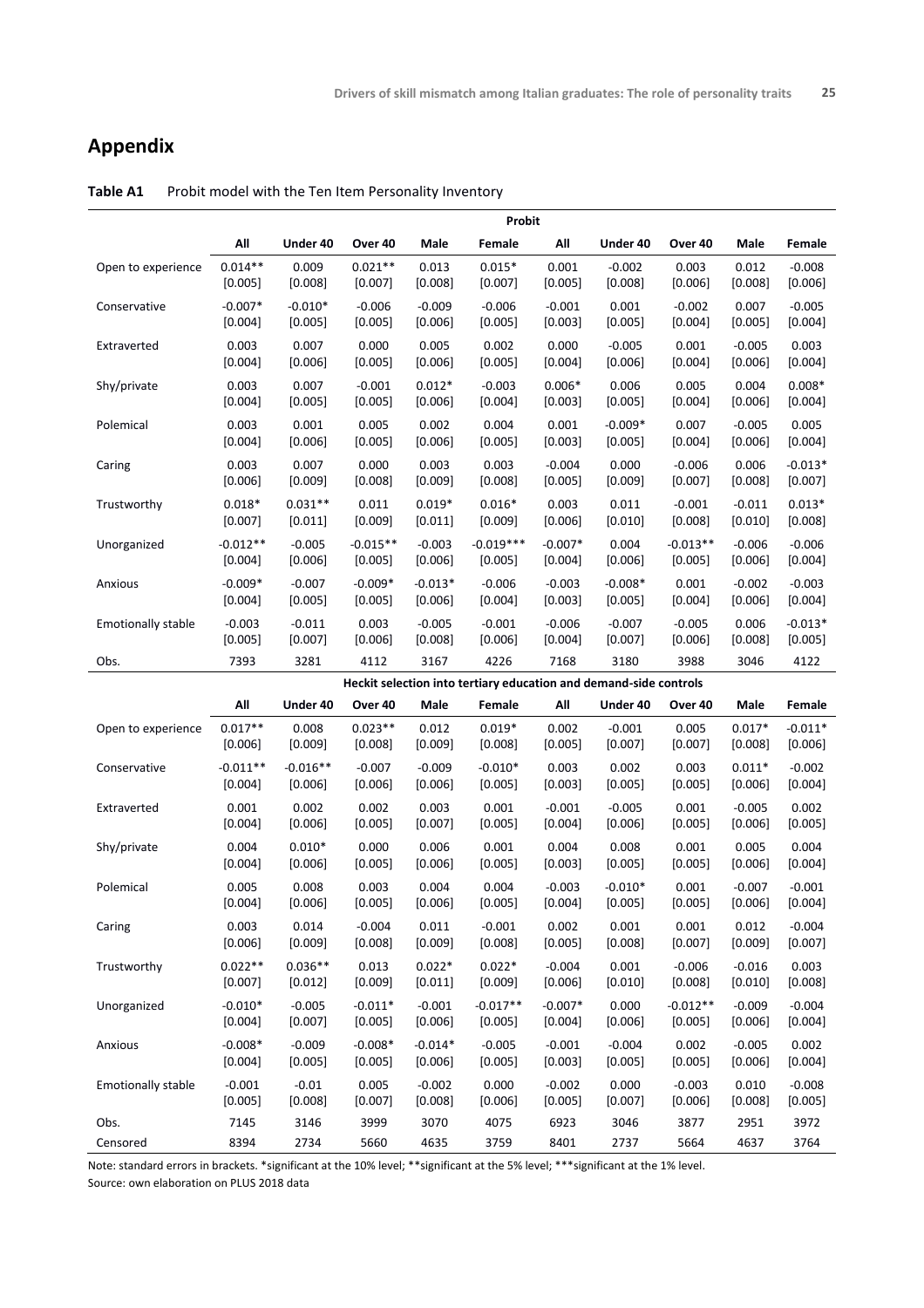|                          |                        |                          | Overequalification     |            |            | Overeducation            |                          |                        |            |             |  |  |
|--------------------------|------------------------|--------------------------|------------------------|------------|------------|--------------------------|--------------------------|------------------------|------------|-------------|--|--|
|                          | All                    | Under 40                 | Over 40                | Male       | Female     | All                      | Under 40                 | Over 40                | Male       | Female      |  |  |
| OP                       | $-0.001$               | $-0.005*$                | $0.031***$             | $-0.002$   | 0.000      | $-0.002$                 | $-0.006*$                | 0.011                  | $-0.002$   | $-0.001$    |  |  |
|                          | [0.002]                | [0.002]                  | [0.009]                | [0.002]    | [0.002]    | [0.002]                  | [0.003]                  | $[0.010]$              | [0.002]    | [0.002]     |  |  |
| EX                       | $0.002*$               | $0.005*$                 | 0.005                  | 0.001      | $0.003*$   | $0.002*$                 | $0.005*$                 | $-0.006$               | 0.001      | 0.003       |  |  |
|                          | [0.001]                | [0.002]                  | [0.008]                | [0.002]    | [0.002]    | [0.001]                  | [0.002]                  | [0.009]                | [0.002]    | [0.002]     |  |  |
| AG                       | $-0.001$               | $-0.004$                 | $-0.009$               | 0.000      | $-0.003$   | $-0.002$                 | $-0.004$                 | $-0.025*$              | 0.000      | $-0.003$    |  |  |
|                          | [0.002]                | [0.003]                  | [0.010]                | [0.002]    | [0.002]    | [0.002]                  | [0.003]                  | [0.011]                | [0.002]    | [0.003]     |  |  |
| CO                       | 0.003                  | 0.004                    | $0.037***$             | 0.003      | 0.002      | $0.003*$                 | 0.004                    | $0.027*$               | $0.004*$   | 0.004       |  |  |
|                          | [0.002]                | [0.003]                  | $[0.010]$              | [0.002]    | [0.003]    | [0.002]                  | [0.003]                  | [0.011]                | [0.002]    | [0.003]     |  |  |
| <b>NE</b>                | $-0.002*$              | 0.000                    | $-0.021*$              | 0.001      | $-0.005*$  | $-0.003*$                | 0.000                    | 0.003                  | 0.001      | $-0.005*$   |  |  |
|                          | $[0.001]$              | [0.002]                  | [0.008]                | [0.002]    | [0.002]    | [0.001]                  | [0.002]                  | [0.009]                | [0.002]    | [0.002]     |  |  |
| Father LS                | 0.011                  | $-0.02$                  | 0.101                  | $-0.011$   | 0.021      | 0.011                    | $-0.023$                 | 0.119                  | $-0.012$   | 0.026       |  |  |
|                          | [0.013]                | [0.021]                  | [0.079]                | $[0.016]$  | [0.019]    | $[0.013]$                | [0.021]                  | [0.090]                | [0.017]    | [0.020]     |  |  |
| Father MS                | 0.000                  | $-0.012$                 | 0.025                  | 0.003      | $-0.007$   | 0.000                    | $-0.014$                 | $0.130*$               | 0.005      | $-0.005$    |  |  |
|                          | [0.011]                | [0.017]                  | [0.068]                | [0.013]    | [0.017]    | [0.011]                  | [0.018]                  | [0.077]                | [0.014]    | [0.017]     |  |  |
| Mother LS                | 0.004                  | $0.032*$                 | $-0.175*$              | 0.022      | $-0.01$    | 0.001                    | 0.028                    | $-0.162*$              | 0.023      | $-0.014$    |  |  |
|                          | [0.013]                | [0.019]                  | [0.082]                | [0.015]    | [0.019]    | [0.013]                  | [0.021]                  | [0.093]                | [0.016]    | [0.019]     |  |  |
| Mother MS                | 0.011                  | $0.051**$                | $-0.064$               | $0.030*$   | $-0.005$   | 0.01                     | $0.052**$                | $-0.137*$              | $0.030*$   | $-0.006$    |  |  |
|                          | [0.011]                | $[0.016]$                | $[0.074]$              | $[0.013]$  | [0.017]    | [0.011]                  | [0.017]                  | [0.083]                | $[0.014]$  | [0.017]     |  |  |
| Father med.              | $-0.004$               | $-0.027$                 | $0.151*$               | $-0.002$   | $-0.007$   | $-0.003$                 | $-0.027$                 | 0.074                  | $-0.001$   | $-0.008$    |  |  |
|                          | $[0.011]$              | $[0.018]$                | [0.060]                | $[0.014]$  | [0.015]    | [0.011]                  | [0.018]                  | [0.067]                | $[0.014]$  | [0.016]     |  |  |
| Father high              | $-0.008$               | $-0.006$                 | 0.066                  | $-0.008$   | $-0.012$   | $-0.009$                 | $-0.008$                 | 0.016                  | $-0.009$   | $-0.012$    |  |  |
|                          | [0.013]                | [0.022]                  | [0.077]                | [0.017]    | [0.019]    | [0.014]                  | [0.022]                  | [0.087]                | [0.018]    | [0.020]     |  |  |
| Age                      | $0.004***$             | $0.018***$               | $0.007*$               | $0.003***$ | $0.004***$ | $0.004***$               | $0.018***$               | $-0.020***$            | $0.003***$ | $0.004***$  |  |  |
|                          | [0.000]                | [0.001]                  | [0.003]                | [0.000]    | [0.001]    | [0.000]                  | [0.001]                  | [0.003]                | [0.001]    | [0.001]     |  |  |
| Female                   | $-0.060***$<br>[0.009] | $-0.063***$<br>$[0.013]$ | $-0.185***$<br>[0.045] |            |            | $-0.067***$<br>$[0.010]$ | $-0.064***$<br>$[0.014]$ | $-0.174***$<br>[0.051] |            |             |  |  |
| Late title               | $-0.021**$             | $-0.085***$              | $0.090*$               | $-0.01$    | $-0.032**$ | $-0.028***$              | $-0.100***$              | $0.174***$             | $-0.020*$  | $-0.040***$ |  |  |
|                          | [0.008]                | $[0.014]$                | [0.042]                | [0.009]    | [0.011]    | [0.008]                  | [0.015]                  | [0.048]                | [0.010]    | $[0.011]$   |  |  |
| Mark                     | $0.004***$             | $0.004***$               | 0                      | $0.002***$ | $0.005***$ | $0.004***$               | $0.004***$               | $-0.001$               | $0.002**$  | $0.005***$  |  |  |
|                          | [0.000]                | $[0.001]$                | [0.003]                | [0.001]    | [0.001]    | [0.000]                  | [0.001]                  | [0.003]                | [0.001]    | [0.001]     |  |  |
| Married                  | $0.118***$             | $0.238***$               | $0.088**$              | $0.086***$ | $0.020*$   | $0.110***$               | $0.228***$               | $0.088**$              | $0.090***$ | $0.019*$    |  |  |
|                          | [0.013]                | [0.036]                  | [0.022]                | [0.010]    | [0.010]    | [0.014]                  | [0.042]                  | [0.022]                | $[0.011]$  | [0.011]     |  |  |
| Married female -0.100*** | [0.015]                | $-0.243***$<br>[0.039]   | $-0.070**$<br>[0.025]  |            |            | $-0.091***$<br>[0.016]   | $-0.235***$<br>[0.047]   | $-0.077**$<br>[0.030]  |            |             |  |  |
| Health                   | $-0.033***$            | $-0.036*$                | $0.033***$             | $-0.031**$ | $-0.034**$ | $-0.037***$              | $-0.036*$                | $0.037***$             | $-0.028*$  | $-0.040***$ |  |  |
|                          | [0.008]                | [0.015]                  | [0.011]                | [0.011]    | [0.011]    | [0.008]                  | [0.016]                  | [0.010]                | [0.015]    | [0.012]     |  |  |
| Obs.                     | 9566                   | 4623                     | 4943                   | 3845       | 5721       | 9341                     | 4522                     | 4819                   | 3724       | 5617        |  |  |

**Table A2** Selection into employment equation

Note: standard errors in brackets. \*significant at the 10% level; \*\*significant at the 5% level; \*\*\*significant at the 1% level. Source: own elaboration on PLUS 2018 data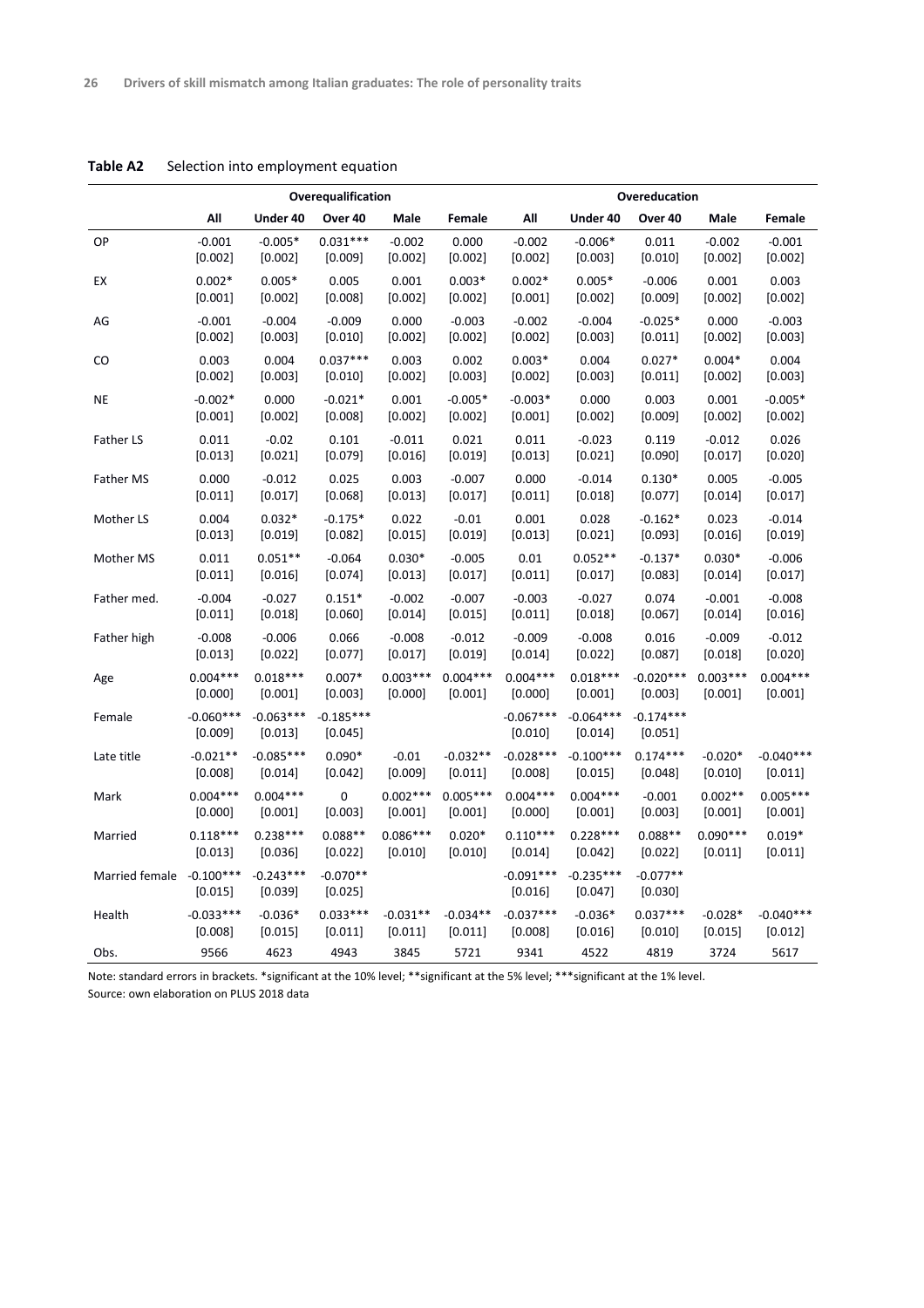|                  |                       |                       | Overqualification     |             |             | Overeducation         |                       |                       |             |             |  |  |
|------------------|-----------------------|-----------------------|-----------------------|-------------|-------------|-----------------------|-----------------------|-----------------------|-------------|-------------|--|--|
|                  | All                   | Under 40              | Over 40               | Male        | Female      | All                   | Under 40              | Over 40               | Male        | Female      |  |  |
| OP               | $0.015***$            | $0.009***$            | $0.018***$            | $0.011***$  | $0.019***$  | $0.014***$            | $0.008***$            | $0.017***$            | $0.010***$  | $0.019***$  |  |  |
|                  | [0.001]               | [0.002]               | [0.001]               | [0.002]     | [0.002]     | [0.001]               | [0.002]               | [0.001]               | [0.002]     | [0.002]     |  |  |
| EX               | $-0.002$              | $-0.002$              | $-0.001$              | $-0.003*$   | 0.000       | $-0.002$              | $-0.002$              | $-0.001$              | $-0.003*$   | 0.000       |  |  |
|                  | [0.001]               | [0.002]               | [0.001]               | [0.001]     | [0.002]     | [0.001]               | [0.002]               | [0.001]               | [0.001]     | [0.002]     |  |  |
| AG               | $-0.006***$           | $-0.005*$             | $-0.006***$           | $-0.005**$  | $-0.007***$ | $-0.006***$           | $-0.005*$             | $-0.006***$           | $-0.004**$  | $-0.007***$ |  |  |
|                  | [0.001]               | [0.002]               | [0.002]               | [0.002]     | [0.002]     | [0.001]               | [0.002]               | [0.002]               | [0.002]     | [0.002]     |  |  |
| CO               | $0.005***$            | $0.007**$             | 0.002                 | $0.004*$    | $0.005*$    | $0.005***$            | $0.007**$             | 0.003                 | $0.004**$   | $0.006*$    |  |  |
|                  | [0.001]               | [0.003]               | [0.002]               | [0.002]     | [0.002]     | [0.001]               | [0.003]               | [0.002]               | [0.002]     | [0.002]     |  |  |
| <b>NE</b>        | 0.000                 | 0.001                 | 0.000                 | $0.004**$   | $-0.005**$  | 0.000                 | 0.000                 | 0.000                 | $0.004**$   | $-0.005**$  |  |  |
|                  | [0.001]               | [0.002]               | [0.001]               | [0.001]     | [0.002]     | [0.001]               | [0.002]               | [0.001]               | [0.001]     | [0.002]     |  |  |
| <b>Father LS</b> | $-0.225***$           | $-0.246***$           | $-0.199***$           | $-0.190***$ | $-0.275***$ | $-0.217***$           | $-0.241***$           | $-0.191***$           | $-0.180***$ | $-0.271***$ |  |  |
|                  | [0.014]               | [0.023]               | [0.018]               | [0.018]     | [0.023]     | [0.014]               | [0.023]               | [0.018]               | [0.017]     | [0.023]     |  |  |
| <b>Father MS</b> | $-0.119***$           | $-0.143***$           | $-0.094***$           | $-0.102***$ | $-0.144***$ | $-0.115***$           | $-0.140***$           | $-0.091***$           | $-0.096***$ | $-0.143***$ |  |  |
|                  | [0.014]               | [0.022]               | $[0.017]$             | [0.017]     | [0.022]     | [0.014]               | [0.022]               | [0.017]               | [0.017]     | [0.022]     |  |  |
| Mother LS        | $-0.200***$           | $-0.189***$           | $-0.233***$           | $-0.169***$ | $-0.246***$ | $-0.198***$           | $-0.186***$           | $-0.232***$           | $-0.166***$ | $-0.244***$ |  |  |
|                  | [0.015]               | [0.021]               | [0.022]               | [0.018]     | $[0.025]$   | [0.014]               | [0.021]               | [0.021]               | [0.018]     | [0.025]     |  |  |
| Mother MS        | $-0.097***$           | $-0.068***$           | $-0.141***$           | $-0.075***$ | $-0.134***$ | $-0.095***$           | $-0.063**$            | $-0.141***$           | $-0.072***$ | $-0.131***$ |  |  |
|                  | [0.014]               | $[0.020]$             | [0.022]               | [0.017]     | [0.024]     | [0.014]               | [0.020]               | [0.021]               | [0.017]     | [0.024]     |  |  |
| Father med.      | $0.066***$            | $0.066***$            | $0.066***$            | $0.054***$  | $0.080***$  | $0.065***$            | $0.066***$            | $0.065***$            | $0.055***$  | $0.079***$  |  |  |
|                  | [0.007]               | [0.013]               | [0.008]               | [0.009]     | [0.011]     | [0.007]               | [0.013]               | [0.008]               | [0.009]     | [0.011]     |  |  |
| Father high      | $0.098***$            | $0.094***$            | $0.103***$            | $0.089***$  | $0.110***$  | $0.097***$            | $0.092***$            | $0.103***$            | $0.089***$  | $0.107***$  |  |  |
|                  | [0.011]               | [0.019]               | [0.013]               | [0.014]     | [0.017]     | [0.011]               | [0.019]               | [0.013]               | [0.014]     | [0.017]     |  |  |
| Age              | $0.002***$            | $0.013***$            | $0.001**$             | $0.003***$  | 0.001       | $0.002***$            | $0.012***$            | $0.002***$            | $0.003***$  | 0.001       |  |  |
|                  | [0.000]               | [0.001]               | [0.000]               | [0.000]     | [0.000]     | [0.000]               | [0.001]               | [0.000]               | [0.000]     | [0.000]     |  |  |
| Female           | $0.117***$<br>[0.005] | $0.169***$<br>[0.009] | $0.085***$<br>[0.007] |             |             | $0.118***$<br>[0.005] | $0.171***$<br>[0.009] | $0.085***$<br>[0.007] |             |             |  |  |
| Time pref.       | $-0.016**$            | $-0.026*$             | $-0.011$              | $-0.017*$   | $-0.011$    | $-0.017**$            | $-0.024*$             | $-0.012*$             | $-0.018*$   | $-0.015*$   |  |  |
|                  | [0.006]               | [0.012]               | [0.007]               | [0.010]     | [0.009]     | [0.006]               | [0.012]               | [0.007]               | [0.009]     | [0.009]     |  |  |
| Health           | $-0.038***$           | $-0.066***$           | $-0.029***$           | $-0.029***$ | $-0.048***$ | $-0.037***$           | $-0.062***$           | $-0.029***$           | $-0.027**$  | $-0.048***$ |  |  |
|                  | [0.006]               | [0.014]               | [0.007]               | [0.008]     | [0.010]     | [0.006]               | [0.013]               | [0.007]               | [0.008]     | [0.010]     |  |  |
| Obs.             | 7393                  | 3281                  | 4112                  | 3167        | 4226        | 7168                  | 3180                  | 3988                  | 3046        | 4122        |  |  |
| Censored         | 9488                  | 3037                  | 6451                  | 5117        | 4371        | 9495                  | 3040                  | 6455                  | 5119        | 4376        |  |  |

**Table A3** Selection into tertiary education equation

Note: standard errors in brackets. \*significant at the 10% level; \*\*significant at the 5% level; \*\*\*significant at the 1% level.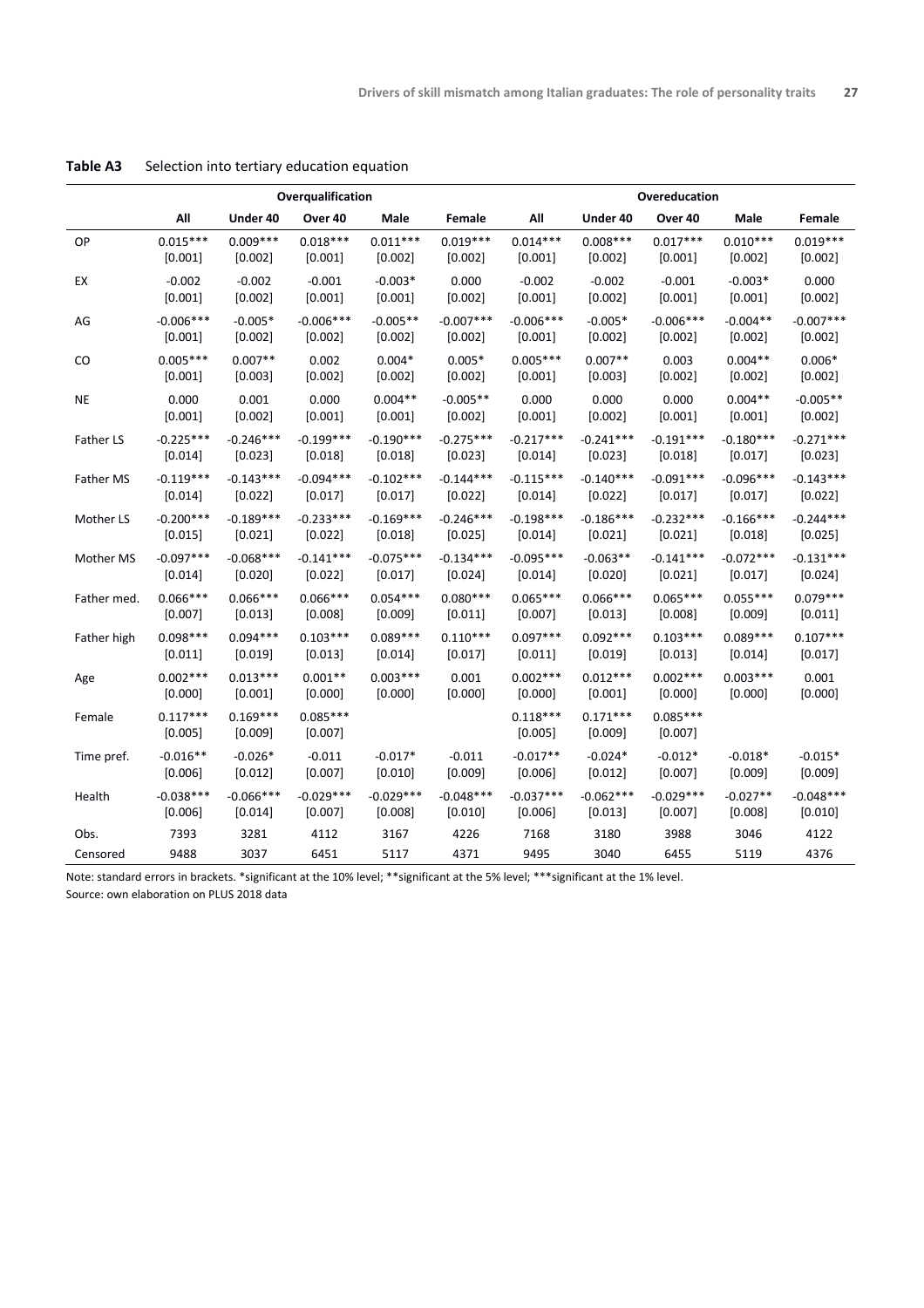

**Figure A1** Overeducation and conscientiousness scores: relationship to job satisfaction

Source: own elaboration on PLUS 2018 data



**Figure A2** Overqualification and conscientiousness scores: relationship to job satisfaction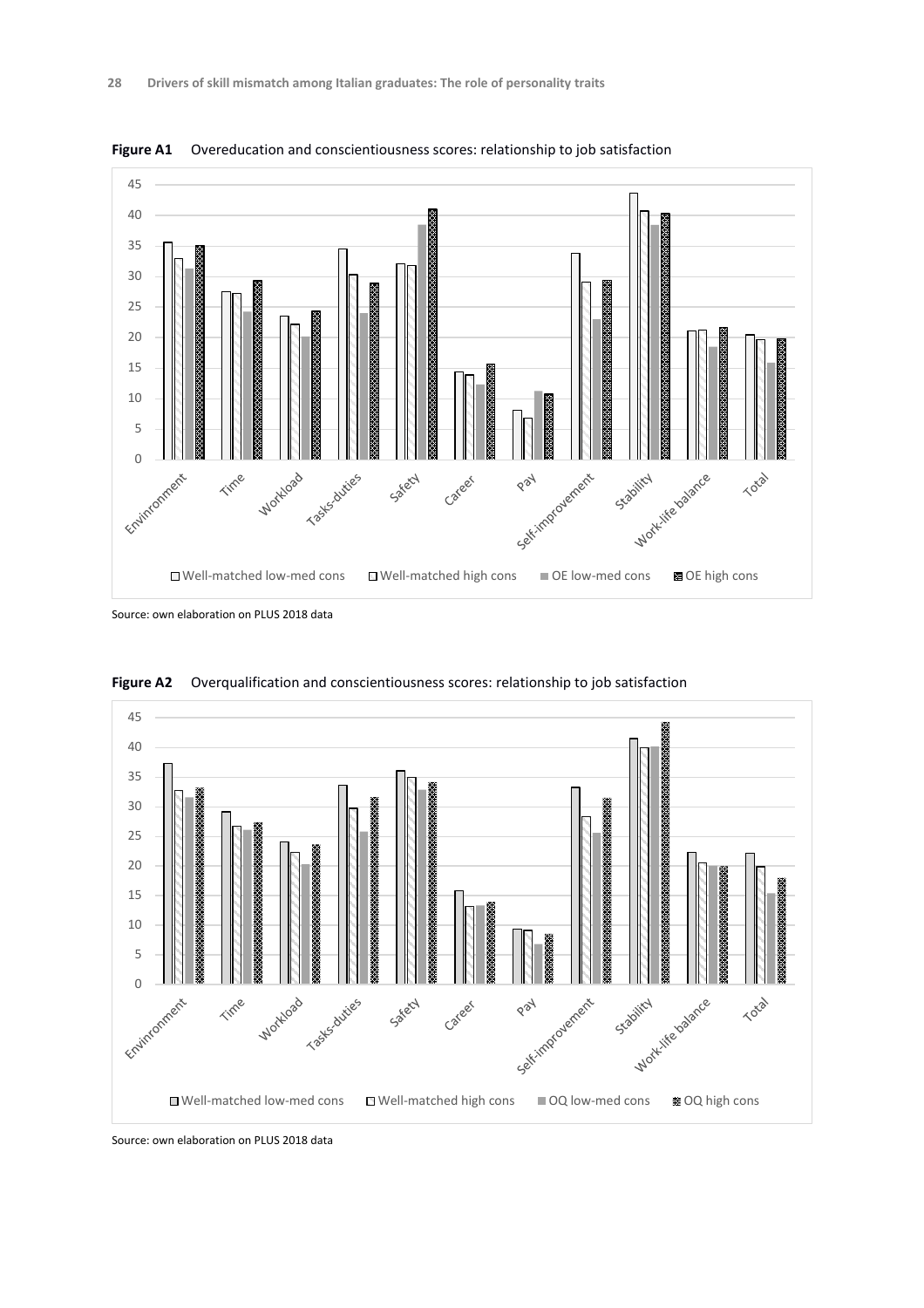

**Figure A3** Overqualification and openness scores: relationship to job satisfaction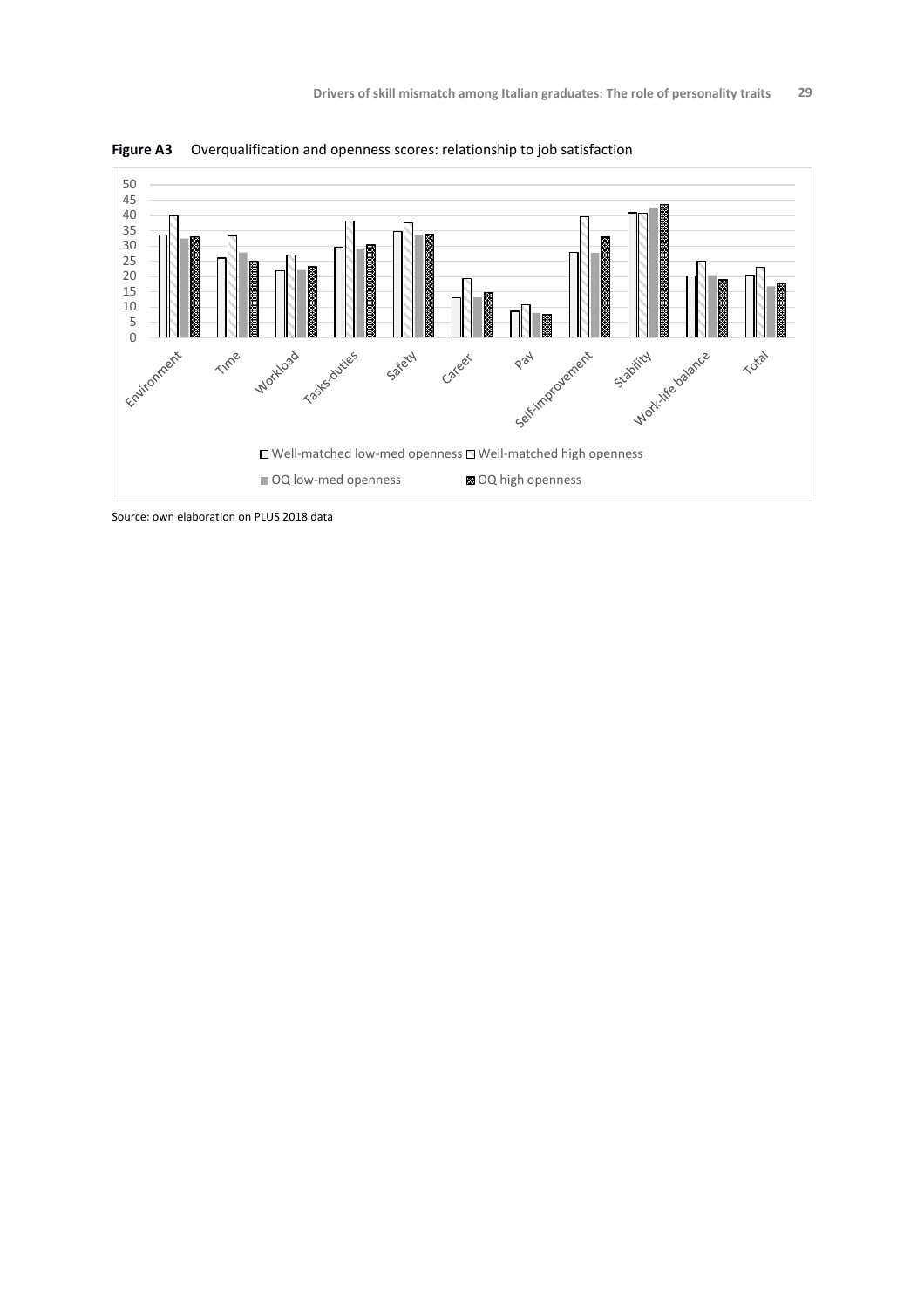#### **References**

- Aina C., Pastore F. (2020), Delayed Graduation and Overeducation in Italy. A Test of the Human Capital Model Versus the Screening Hypothesis, *Social Indicators Research*, 152, pp.533-553
- Almlund M., Duckworth A.L., Heckman J.J., Kautz T.D. (2011), *Personality Psychology and Economics*, NBER Working Paper n.16822, Cambridge MA, NBER
- Attanasio O., Blundell R., Conti G., Mason G. (2020), Inequality in Socio-Emotional Skills. A Cross-Cohort Comparison, *Journal of Public Economics*, 191, article 104171
- Baert S., Cockx B., Verhaest D. (2013), Overeducation at the start of the career. Stepping stone or trap?, *Labour Economics*, 25, pp.123-140
- Baert S., Verhaest D. (2019), Unemployment or overeducation. Which is a worse signal to employers?, *De Economist*, 167, n.1, pp.1-21
- Barro R.J. (2001), Human Capital and Growth, *American Economic Review*, 91, n.2, pp.12-17
- Basso G. (2019), *The evolution of the occupational structure in Italy in the last decade*, Questioni di economia e finanza n.478, Roma, Banca d'Italia
- Blázquez M., Budría S. (2017), Unemployment persistence. How important are noncognitive skills?, *Journal of Behavioral and Experimental Economics*, 69, pp.29-37
- Blázquez M., Budría S. (2012), Overeducation dynamics and personality, *Education Economics*, 20, n.3, pp.260-283
- Boll C., Leppin J.S., Schömann K. (2016), Who is overeducated and why? Probit and dynamic mixed multinomial logit analyses of vertical mismatch in East and West Germany, *Education Economics*, 24, n.6, pp.639-662
- Bonacini L., Gallo G., Scicchitano S. (2021a), *Sometimes you cannot make it on your own. How household background influences chances of success in Italy*, GLO Discussion Paper n.832, Essen, Global Labor Organization
- Bonacini L., Gallo G., Scicchitano S. (2021b), Working from home and income inequality. Risks of a 'new normal' with COVID-19, *Journal of Population Economics*, 34, n.1, pp.303-360
- Borghans L., Duckworth A.L., Heckman J.J., Ter Wee B. (2008), The Economics and Psychology of Personality Traits, *Journal of Human Resources*, 43, n.4, pp.972-1059
- Burks S.V., Lewis C., Kivi P.A., Wiener A., Anderson J.E., Götte L., DeYoung C.G., Rustichini A. (2015), Cognitive skills, personality, and economic preferences in collegiate success, *Journal of Economic Behavior & Organization*, 115, pp.30-44
- Carneiro P., Crawford C., Goodman A. (2007), *The Impact of Early Cognitive and Non-Cognitive Skills on Later Outcomes*, CEE Discussion Paper n.92, London, Centre for the Economics of Education
- Caroleo F.E., Pastore F. (2018), Overeducation at a Glance. Determinants and Wage Effects of the Educational Mismatch Based on AlmaLaurea Data, *Social Indicators Research*, 137, n.3, pp.999- 1032
- Caliendo M., Cobb-Clark D.A., Uhlendorff A. (2015), Locus of control and job search strategies, *Review of Economics and Statistics*, 97, n.1, pp.88-103
- Cedefop (2020), *Skill forecasts 2020. Italy*, Bruxelles, Cedefop skills forecast
- Cetrulo A., Cirillo V., Guarascio D. (2019), Weaker jobs, weaker innovation. Exploring the effects of temporary employment on new products, *Applied Economics*, 51, n.59, pp.6350-6375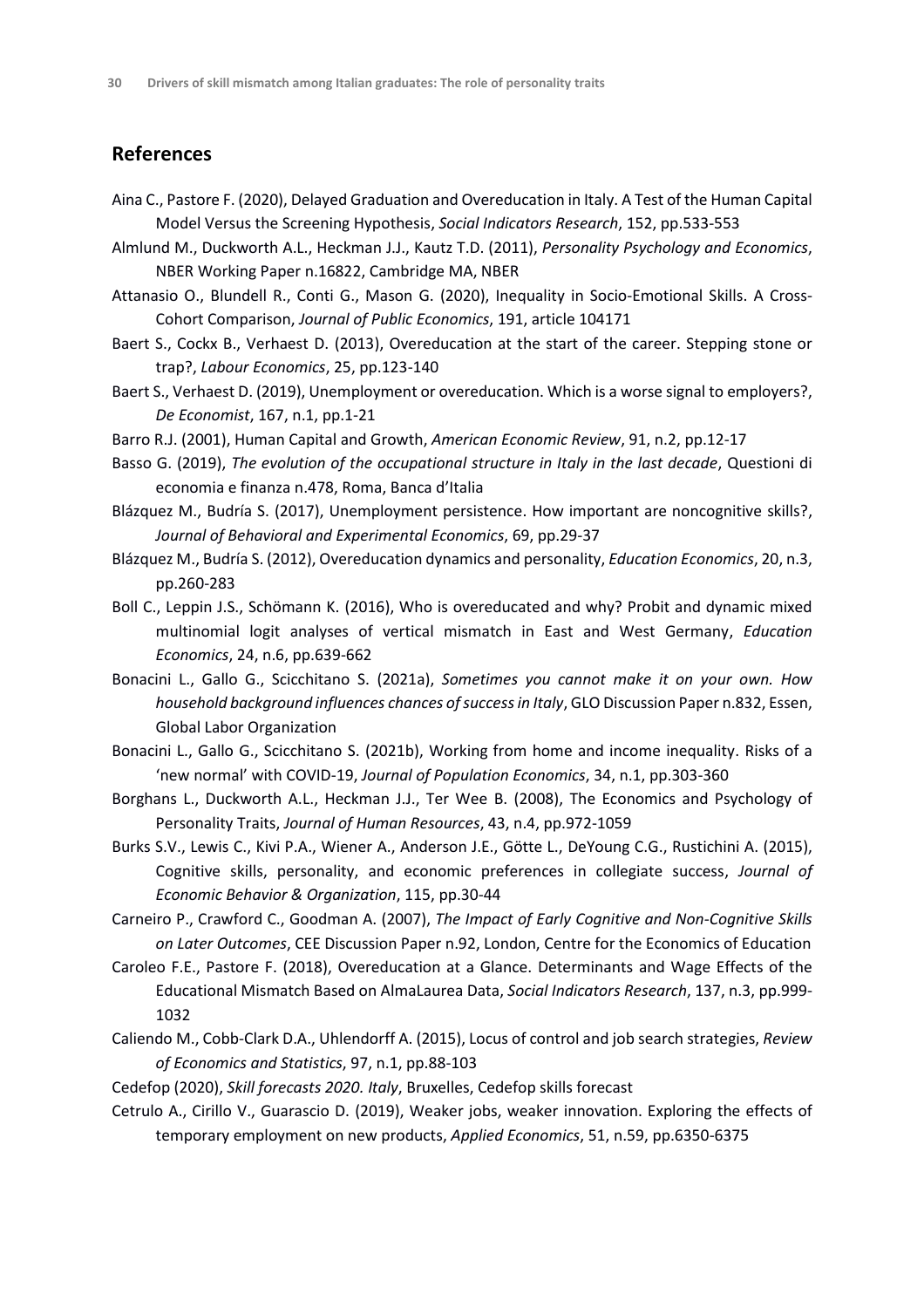- Chiorri C., Bracco F., Piccinno T., Modafferi C., Battini V. (2015), Psychometric properties of a revised version of the Ten Item Personality Inventory, *European Journal of Psychological Assessment*, 31, n.2, pp.109-119
- Cirillo V., Fana M., Guarascio D. (2017), Labour market reforms in Italy. Evaluating the effects of the Jobs Act, *Economia Politica*, 34, n.2, pp.211-232
- Cobb-Clark D.A., Tan M. (2011), Noncognitive skills, occupational attainment, and relative wages, *Labour Economics*, 18, n.1, pp.1-13
- Conti G., Heckman J.J., Urzua S. (2010), The education-health gradient, *American Economic Review*, 100, n.2, pp.234-238
- Corazzini L., D'Arrigo S., Millemaci E., Navarra P. (2021), The influence of personality traits on university performance. Evidence from Italian freshmen students, *PLoS One*, 16, n.11, article e0258586
- Costa P.T., McCrae R.R. (1992), Four ways five factors are basic, *Personality and Individual Differences*, 13, n.6, pp.653-665
- Deming D.J. (2017), The Growing Importance of Social Skills in the Labor Market, *The Quarterly Journal of Economics*, 132, n.4, pp.1593-1640
- Egan M., Daly M., Delaney L., Boyce C.J., Wood A.M. (2017), Adolescent conscientiousness predicts lower lifetime unemployment, *Journal of Applied Psychology*, 102, n.4, pp.700-709
- Esposito P., Scicchitano S. (2022), Educational mismatch and labour market transitions in Italy. Is there an unemployment trap?, *Structural Change and Economic Dynamics*, 61, pp.138-155
- European Commission (2021), *Digital Economy and Society Index (DESI) 2021. Thematic chapters*, Luxembourg, European Commission
- Filippetti A., Guy F., Iammarino S. (2019), Regional disparities in the effect of training on employment, *Regional Studies*, 53, n.2, pp.217-230
- Filippin A., Paccagnella M. (2012), Family background, self-confidence and economic outcomes, *Economics of Education Review*, 31, n.5, pp.824-834
- Gensowski M., Gørtz M., Schurer S. (2021), Inequality in personality over the life cycle, *Journal of Economic Behavior & Organization*, 184, pp.46-77
- Glewwe P., Song Y., Zou X. (2022), Labor market outcomes, cognitive skills, and noncognitive skills in rural China, *Journal of Economic Behavior & Organization*, 193, pp.294-311
- Goldberg L.R. (1993), The structure of phenotypic personality traits, *American Psychologist*, 48, n.1, pp.26-34
- Goldthorpe J., Jackson M. (2008), Education-based meritocracy. The barriers to its realization, in Lareau A., Conley D. (eds.), *Social Class. How does it Work?*, New York, Russell Sage Foundation, pp.93-117
- Golsteyn B.H.H., Magnée C.A.J. (2020), Does sibling gender affect personality traits?, *Economics of Education Review*, 77, article 102016
- Gosling S., Rentfrow P.J., Swann W.B. (2003), A Very Brief Measure of the Big-Five Personality Domains, *Journal of Research in Personality*, 37, n.6, pp.504-528
- Heckman J.J., Kautz T. (2012), Hard evidence on soft skills, *Labour Economics*, 19, n.4, pp.451-464
- Heckman J.J., Stixrud J., Urzua S. (2006), The Effects of Cognitive and Noncognitive Abilities on Labor Market, *Journal of Labor Economics*, 24, n.3, pp.411-482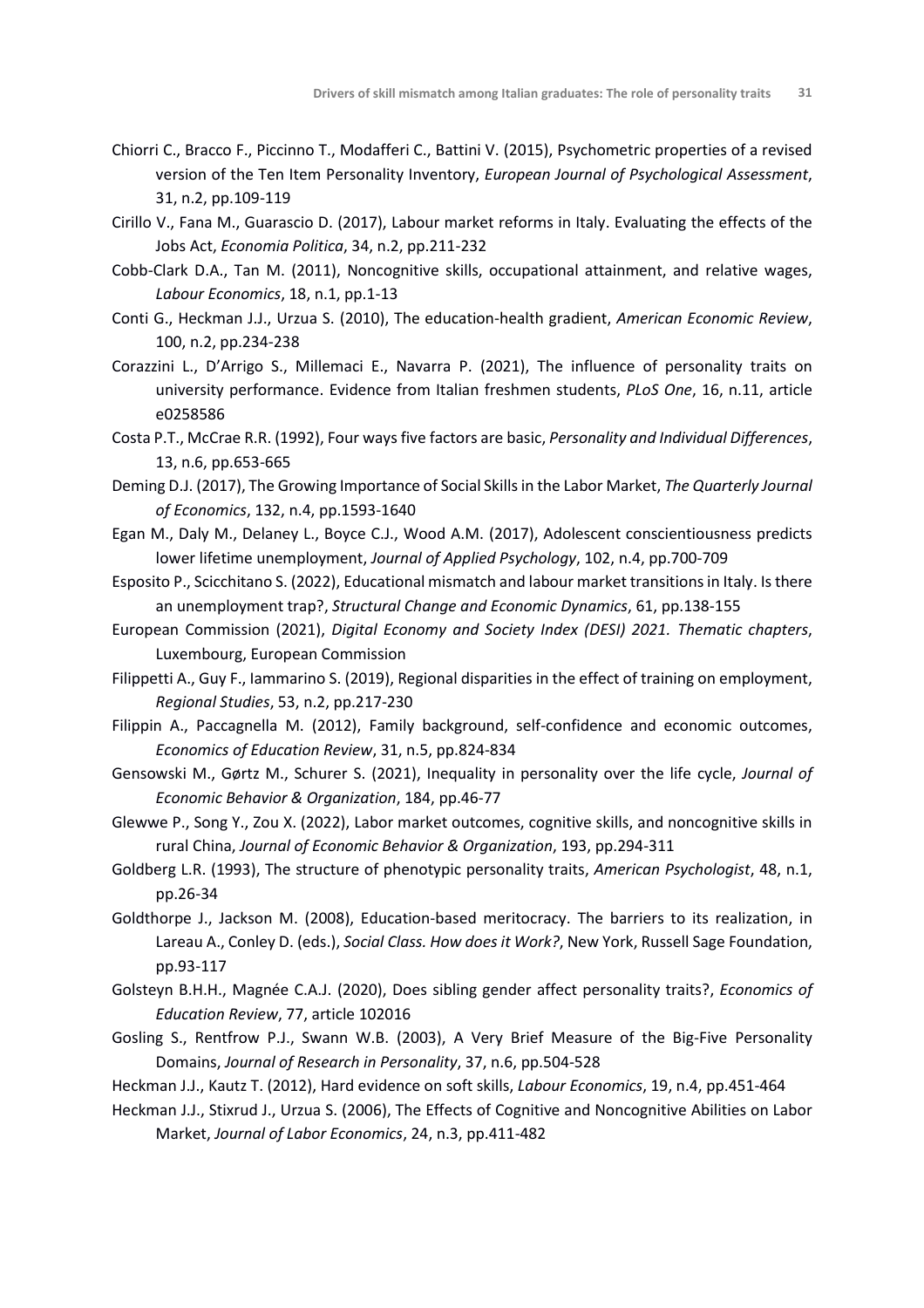- Hogan J., Holland B. (2003), Using Theory to Evaluate Personality and Job-Performance Relations. A Socioanalytic Perspective, *Journal of Applied Psychology*, 88, n.1, pp.100-112
- John O.P., Srivastava S. (1999), The Big Five Trait Taxonomy. History, measurement, and theoretical perspectives, in Pervin L.A., John O.P. (eds.), *Handbook of personality. Theory and research*, New York, Guilford Press, pp.102-138
- Koch A., Nafzigera J., Skyt Nielsen H. (2015), Behavioural Economics of Education, *Journal of Economic Behaviour and Organization*, 115, pp.3-17
- Lindahl L., Golsteyn B.H., Grönqvist H. (2014), Adolescent time preferences predict lifetime outcomes, *Economic Journal*, 124, n.580, pp.F739-F761
- Lindqvist E., Vestman R. (2011), The Labor Market Returns to Cognitive and Noncognitive Ability. Evidence from the Swedish Enlistment, *American Economic Journal: Applied Economics*, 3, n.1, pp.101-128
- Lundberg S. (2019), Noncognitive Skills as Human Capital, in Hulten C.R., Ramey V.A. (eds.), *Education, Skills, and Technical Change. Implications for Future US GDP Growth*, Chicago, University of Chicago Press, pp.219-250
- Marcolin L., Miroudot S., Squicciarini M. (2016), *The Routine Content of Occupations. New Crosscountry Measures Based on PIAAC*, OECD Science, Technology and Industry Working Paper n.2, Paris, OECD Publishing
- McGuinness S. (2006), Overeducation in the labour market, *Journal of Economic Surveys*, 20, n.3, 387- 418
- Meliciani V., Radicchia D. (2016), Informal networks, spatial mobility and overeducation in the Italian labour market, *Annals of Regional Science*, 56, n.2, pp.513-535
- Michaud P.C., Tatsiramos K. (2005), *Employment Dynamics of Married Women in Europe*, RAND Working Paper n.273, Santa Monica CA, RAND Labor and Population
- Muñoz de Bustillo Llorente R., Sarkar S., Sebastian R., Antón J.I. (2018), Educational mismatch in Europe at the turn of the century. Measurement, intensity and evolution, *International Journal of Manpower*, 39, n.8, pp.977-995
- Nyhus E.K., Pons E. (2005), The effects of personality on earnings, *Journal of Economic Psychology*, 26, n.3, pp.363-384
- OECD (2017), *Skills Strategy Diagnostic Report. Italy*, Paris, OECD Publishing
- OECD (2016), *Skills Matter. Further Results from the Survey of Adult Skills*, Paris, OECD Publishing
- Palczyńska M. (2021), Overeducation and wages. The role of cognitive skills and personality traits, *Baltic Journal of Economics*, 21, n.1, pp.85-111
- Palczyńska M. (2020), Wage premia for skills. The complementarity of cognitive and non-cognitive skills, *International Journal of Manpower*, 42, n.4, pp.556-580
- Schmidt F.L., Hunter J.E. (2004), General Mental Ability in the World of Work. Occupational Attainment and Job Performance, *Journal of Personality and Social Psychology*, 86, n.1, pp.162- 173
- Segal C. (2013), Misbehavior, education, and labour market outcome, *Journal of the European Economic Association*, 11, n.4, pp.743-779
- Sicherman N., Galor O. (1990), A theory of career mobility, *Journal of Political Economy*, 98, n.1, pp.169-192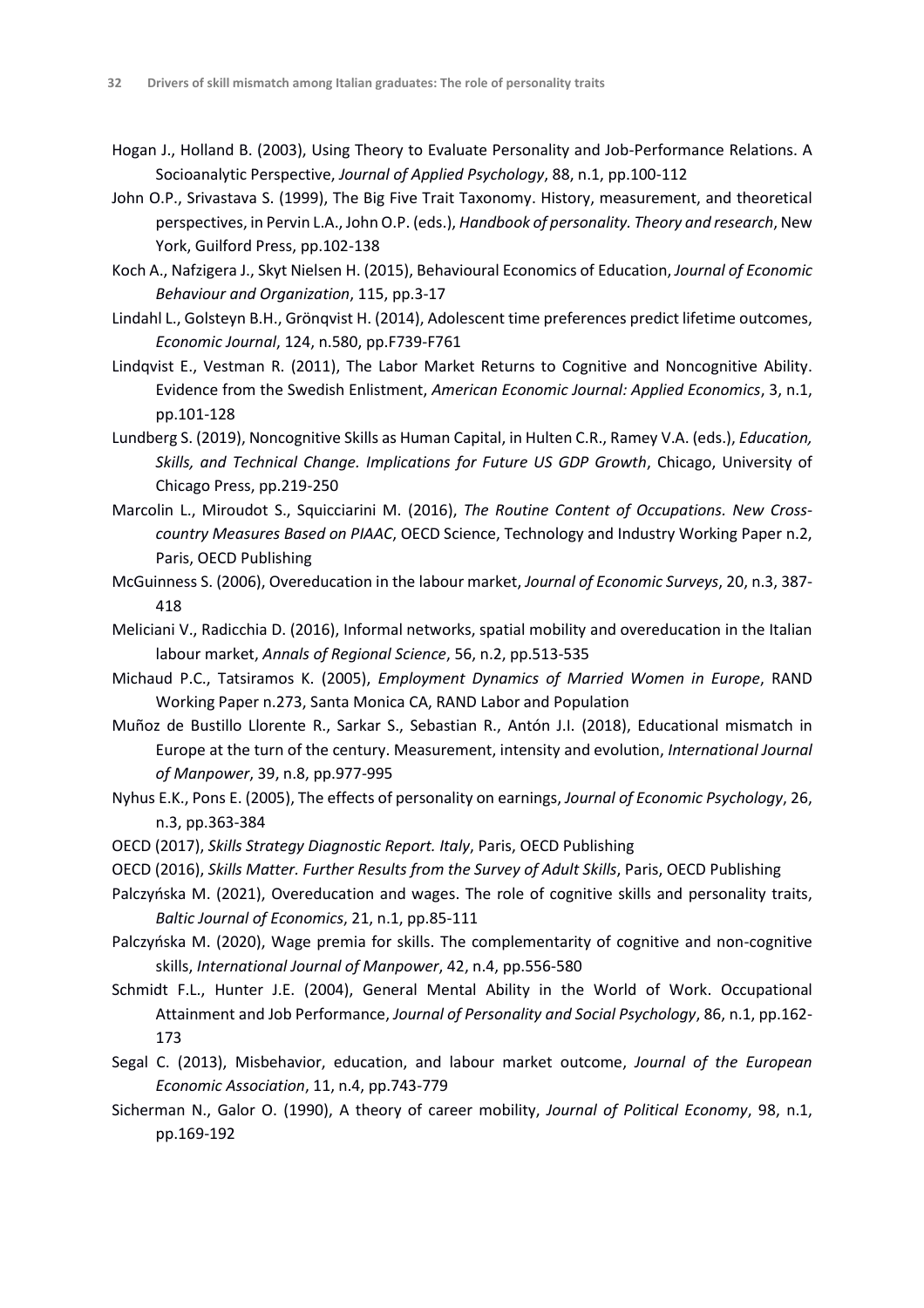- Sohn K. (2010), The role of cognitive and noncognitive skills in overeducation, *Journal of Labor Research*, 31, n.2, pp.124-145
- Steel P. (2007), The nature of procrastination. A meta-analytic and theoretical review of quintessential self-regulatory failure, *Psychological Bulletin*, 133, n.1, pp.65-94
- Topino E., Di Fabio A., Palazzeschi L., Gori<sup>,</sup> A. (2021), Personality traits, workers' age, and job satisfaction. The moderated effect of conscientiousness, *PLoS One*, 16, n.7, article e0252275
- Wells R., Ham R., Junankar P.N. (2016), An examination of personality in occupational outcomes. Antagonistic managers, careless workers and extraverted salespeople, *Applied Economics*, 48, n.7, pp.636-651
- Wichert L., Pohlmeier W. (2010), *Female labor force participation and the big five*, ZEW Discussion Paper n.3, Mannheim, ZEW Centre for European Economic Research